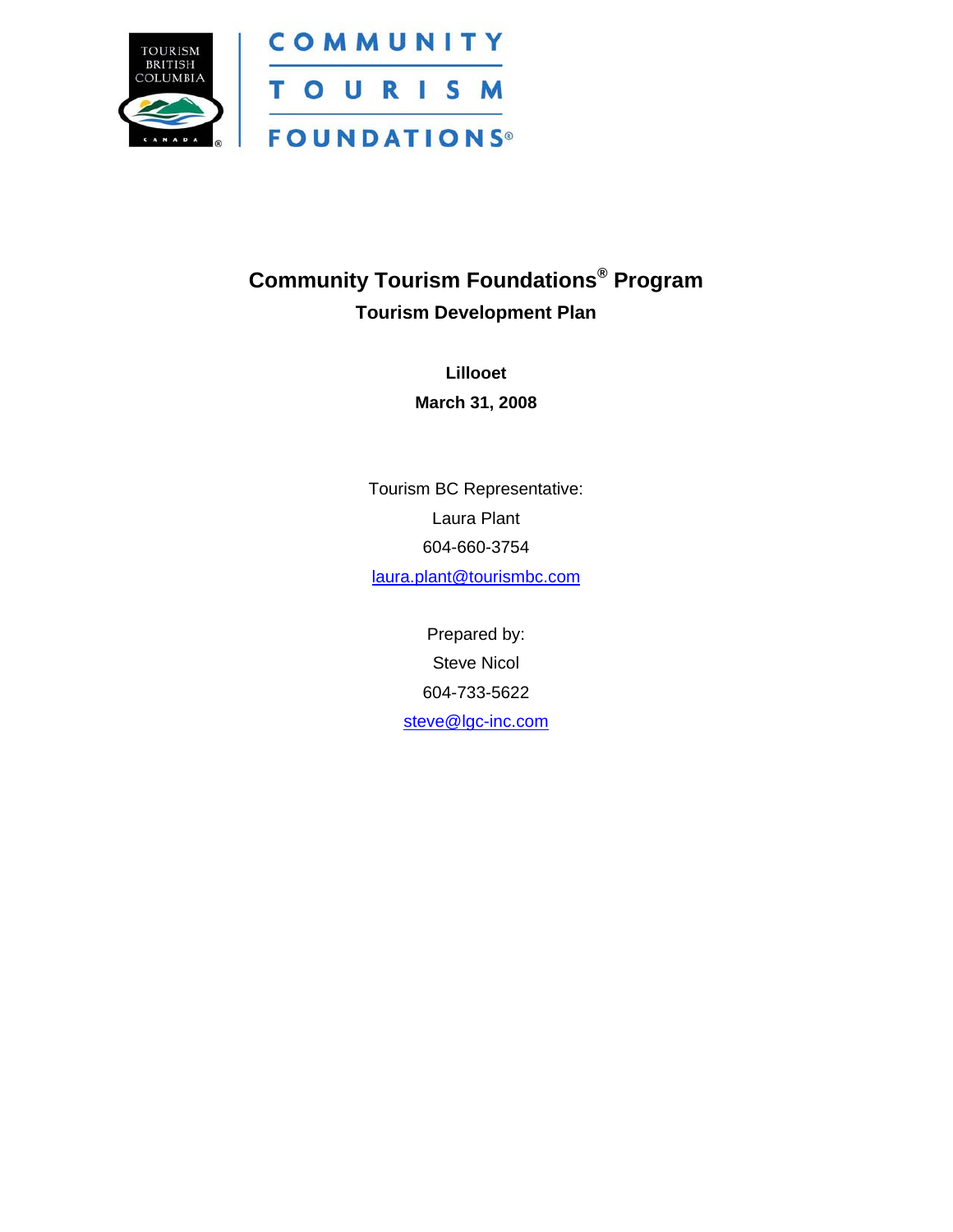### **TOURISM**

### **FOUNDATIONS®**

#### TABLE OF CONTENTS

| 1            |     |                                                                    |      |
|--------------|-----|--------------------------------------------------------------------|------|
|              | 1.1 |                                                                    |      |
|              | 1.2 |                                                                    |      |
|              | 1.3 |                                                                    |      |
|              | 1.4 |                                                                    |      |
| $\mathbf{2}$ |     |                                                                    |      |
|              | 2.1 |                                                                    |      |
|              | 2.2 |                                                                    |      |
|              | 2.3 |                                                                    |      |
|              | 2.4 |                                                                    |      |
|              | 2.5 |                                                                    |      |
|              | 2.6 |                                                                    |      |
|              | 2.7 |                                                                    |      |
|              | 2.8 |                                                                    |      |
| 3            |     |                                                                    |      |
|              | 3.1 |                                                                    |      |
|              | 3.2 |                                                                    |      |
|              | 3.3 |                                                                    |      |
| 4            |     |                                                                    |      |
|              | 4.1 |                                                                    |      |
|              | 4.2 |                                                                    |      |
|              | 4.3 |                                                                    |      |
| 5            |     |                                                                    |      |
|              | 5.1 |                                                                    |      |
|              | 5.2 |                                                                    |      |
|              | 5.3 |                                                                    |      |
|              | 5.4 |                                                                    |      |
| 6            |     |                                                                    | . 25 |
|              | 6.1 |                                                                    |      |
|              | 6.2 |                                                                    |      |
| 7            |     |                                                                    |      |
| 8            |     |                                                                    | 49   |
| 9            |     | Appendix B - Community Tourism Foundations Marketing Guidelines 50 |      |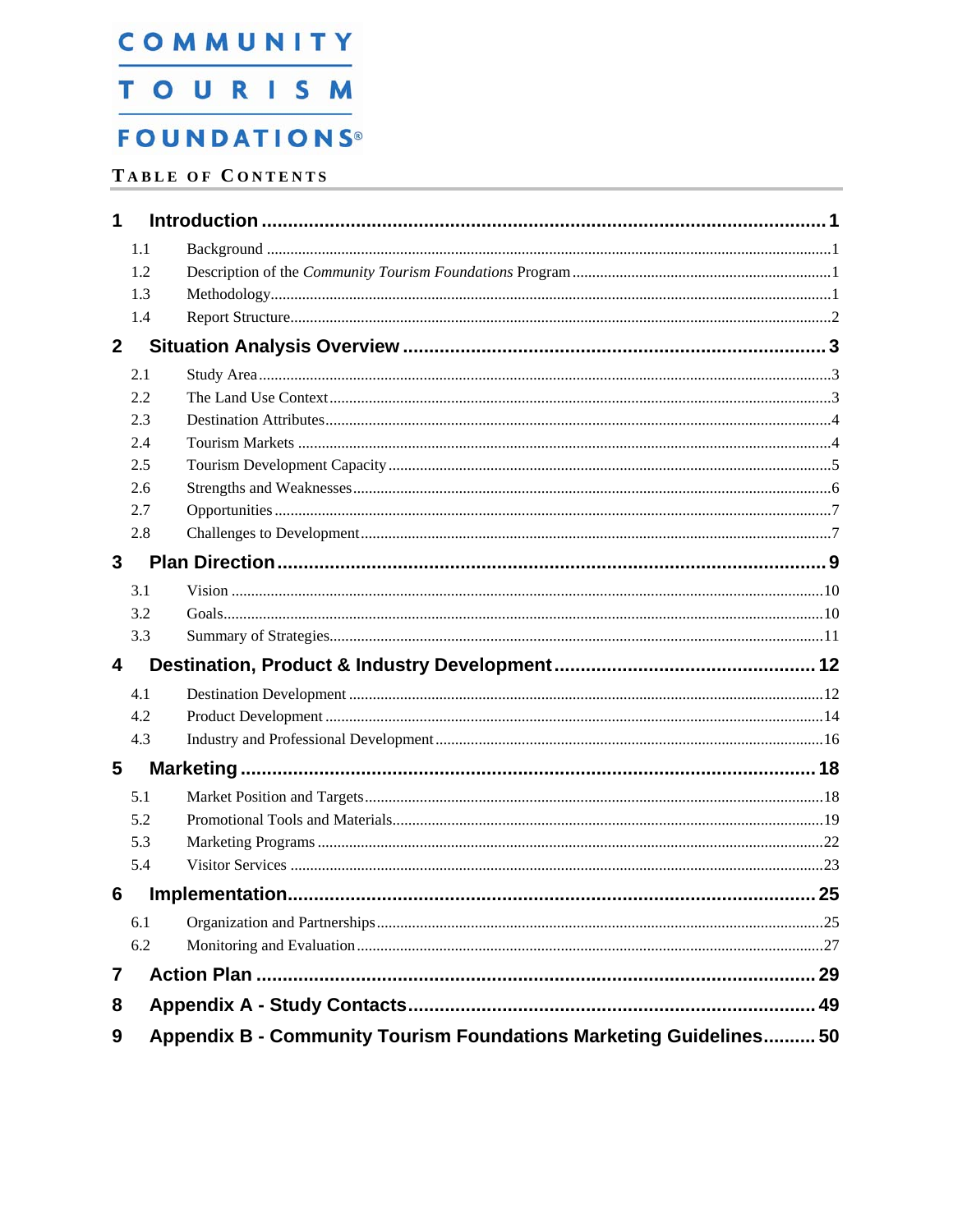## <span id="page-2-0"></span>COMMUNITY TOURISM **FOUNDATIONS®**

#### <span id="page-2-1"></span>**1 I NTRODUCTION**

#### **1.1 Background**

<span id="page-2-2"></span>This tourism development plan (TDP) has been created through the *Community Tourism Foundations®* development program in partnership with the District of Lillooet. Six local First Nations bands and other First Nations organizations were invited to participate and contribute to the meetings and workshops held as part of the planning process.

The Plan begins with an analysis of Lillooet's tourism sector, including the industry operators who provide services, the visitor markets that are coming to the area and the assets and resources that are drawing in these visitors. This is followed by strategic direction for destination, product, industry and destination development with an emphasis on collaboration and partnerships among local and regional stakeholders. A proposed approach to implementation that includes organizational roles and responsibilities is also provided.

This report represents the third and final deliverable as part of the TDP process. Two earlier reports, the Initial Meeting Report and the Current Situation Analysis, were each previously presented, reviewed and approved by the District and have been incorporated into this standalone final report.

#### <span id="page-2-3"></span>**1.2 Description of the** *Community Tourism Foundations* **Program**

The *Community Tourism Foundations* development program is designed for communities just starting out in the business of tourism, offers a range of tools, proven resources and customized destination development assistance. Its step-by-step approach can accommodate the needs of communities at different stages of the tourism development process. The full planning cycle is engaged, beginning an initial assessment phase, followed by a market, product and destination analysis and a subsequent strategic planning phase. The program process is concluded with assistance to implement the tourism plan.

The *Community Tourism Foundations* marketing program provides later-stage information and support for communities that already have a research based marketing plan in place. A separate but related program, the Tourism Partners Program, gives local operators the chance to reach a wider audience by allowing them to participate in sophisticated, Tourism BC-branded, cooperative marketing campaigns managed by their Regional Destination Marketing Organization (RDMO).

#### <span id="page-2-4"></span>**1.3 Methodology**

The analytical content of this report was based primarily on a literature review, including webbased resources and tourism trend and market research provided by Tourism BC. Other information obtained from local published sources and personal interviews were incorporated into the current situation analysis.

Two planning workshops held in November, 2007 and January 2008 provided the majority of strategic direction and recommendations in this document. The November workshop produced a vision statement, high-level goals and a set of strategies for destination and product development. The January workshop refined the vision and goals and addressed some of the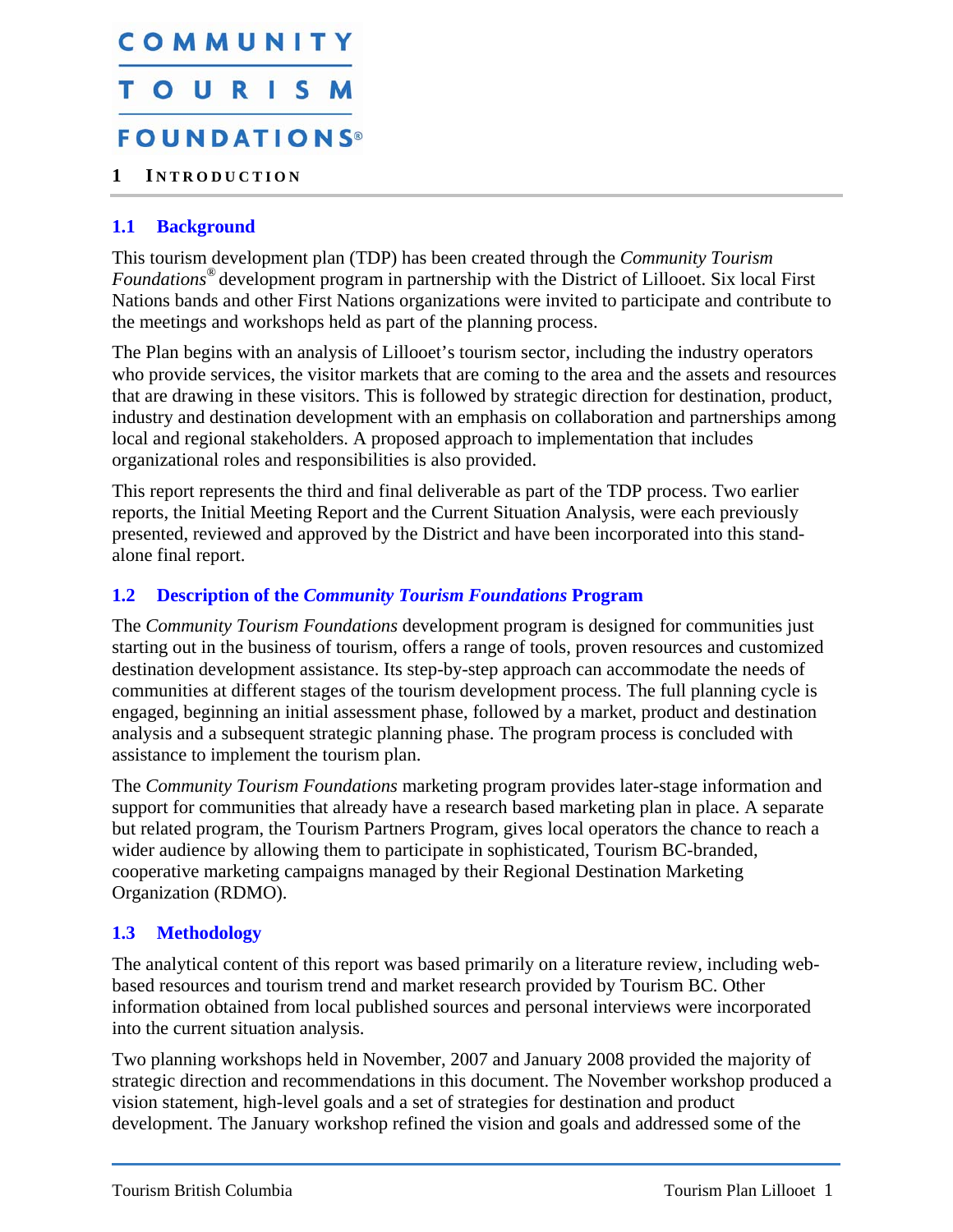#### <span id="page-3-0"></span>COMMUNITY T O U S M R H. **FOUNDATIONS®**

marketing aspects of the plan. The final workshop was a chance by the working committee and other stakeholders to review and amend the draft plan and discuss issues of implementation.

The District of Lillooet and First Nations' participants provided overall management direction and oversight with the assistance of a working committee made up of community stakeholders.

#### <span id="page-3-1"></span>**1.4 Report Structure**

**Chapter 2**, as a shortened version of the Current Situation Analysis report, presents analysis on the market, product, destination and organizational elements that make up Lillooet's tourism sector.

**Chapter 3** summarizes the vision and goals prepared by local stakeholders that provide direction and context for the TDP.

**Chapter 4** shows the product and destination strategies, while recommendations for marketing appear in **Chapter 5**.

**Chapter 6** covers planning for implementation and follow-up.

An action plan that accompanies the strategies outlined in chapters 4 through 6 is provided in **Chapter 7**.

Supporting research is included in the appendices.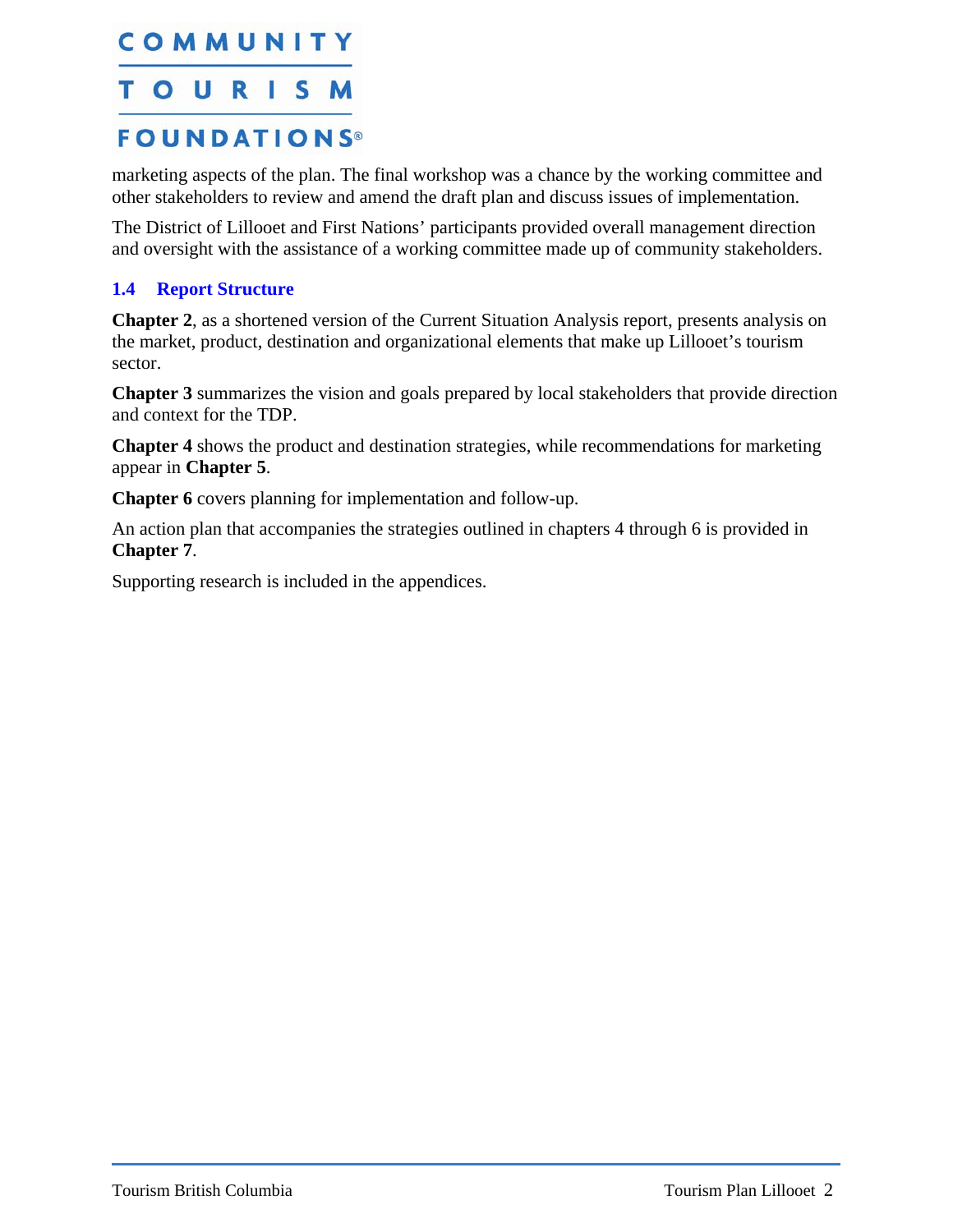## <span id="page-4-0"></span>COMMUNITY TOUR

## **FOUNDATIONS®**

#### <span id="page-4-1"></span>**2 S ITUATION A NALYSIS O VERVIEW**

Market and visitor trends in the local, provincial and national economies were analysed in the Current Situation Analysis. Readers should refer to that document for further information and insights into the findings and implications summarized below.

#### <span id="page-4-2"></span>**2.1 Study Area**

The District of Lillooet is a small community (estimated 2007 population: 2,324) situated on the bench lands of the Fraser River 240 kilometres north of Vancouver. It has a rich history and boasts a unique setting at the convergence of several deep gorges and important tributaries in the lee of the Coast Mountains. The Bridge River, Cayoosh Creek and Seton River meet with the Fraser at Lillooet.

The climate is arid with about 400mm of precipitation annually and as little as 50mm (2 inches) for some of the bench land microclimates flanking the river adjacent to town. The growing seasons is long and summer temperatures can be extreme, often breaking +40 °C (104 °F). Along with Lytton, Lillooet claims the title of "Canada's Hot Spot."

The Study Area is within the asserted traditional territory of the St'at'imc First Nation.

#### <span id="page-4-3"></span>**2.2 The Land Use Context**

The Lillooet area is part of the Lillooet Timber Supply Area (TSA) and subject to the Lillooet Land and Resource Management Plan (LRMP). The Lillooet LRMP, one of many forming British Columbia's Land Use Strategy, directs the management of all Crown land covering 1.1 million hectares in the TSA. The process began in 1995. A draft of the plan was released in July 2004 but that is now the focus of ongoing government-to-government discussions with First Nations.

The LRMP will have a major influence on Lillooet's aspirations for the development of its nature-based outdoor adventure sector. This sector will require access to large areas of Crown land, sometimes in competition with other resource users. The final document will seek to better manage the tourism experience, secure commercial tenures, minimize conflicts on the land base, ensure sound land and resource management and foster the overall development of the tourism sector.

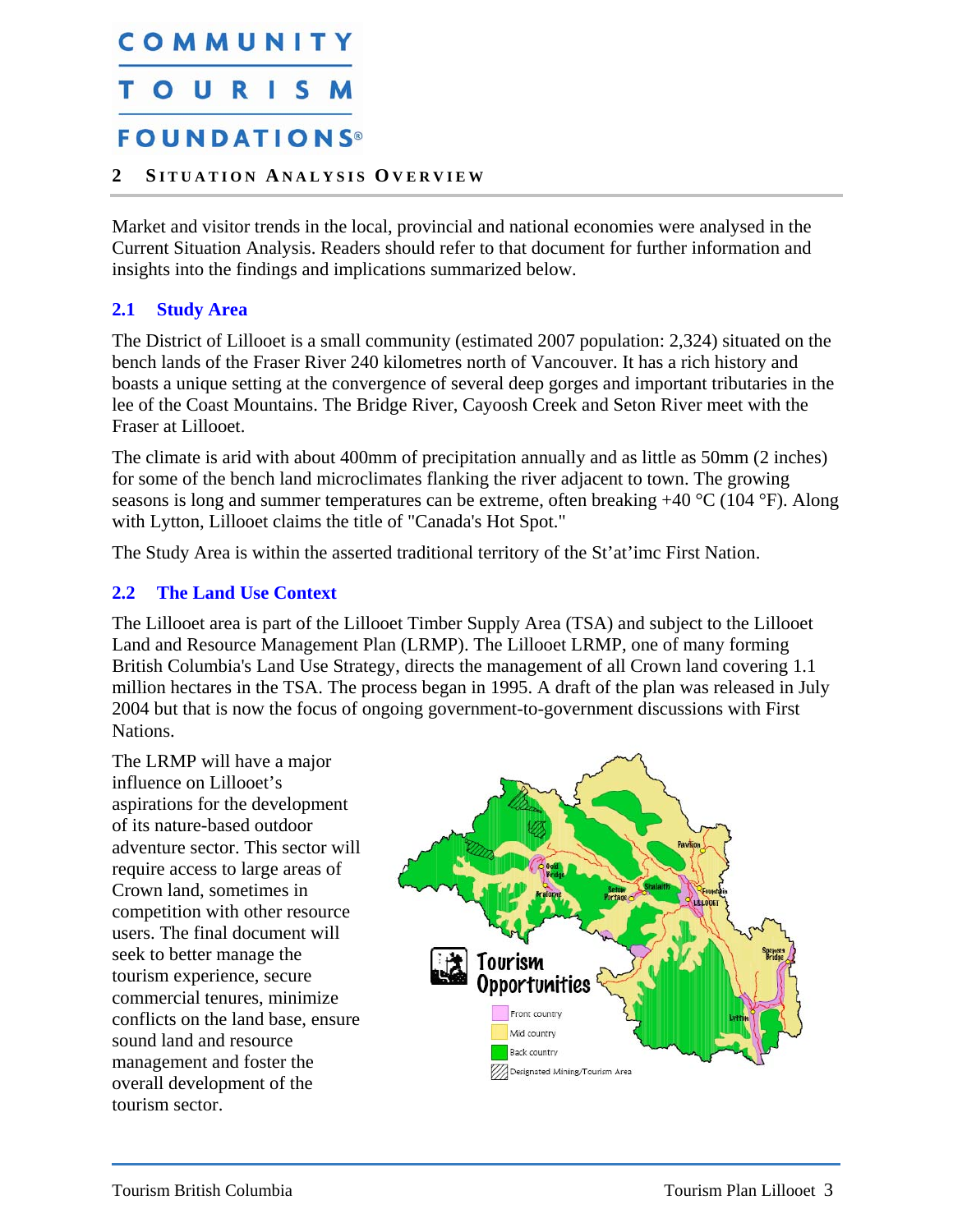## <span id="page-5-0"></span>COMMUNITY TOURISM **FOUNDATIONS®**

#### <span id="page-5-1"></span>**2.3 Destination Attributes**

*Culture and heritage -* Lillooet is considered to be one of the oldest continuously-inhabited locations on the continent. The immediate area of the town attracted large seasonal and permanent populations of First Nations peoples because of the confluence of several main streams and the Fraser River. The rock-shelf just above the confluence of the Bridge River is an obstacle to migrating salmon and a magnet for a far-reaching fishing and trading economy. The St'át'imc are the original inhabitants of the territory which surrounds Lillooet and area.

The settlement history is also rich. Lillooet was the "Mile 0" of the Cariboo Road that led miners north to the interior gold fields in the 1800s. Margaret Murray and Masahiro Miyazaki, both Order of Canada recipients, were local luminaries who left their personal mark on local history. The old suspension bridge, Mile "0" cairn, Miyazaki House, Hangman's Tree and the old newspaper office are some of the attractions that interpret the history of the area.

*Outdoor adventure* - Popular summer-based activities include horseback riding/packing/ ranch vacations, fishing, guide-outfitting/hunting, hiking, mountain biking, 4x4'ing/ATV'ing, nature viewing/bird watching, flat- and whitewater kayaking and canoeing, jet boating and flight seeing adventures. The area's diverse terrain and high snow load (in some high elevation areas) facilitates a number of winter-based tourism opportunities including heli-skiing, ski touring, snowmobiling, snowshoeing, dog-sledding, ice fishing, ice skating, and others. Popular destinations for which Lillooet provides either the major or secondary point of access include Gold Bridge, the Duffey Lake Road, and South Chilcotin Mountains Park.

*Products and services* - The operator base is concentrated in hospitality services, including accommodation, food and beverage. There are 29 accommodation facilities, with 167 rooms and 272 RV/camp sites. The BC park at Marble Canyon is the only nearby provincial park with drive-in campsites. All other provincial parks are wilderness-oriented. The BC Hydro campground on Cayoosh Creek has 42 free campsites available.

Tourism services include a seasonal Visitor Centre operated in conjunction with the museum. A good selection of food and beverage services, small conference facilities, gift shops and boutiques and arts and crafts are available. Other businesses offer a wide variety of services from professional (photography, tourism information, business consulting) to retail (groceries, supplies, sporting goods) to personal services (engine repair) and recreation rentals.

Transportation access is limited to highway travellers and is recognized as a challenge to future growth due to the absence of commercial bus, air and rail passenger services.

#### <span id="page-5-2"></span>**2.4 Tourism Markets**

The major markets segments in the Lillooet area include free independent travellers, outdoor adventurers, and cultural/heritage enthusiasts. As with most BC tourism regions, the BC market and regional markets in Alberta, Washington make up the large majority of visitors.

After, several years of modest increases in visitors during the early 2000s, the Lillooet VC has seen strong attendance increases since 2004. Close to 7,200 visitor parties (about 29,000 individuals) entered the VIC in 2007, close to a 50% increase over the 5,000 visitors in 2004.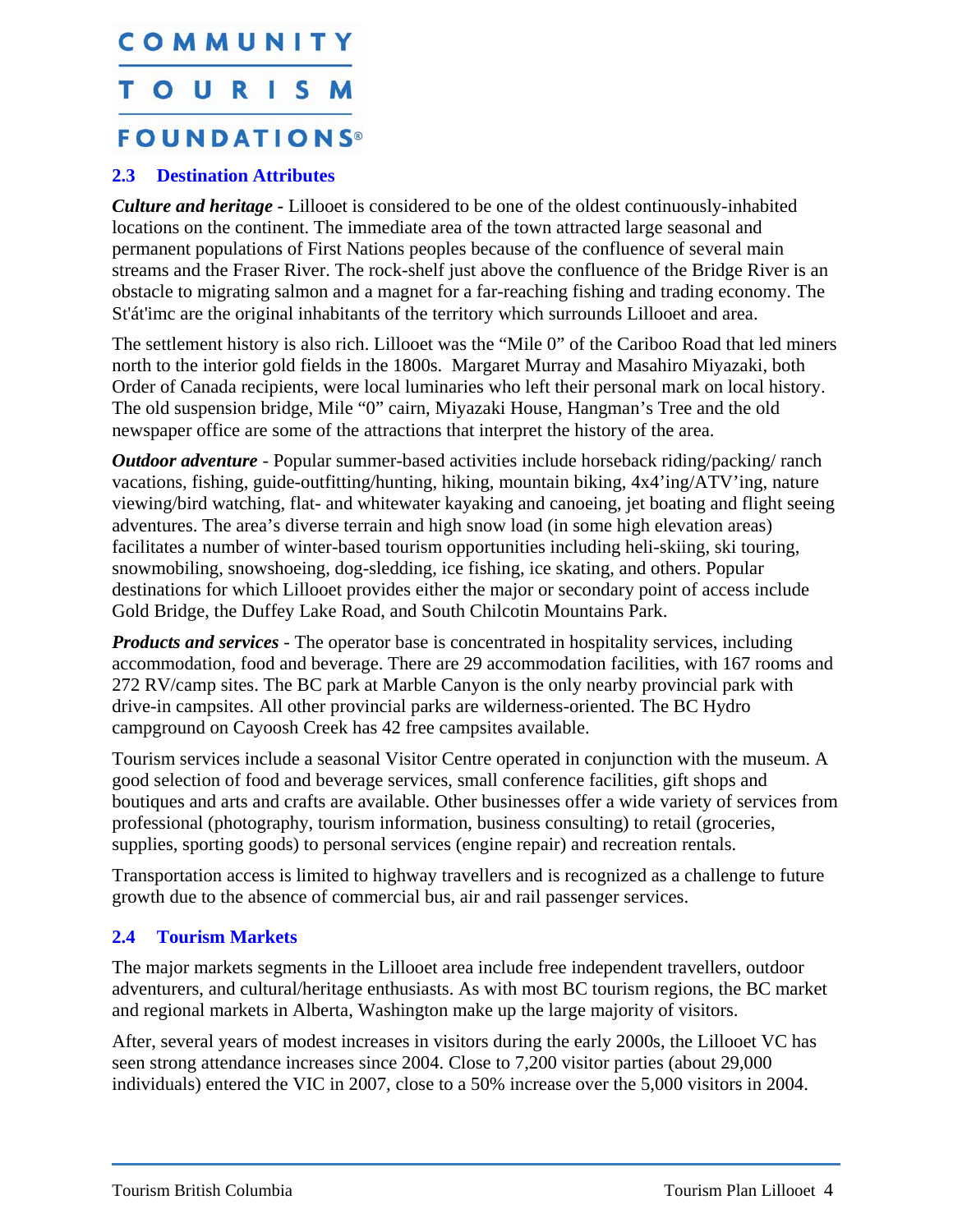## <span id="page-6-0"></span>COMMUNIT O **FOUNDATIONS**





Source: Tourism British Columbia November 2007

Recognition and awareness of the region and Lillooet itself is very low, even amongst key travel markets. Many regional visitors come to the area for its outdoor adventure experiences, but most long-haul and international visitors are in transit to other destinations, including many Europeans on the Vancouver to Calgary touring circuit. The number of destination-oriented aboriginal tourism visitors is low but the potential for this market is excellent and growing.

National and international tourism trends show that visitor markets and the industry continue to change. Visitor motives for travel are becoming more attraction-oriented and fundamentally different from the socially-oriented free independent traveller of the past. Most visitors are also seeking more convenience, more learning and educational experiences and outdoor recreation activities where the experience is a safe one (i.e. soft adventurers).

The long-term outlook for tourism in BC and the region is positive. In the short-term, the best opportunities are in the regional and short-haul markets, including US touring travellers. Visitors most likely to be attracted to the region (older-aged, wealthy touring travellers) are looking for amenities and soft-adventures.

#### <span id="page-6-1"></span>**2.5 Tourism Development Capacity**

Lillooet is a small community with limited funding and organizational capacity for tourism development. However, the District has made commitments to tourism as an economic base and First Nations have greatly increased their participation in the last decade. The local community is small and active but there are serious challenges building a cooperative environment with all partners. The Chamber of Commerce has recently taken steps to renew its commitment to tourism but a lack of participation and support by the Visitor Centre for community tourism planning is a concern.

The District of Lillooet supports tourism development through policies and management direction that are much more specific and prescriptive than in the past. The long list of infrastructure initiatives contained in the current Official Community Plan and Corporate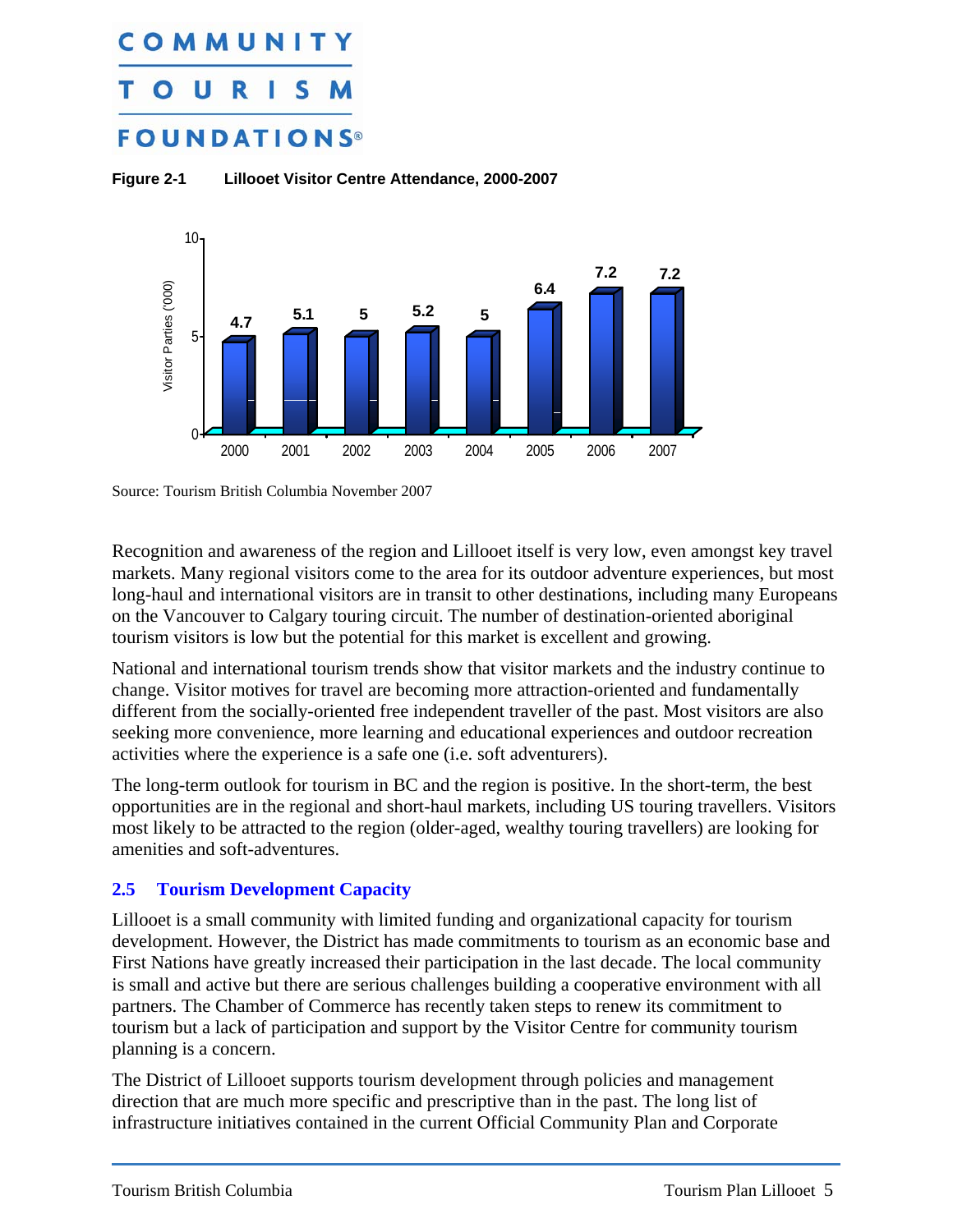### <span id="page-7-0"></span>TOURISM

### **FOUNDATIONS®**

Strategic Plan are indicative of the importance given to tourism infrastructure in long-range community planning.

Tourism development is also a mandate of the District's economic development office, which has a full-time economic development officer and a volunteer board of directors representing community interest groups. The active participation of local First Nations makes it truly representative of the community.

The Upper Sta'at'imc Language, Culture and Education Society (USLCES) has a broad community and cultural mandate and is involved in tourism initiatives for its six member bands (approximately 2,600 members in total). One of its major goals is the development of a Sta'at'imc Cultural Centre, which, among other things, will be the focus of tourism-related activities and businesses. The cultural centre concept is supported by the District of Lillooet and the Chamber of Commerce.

The Chamber of Commerce focuses primarily on general business initiatives, with periodic support for tourism activities.

Lillooet belongs to (and supports financially) an association of South Central Interior communities known as the Gold Country Community Society. The Society was formed in 1991 by 11 central interior communities who felt they were under-serviced by provincially recognized and accredited tourism and business development organizations. The purpose of the society is "to positively, ethically and professionally promote the pursuit of tourism, related economic development and the necessary technology to improve the economy of member communities; encouraging and supporting a strong local and regional sustainable tourism industry."

With the completion of this plan, the Cariboo-Chilcotin Coast Tourism Association and Vancouver Coast and Mountains Tourism Region should work more closely with the District of Lillooet and local industry on marketing programs.

The above groups all undertake marketing activities to varying degrees, including advertising, promotions, websites, collateral materials, visitor guides and maps.

#### <span id="page-7-1"></span>**2.6 Strengths and Weaknesses**

The strengths of the area as a tourism destination are its proximity Vancouver and Whistler, its special topography and scenery, diverse climate (high precipitation and snow levels in the higher elevations of the Coast Range, semi-arid conditions along the Fraser River and interior plateau), fish and wildlife populations (some provincially and nationally significant), First Nations heritage and culture, and the Gold Rush and mining history.

Lillooet's weaknesses stem mainly from its reliance on drive-by travellers, the lack of destination facilities and attractions, and the lack of market-ready product. Despite the rich cultural history and dramatic natural resources, there is in fact only one major resort (Tyax) and only a small handful of full-time outdoor adventure operators. The small population base makes it very difficult to find employees and new sources of investment. And despite its proximity to Vancouver and Whistler, Lillooet remains "off the beaten path" and must strive to attract its bread and butter free independent travellers.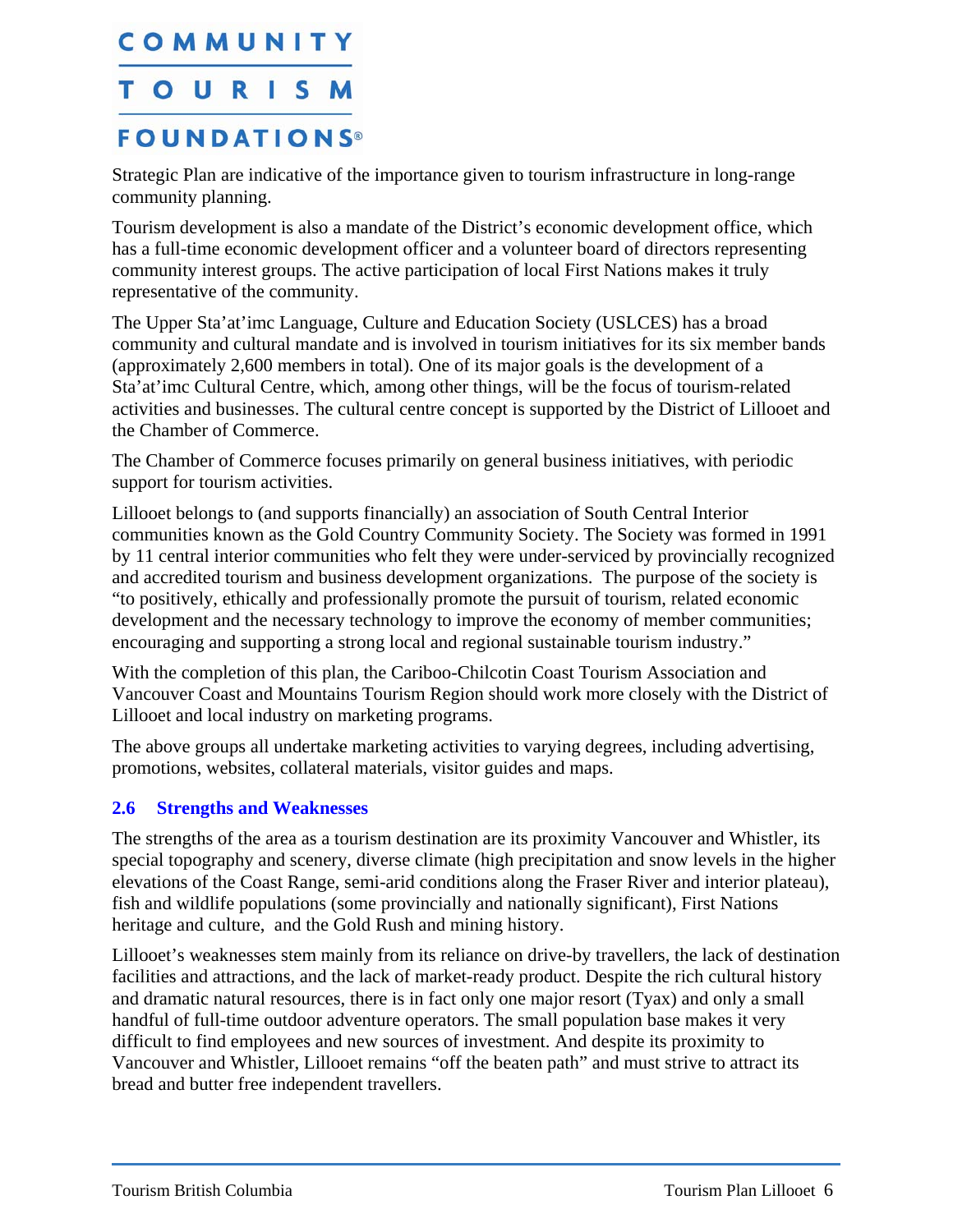## <span id="page-8-0"></span>COMMUNITY TOURISM **FOUNDATIONS®**

#### <span id="page-8-1"></span>**2.7 Opportunities**

Opportunities for Lillooet exist in many areas, but it will take considerable planning and coordination of efforts to grow the sector locally. The best opportunities are as follows:

*Resorts* – Lodges and resorts can play a key role in bringing in investment, creating a critical mass of operations and products and enhance the marketability of the regional profile. With the exception of the Tyax Mountain Resort the Lillooet area has yet to develop smaller scale but higher quality ecolodge and touring-related accommodation facilities. The settlement of the LRMP and its tourism zoning should create new opportunities in this area.

*Touring Products* - Enhancements to and expansion of touring products, including rail tours, bus tours, automobile circle tours already promoted by Tourism BC and the RV rental circuits.

*Adventure Products* - Trail riding, heli-hiking, mountain biking, midcountry bike touring routes (on Cariboo Wagon Road remnants), nature viewing, 4X4 touring (Bridge River Valley and Seton-Anderson corridor) all have good potential.

*Wilderness Gateway* - Lillooet could expand its presence as a gateway and staging area for the wilderness and adventure products in the region. The South Chilcotin Park, Stein Valley Nlakapamux, Upper Yalakom, Shulaps and proposed new protected areas the forthcoming LRMP will all be managed for their wilderness values. This means a minimum of in-park development and an opportunity for Lillooet to position itself as the nearest and most accessible service centre.

*Cultural Heritage Interpretation* - Opportunities to interpret and develop First Nations culture and heritage is virtually untapped. Many of the best sites in the area are already reserve lands so the potential for ecolodges and small interpretive centres is already high. The proposed St'at'imc Cultural Centre could be a catalyst for more of these products.

*Agri-Tourism* - Ranching, tree fruits, organic farms and other agriculture enterprises are ripe for the creation of more agri-tourism in Lillooet. Grape growing and winery production is also an opportunity.

#### <span id="page-8-2"></span>**2.8 Challenges to Development**

In terms of moving forward with the development of a plan and setting the stage for its implementation, the following considerations are important:

- a. The lack of product, infrastructure and marketing is recognized by most observers, but what is not clear is the path for building these into a stronger destination presence. The chosen path could conceivably lead in quite different directions depending on the community's vision and how it intends to nurture and grow its tourism economy. In the last 10 years, Lillooet has taken an economic "hit" with the decline of both forestry and mining, population loss and a loss of tourism services. The effects of the mountain pine beetle is expected to eat away further at the traditional economic base. It will take a concerted effort to reverse these elements of decline for the economy in general and for tourism specifically.
- b. Developing that long-term destination vision will be important. Without it, encouraging new and expanded services and products will remain a challenge.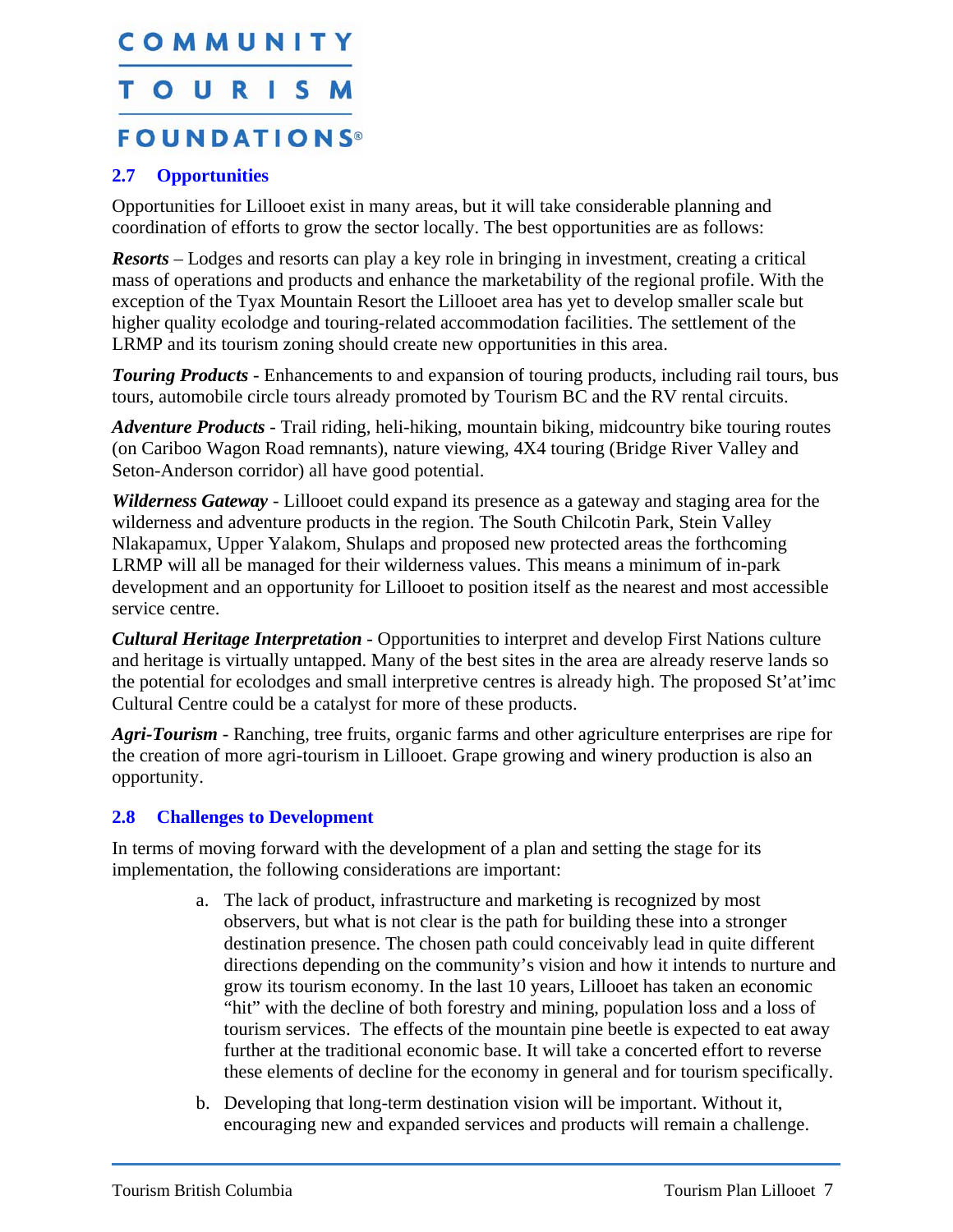## COMMUNITY **TOURISM FOUNDATIONS®**

c. The leadership needed to stimulate tourism will have to arise from three separate quarters: local government, which provides local infrastructure and acts as a primary conduit for relations with senior government; First Nations, who comprise about half of the regional population, possess rich potential for new tourism products and will have considerable influence on the resource and land base once the LRMP is finalized; and, the business community, which is responsible to helping set the local business climate and will be relied upon to bring in new capital investments to the industry.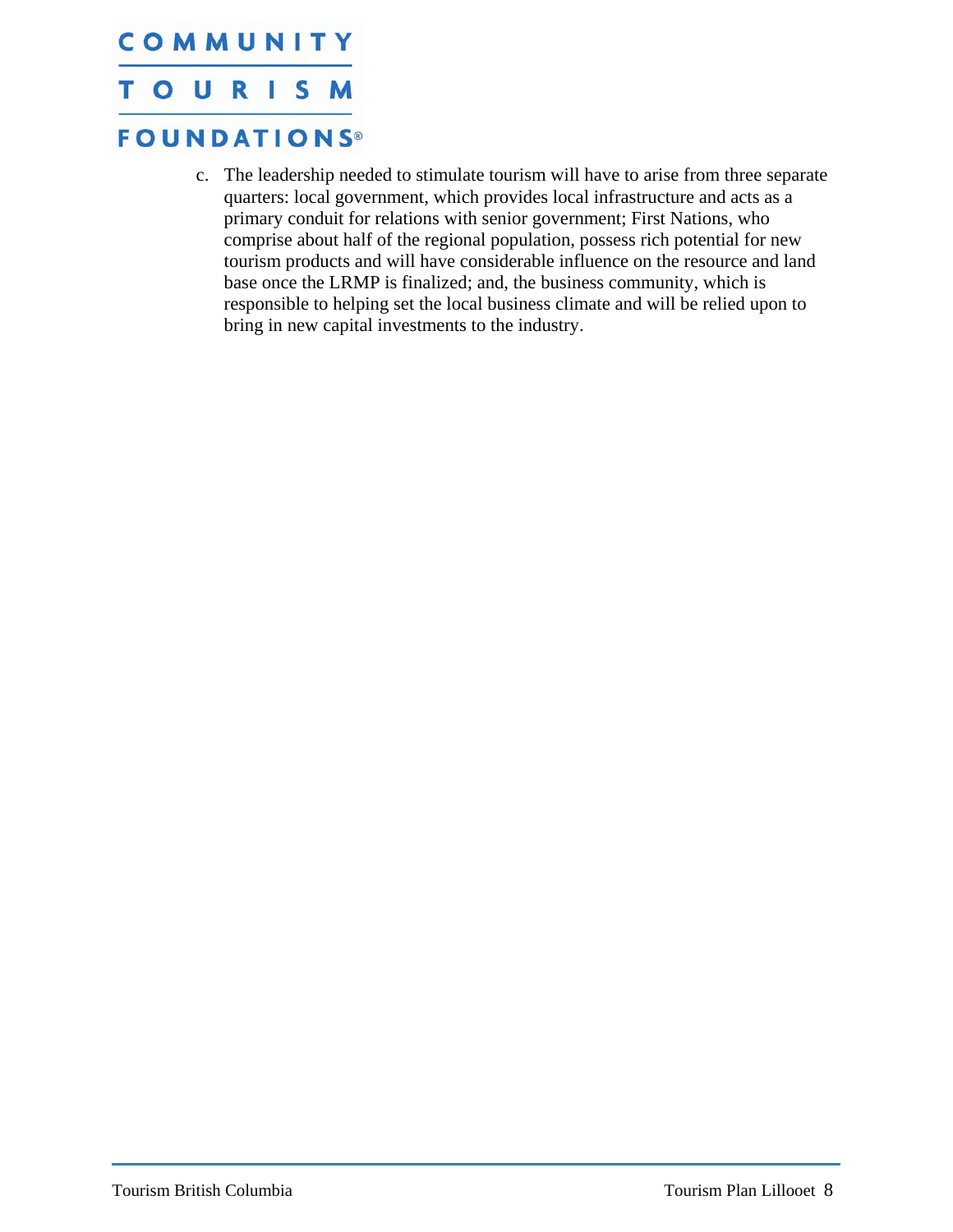#### <span id="page-10-0"></span>COMMUNITY  $\mathsf{o}$   $\mathsf{u}$ T. R S. **FOUNDATIONS®**

<span id="page-10-1"></span>**3 P LAN D IRECTION**

The process guiding the preparation of this plan is depicted in [Figure 3-1.](#page-10-2) Each step in the sequence is meant to take the community from the general to the specific, from a broad expression of future expectations down through gradually more specific identification of the means and ends that go into making a coherent and cohesive plan. In this chapter, vision and goal statements for Lillooet are articulated based on feedback received during the initial meeting, planning workshops (2) and current situation analysis.

<span id="page-10-2"></span>

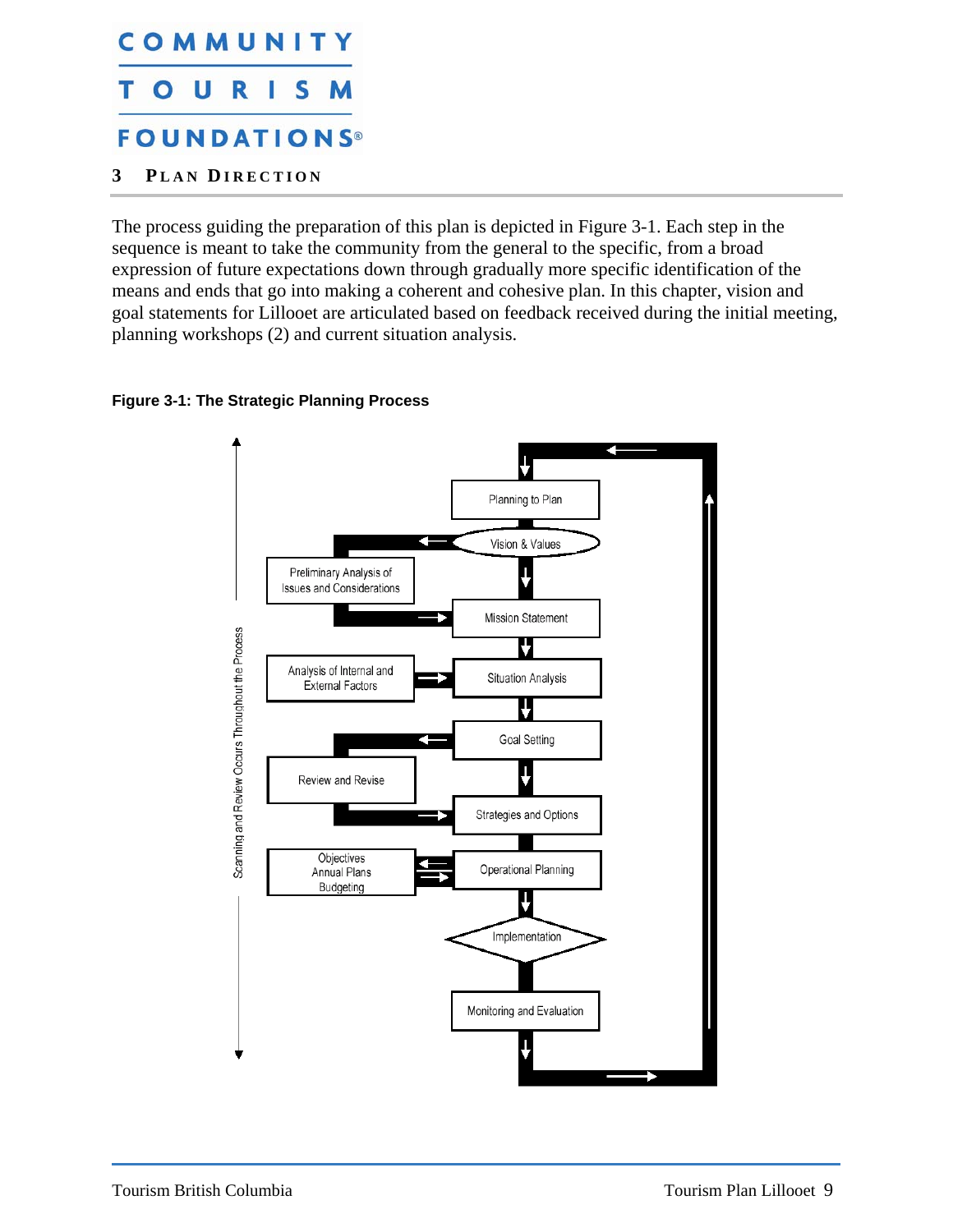## <span id="page-11-0"></span>COMMUNITY **TOURISM FOUNDATIONS®**

#### <span id="page-11-1"></span>**3.1 Vision**

The vision statement describes a desired future state for tourism in the community. It provides direction for development efforts by identifying priorities and articulating outcomes. It can incorporate political, economic, social and cultural elements, but is always forward focused. The following vision statement was produced by participants of the January 14 planning session held in Lillooet:

*Lillooet, as a community working together, will be a four-season visitor destination known for its culture and outdoor recreation experiences.* 

The vision captures the three aspects of tourism development that stakeholders felt were important. This included the need to work together for a common cause and the focus on the region's best assets, its diverse culture and history and its exceptional outdoor adventure potential.

#### <span id="page-11-2"></span>**3.2 Goals**

The planning workshops held on November 28, 2007 and January 14, 2008 generated discussion about the goals for the tourism development plan. An initial set of goals was compiled in November and then re-assessed and finalized in January. The following goals will provide guidance for the strategies and actions that follow in subsequent chapters of this document.

- 1. Development of more destination amenities and infrastructure
- 2. Improved transportation options
- 3. Expanded roster of market-ready products and experiences
- 4. Professional and competitive industry
- 5. Establish a market brand
- 6. Improved market position and awareness in key travel markets
- 7. Increased visitor volumes and spending
- 8. Develop and enhance partnerships between government, the District, First Nations and industry

The goals are meant to cover the full range of destination, product and market needs of the region. As discussed more fully in the previous chapter, Lillooet has a small economic and tourism base and will require more product, activities and experiences if it is going to attract more visitors and visitor spending. Creating the right investment climate for this to happen can be greatly facilitated by a spirit of cooperation and forward planning that involves all levels of government, First Nations and industry.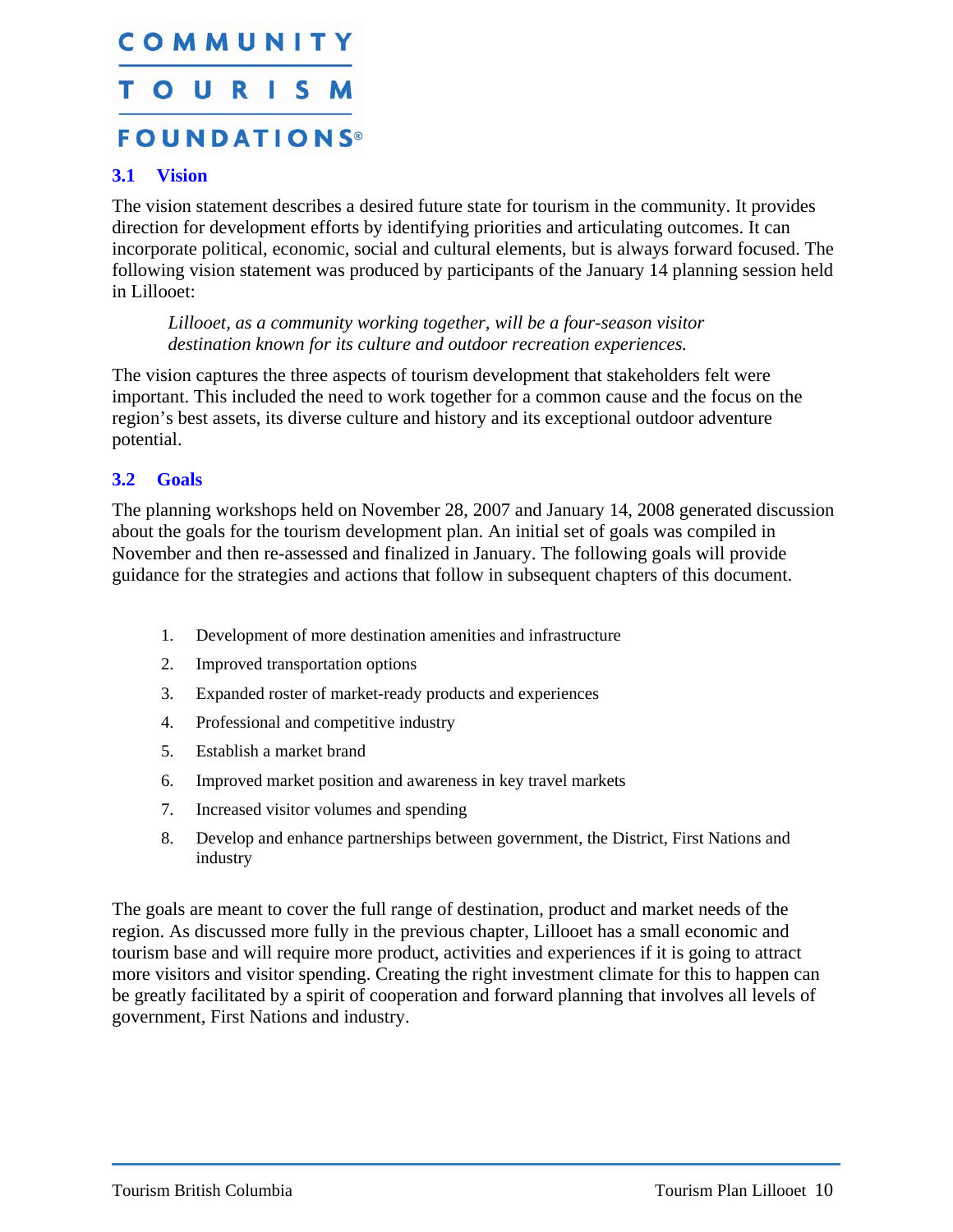## <span id="page-12-0"></span>COMMUNITY TOURISM

## **FOUNDATIONS®**

#### **3.3 Summary of Strategies**

<span id="page-12-1"></span>

| <b>Product and industry development</b>                                                           |
|---------------------------------------------------------------------------------------------------|
| Signage initiatives<br>1.                                                                         |
| Lobbying for bus and train services<br>2.                                                         |
| Assist with development of Cultural Centre<br>3.                                                  |
| Strategic assistance for District of Lillooet tourism infrastructure<br>4.                        |
| New hotel attraction<br>5.                                                                        |
| New resort development<br>6.                                                                      |
| Festival expansion<br>7.                                                                          |
| Follow-up to grade growing research project<br>8.                                                 |
| Agri-tourism development<br>9.                                                                    |
| 10. Pre-business planning for new nature-based projects                                           |
| 11. Enhance or expand St'at'imc tours                                                             |
| 12. Research aboriginal tourism assistance opportunities                                          |
| 13. Promote new market-ready products                                                             |
| 14. Encourage more product packaging and activity development                                     |
| 15. Encourage adoption of industry and government professional standards                          |
| <b>Marketing</b>                                                                                  |
|                                                                                                   |
| 16. Target free independent, touring and outdoor recreation travellers in the regional market     |
| 17. Commission a new brand for Lillooet                                                           |
| 18. Create and expand an image bank                                                               |
| 19. Create a kit folder/press kit                                                                 |
| 20. Produce a quality local map series                                                            |
| 21. Evaluate and upgrade the Lillooet Visitor Guide                                               |
| 22. Create a new website                                                                          |
| 23. Integrate the inventory into an online web portal                                             |
| <b>Marketing Programs</b>                                                                         |
| 24. Establish a website optimization program                                                      |
| 25. Build a media relations program                                                               |
| 26. Audit existing expenditures and reconfigure to target markets                                 |
| 27. Create a FAM tour program                                                                     |
| <b>Visitor Services</b>                                                                           |
| 28. Evaluate the performance of the Visitor Centre                                                |
| 29. Consider a Community Visitor Ambassador program<br>30. Deliver SuperHost® to local businesses |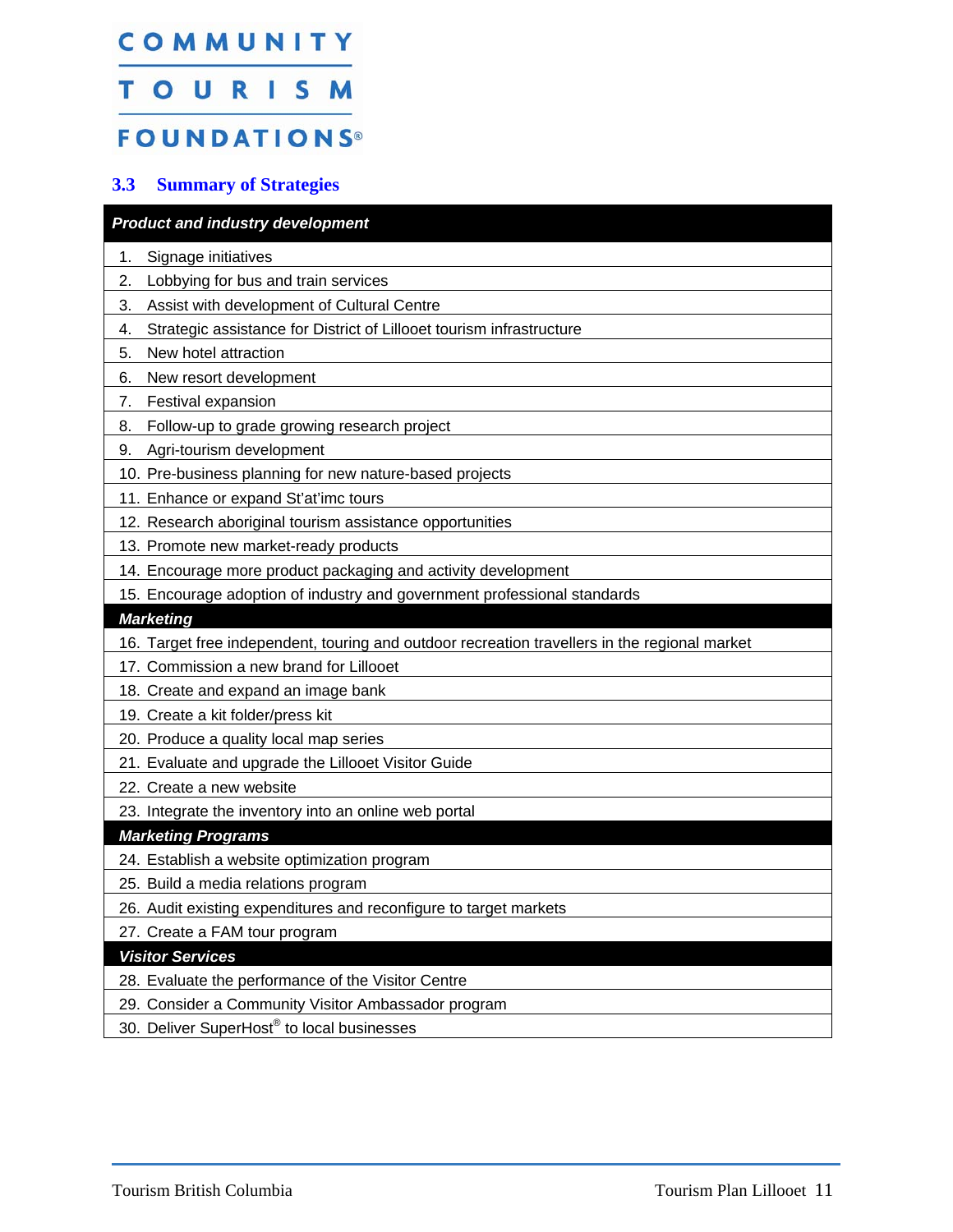### <span id="page-13-3"></span><span id="page-13-0"></span>TOURISM

### **FOUNDATIONS®**

#### <span id="page-13-1"></span>**4 D ESTINATION , P RODUCT & I NDUSTRY D EVELOPMENT**

This chapter addresses the destination, product and industry development needs of the community.

#### <span id="page-13-2"></span>4.1 **Destination Development**

#### *Objectives:*

- Complete two municipal infrastructure improvements in the next four years.
- Develop at least one new attraction in the next five years.
- Attract a brand hotel or resort facility in the next four years.
- Establish an inter-community bus service within five years.

#### *Rationale:*

Destination development refers to the community itself and the causal linkages it has with the tourism economy, in terms of public policy, land use and resource management, infrastructure and overall business climate.

Destination development is a priority issue for Lillooet, and the District has outlined many improvements in both its OCP and Corporate Strategic Plan (2007-2017). The December and January planning sessions identified a number of infrastructure gaps and needs, including visitor services, signage, accommodation and gateway improvements, that should be strategically developed and coordinated with the needs of visitors.

#### *Strategies:*

1. Collaborate and, where appropriate, lend assistance to other organizations in the community engaged in signage initiatives.

Three separate signage initiatives are underway in Lillooet. The Lillooet Chamber of Commerce (LCC) has raised some funds for three billboards proposed for Pemberton, Lytton and Hat Creek. Gold Country Communities Society (GCCS) will be erecting one or two kiosks in the area to promote its Gold Trail Circle Tour. The District of Lillooet (DL) is also considering erecting two or three kiosks to help guide visitors around the community and sites of interest in the surrounding area. The three organizations should collaborate with one another on a consistent and compatible set of design standards, messaging and interpretation to maximize the effectiveness of each sign project.

2. Evaluate and lobby for bus and train services between Lillooet and neighbouring communities.

A regular bus service would encourage more inter-regional excursions and allow visitors without personal transportation to consider an extended stay. Greyhound services are available in Pemberton, Lytton and Cache Creek but not Lillooet. Similarly, passenger rail passes through Lillooet are private and do not have scheduled stops. There may be opportunities associated with passenger rail service during and after the 2010Winter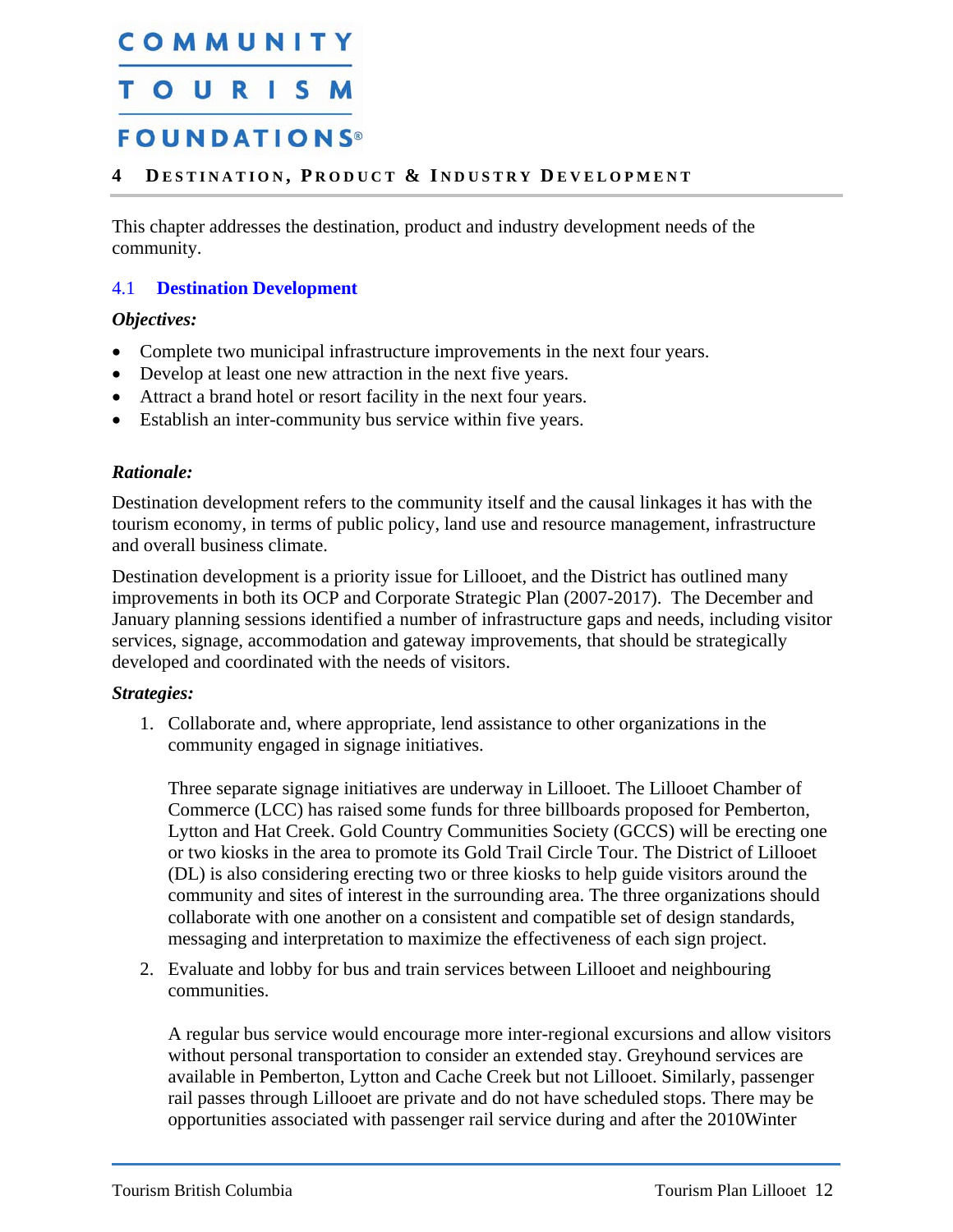### TOURISM

### **FOUNDATIONS®**

Olympic and Paralympic Winter Games. The level of demand, service options and feasibility of bus and rail services are unknown and would have to be evaluated.

This strategy is directly supportive and to be coordinated with DOL's Corporate Strategic Plan sections 2m to 2q inclusive.

3. Assist with development of the proposed new St'at'imc Cultural Centre.

The Upper St'at'imc Language, Culture and Education Society (USLCES) has plans for a new Heritage and Learning Centre (Cultural Centre). A design concept has been prepared and the estimated cost is \$6 million. In addition to education and training facilities and programs, the Centre will house a museum and gallery and would significantly enhance Lillooet's tourism appeal.

4. Provide strategic assistance to District of Lillooet tourism infrastructure projects.

There are two important tourism infrastructure projects in the DOL's Corporate Strategic Plan, the Downton Square Tourism Centre Project (6a) and the Gateway Project (6b) at junction of highways 99 and 40 that should be expressly supported in this plan. The Downton Square initiative is to be coordinated with the St'at'imc Cultural Centre project. The Gateway Project includes a cycling path, street lighting near the bridge and stretching up Station Hill Road to the 'T' Junction of Highway # 40/Main Street.

5. Attract a new hotel.

Lillooet could use an additional branded hotel property that would increase market exposure and critical mass to hospitality services. It would also appeal to those travel markets that look for familiar brands when preparing their holiday plans and itinerary. The DOL and EDO could undertake pre-development planning to stimulate investor interest in a new facility or encourage an existing operation to convert.

6. Promote new resort development.

When the Lillooet LRMP is finally settled, it will include new tourism areas adjacent to South Chilcotin Park and specific management directions for encouraging more resort and tourism development in the backcountry. This development is expected to be closely coordinated with St'at'imc community, heritage and environmental values.

A resort study by the Helios Planning Group (2005) showed excellent development potential at Bridge River, Yalakom Creek, Spruce Lake, Cerise Creek, Duffey Lake and Marble Canyon. Alternatively, the working group identified Health and Wellness spas as an opportunity for Lillooet, given the area's climate and setting.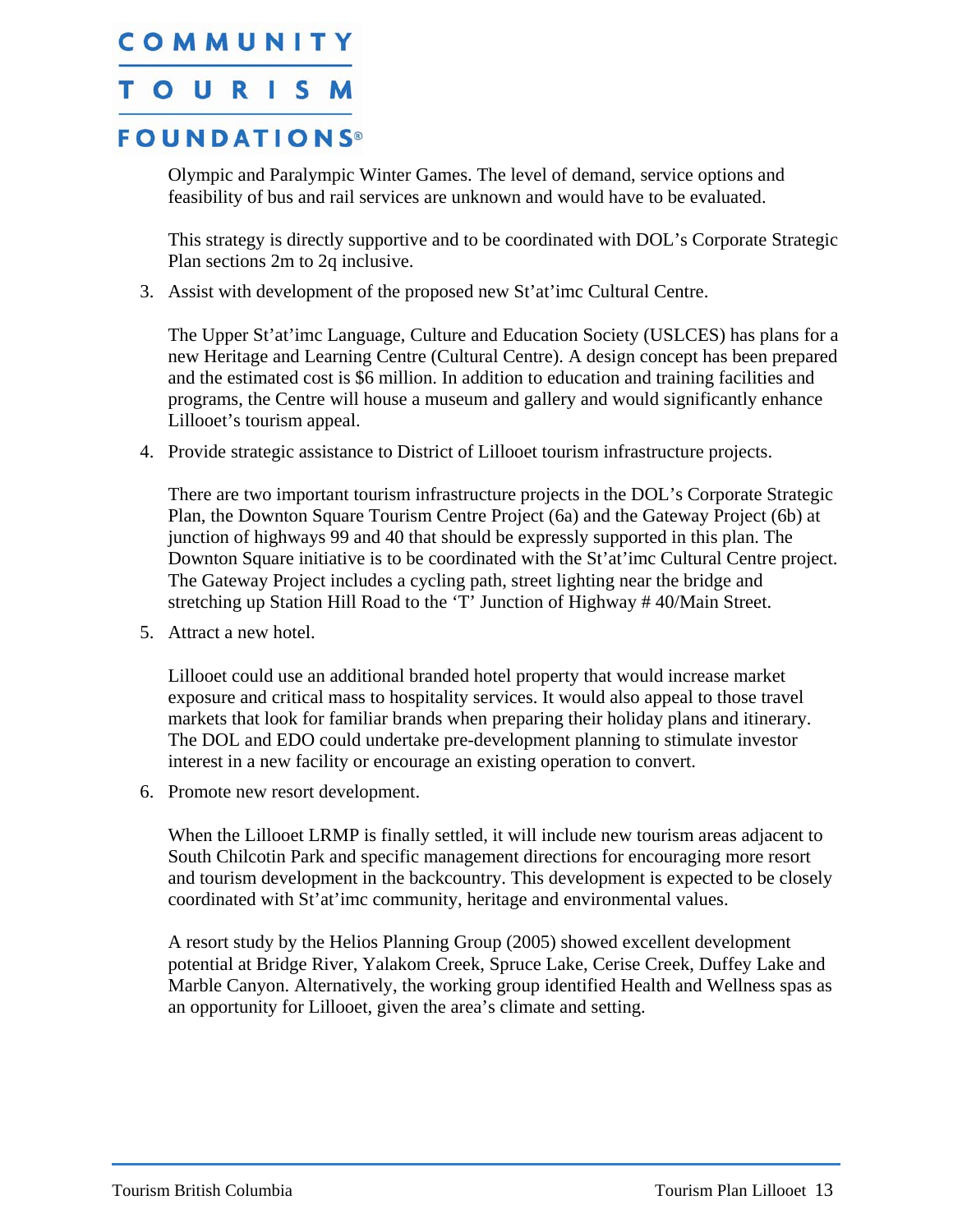## <span id="page-15-2"></span><span id="page-15-0"></span>COMMUNITY TOURISM **FOUNDATIONS®**

#### <span id="page-15-1"></span>**4.2 Product Development**

#### *Objectives*:

- 25% increase in the number of operators within five years.
- Develop at least five new products within five years.

#### *Rationale*:

Product development involves primarily the private sector and its investment and contributions to goods and services consumed by visitor markets. With such a small product base, Lillooet will need to expand its products if it is to attract more visitors and visitor spending and it also needs to ensure these products are market-ready, that is, capable of fulfilling the expectations of visitor markets.

#### *Strategies:*

7. Support the expansion of existing, past and potential new festivals.

Festivals can be a valuable tourism product, drawing in visitors who might not normally come to the area, and providing an opportunity for engaging the local community and visitors in a common set of activities. Festivals can be effective in diversifying a community's visitor markets and seasons. But they can also be complex affairs requiring a great deal of time, money and volunteer effort. Many are driven by dedicated small groups of people or even individuals. As a small community, Lillooet has experienced problems maintaining its festivals, having lost the Fall Fair and Lillooet Days in recent years. This initiative would focus on resurrecting or creating one or two annual festivals within the community's capacity for long-term sustainability.

8. Prepare a follow-up plan to grape growing research project.

In early 2007, the Province provided financial support to the British Columbia Grapegrowers Association (BCGA) to conduct a climate and feasibility assessment of growing wine grapes in the Lytton-Lillooet area. It is hoped this program will eventually lead to vineyard and possibly winery production that could help diversify Lillooet's tourism sector.

The District of Lillooet is supporting the current pilot project and has prioritized opportunities for viticulture and winery projects. Once relevant information from the pilot project is analysed and available, the EDO intends to raise awareness of the potential for investment in this sector in Lillooet.

9. Promote agri-tourism opportunities and new product development.

 Agri-tourism has potential in Lillooet, but the sector is admittedly small with only two farm businesses actually offering visitor services and the farmers' market, which operates during the growing season. The farm/ranch base in Lillooet is not that large and only a small number would even consider an agri-tourism venture. Nevertheless, the District has identified agri-tourism as a priority development and it may be stimulated if the grape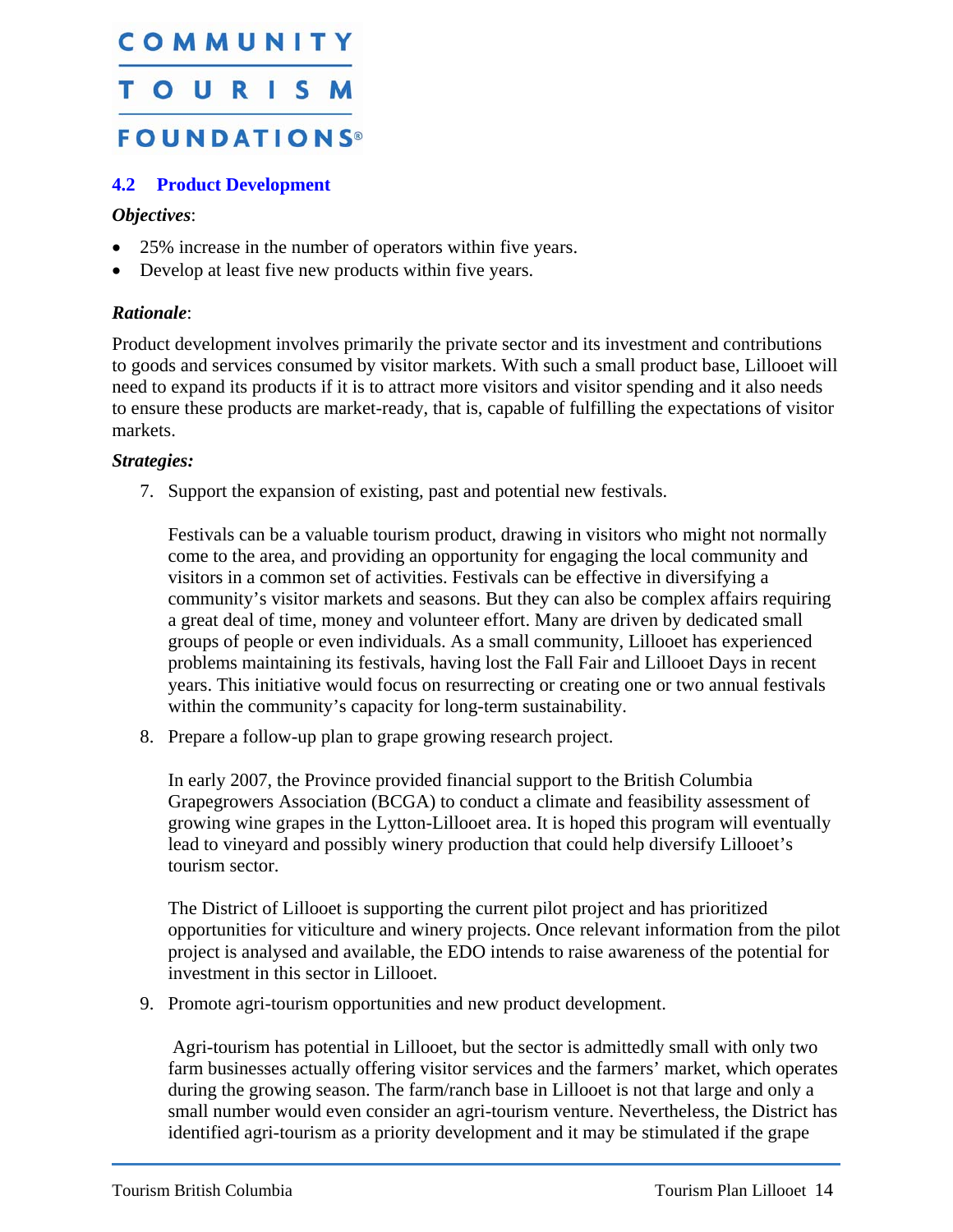### **TOURISM**

### **FOUNDATIONS®**

growing pilot project is successful and if more growers can be encouraged to participate in tourism development.

The emphasis in this initiative would be to apply locally resources and programs that are offered at the provincial or national level. The BC Agri-Tourism Alliance (BCATA) and the Canadian Farm Business Management Council (CFBMC) have resources and programs to help rural communities with their agri-tourism project.

10. Carry out pre-business planning to encourage more private-sector investment in the development of new nature-based tourism products.

Mountain biking and ice-climbing were identified in the workshops as having the best potential, but LRMP studies have shown that other winter, summer, water and land-based activities could also be developed. Many of these would occur and require access through Crown land and thus should be assessed with that perspective in mind. There is therefore the opportunity for the EDO to serve a facilitator role by undertaking the preparatory planning a business person would normally go through prior to actual business formation. Alternatively, some of this planning might be targeted toward local recreation groups who would operate infrastructure and facilities for local, as well as visitor, groups. Any type of trail development, for example, would fit this mould.

Ice climbing also attracts a dedicated base of users out of the Lower Mainland and could also be further development. The Bridge River Canyon, Seton Lake, and Duffey Lake/Cayoosh Creek all have popular climbs.

11. Enhance or expand St'at'imc tours.

USLCES created the St'át'imc Cultural Experiences Project to provide visitors with the opportunity to participate in an authentic St'át'imc experience. The tours include the Spawning Channel, visits to traditional fishing and village sites, a train ride along Seton Lake for nature and wildlife viewing, and live performances. While the tours are popular they can be a challenge to schedule and deliver on a regular basis.

The EDO can work with USLCES, individual bands and organizations to stabilize and if possible expand the marketing and promotion of the tours.

12. Conduct research on other aboriginal tourism opportunities.

 For First Nations, there are many supporting organizations, including the Aboriginal Tourism Association of British Columbia, the Canadian National Aboriginal Tourism Association, and Aboriginal Tourism Canada (part of the Canadian Tourism Commission), that could provide input into new product and market development. Further involvement by the St'at'imc and other cultural organizations in visitor services would also be beneficial. Many visitors to the study area have poor awareness or understanding of cultural tourism activities, and more involvement by First Nations in the Visitor Centre is needed.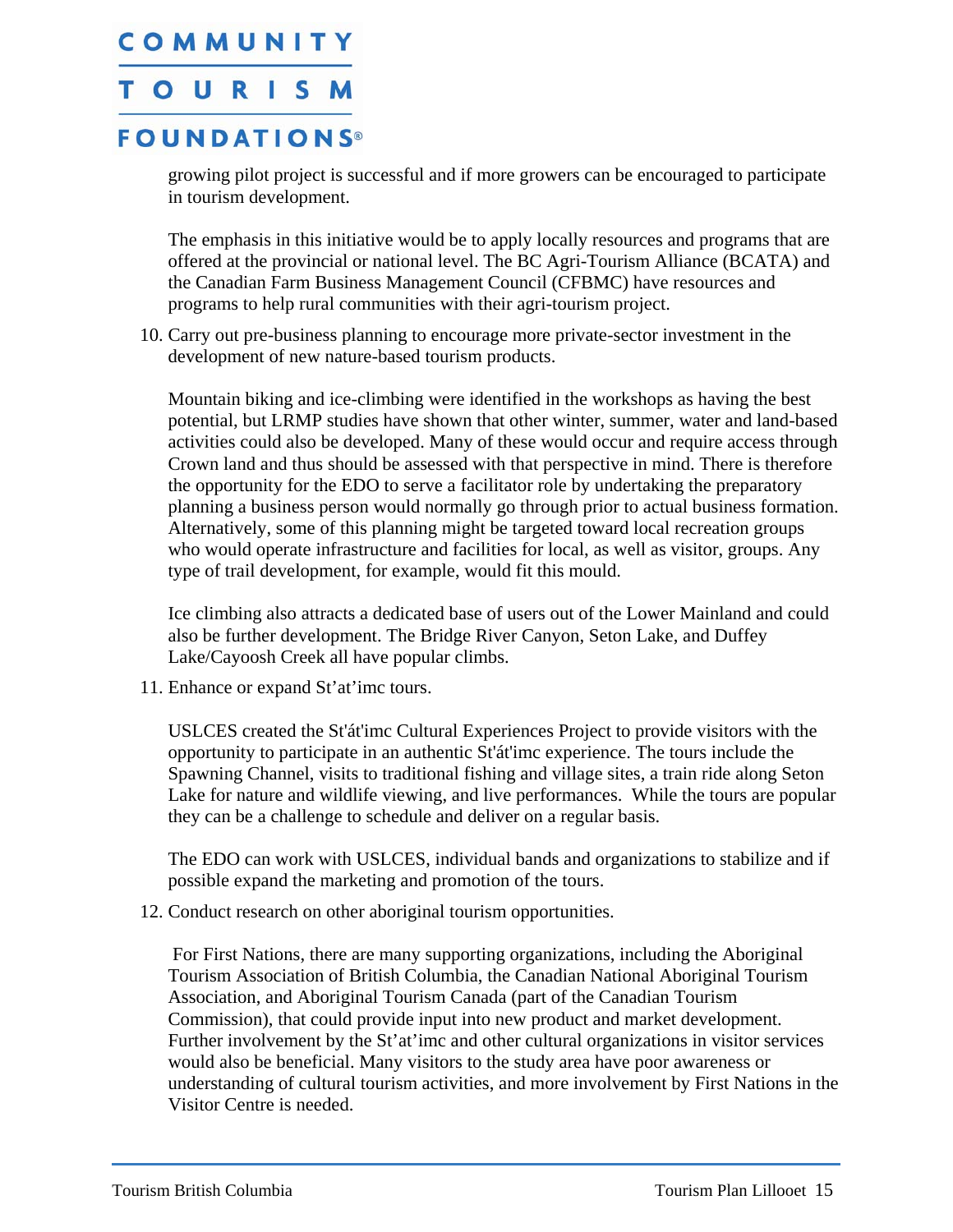### <span id="page-17-2"></span><span id="page-17-0"></span>TOURISM

### **FOUNDATIONS®**

#### <span id="page-17-1"></span>**4.3 Industry and Professional Development**

#### *Objectives:*

• Increase participation in professional programs by operators and their staff.

#### *Rationale:*

Private sector competitiveness and innovation gives tourism its energy and edge. Operators and their staff are largely responsible for the "visitor experience" and post-trip visitor perception visitors. Increased visitation and spending will translate directly into increased occupancies and yields, employment and capital investment among operators. Creating this positive cycle requires that industry reach for or exceed standards of service quality and professionalism.

#### *Strategies:*

13. Promote programs, extension services and best practices aimed at increasing and enhancing more market and export-ready product among local operators.

An industry development program that assists tourism operators build their products and become export-ready in preparation for working with travel trade would be beneficial to the local tourism sector. Tourism British Columbia coordinates many international programs that require British Columbia tourism suppliers to meet specific criteria to be considered for participation. These conditions are based on the input of overseas travel trade, tourism product suppliers and receptive tour operators, and have been developed in order to ensure the best possible representation of British Columbia's tourism industry in international markets.

14. Encourage more product packaging and itinerary development. Travellers are increasingly seeking experiences more so than a collection of specific products and services. It reflects the growing preference among aging travellers especially for the bundling of the entire visitor experience into a simple, single purchase decision. This requires the provision of a coordinated range of products and services preferably in a seamless fashion. The objective of packaging is to offer an integrated, interesting product to encourage visitors to increase their stay within the region.

Cooperation among tourism operators on packaging has the added benefit of gaining economies of scale in relation to marketing and other business costs. Packaging can provide market reach that would not be possible as an independent business. Perhaps most importantly, it encourages operators to experiment with new, innovative and interesting experiences reflecting the region's best attributes. Tourism BC offers Tourism Business Essentials® workshops that can address a range of operator development needs.

15. Encourage adoption of industry and government standards by tourism operators.

The uptake of professional ratings, certification and training programs by accommodation facilities and other tourism operators not only enhances progress toward having more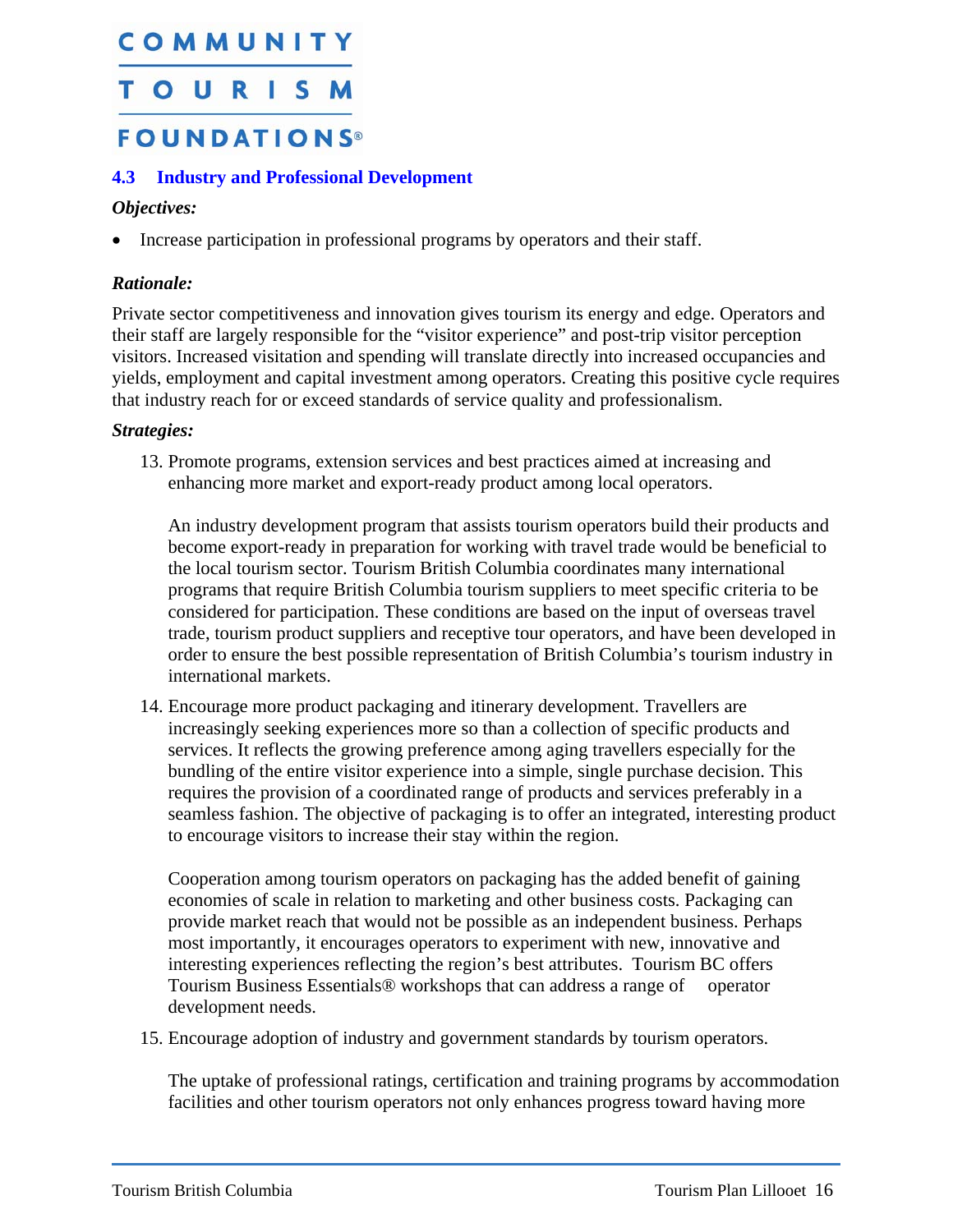

"market-ready" product, it will also improve the bottom line for the operators themselves by exposing them to a greater variety of visitor markets.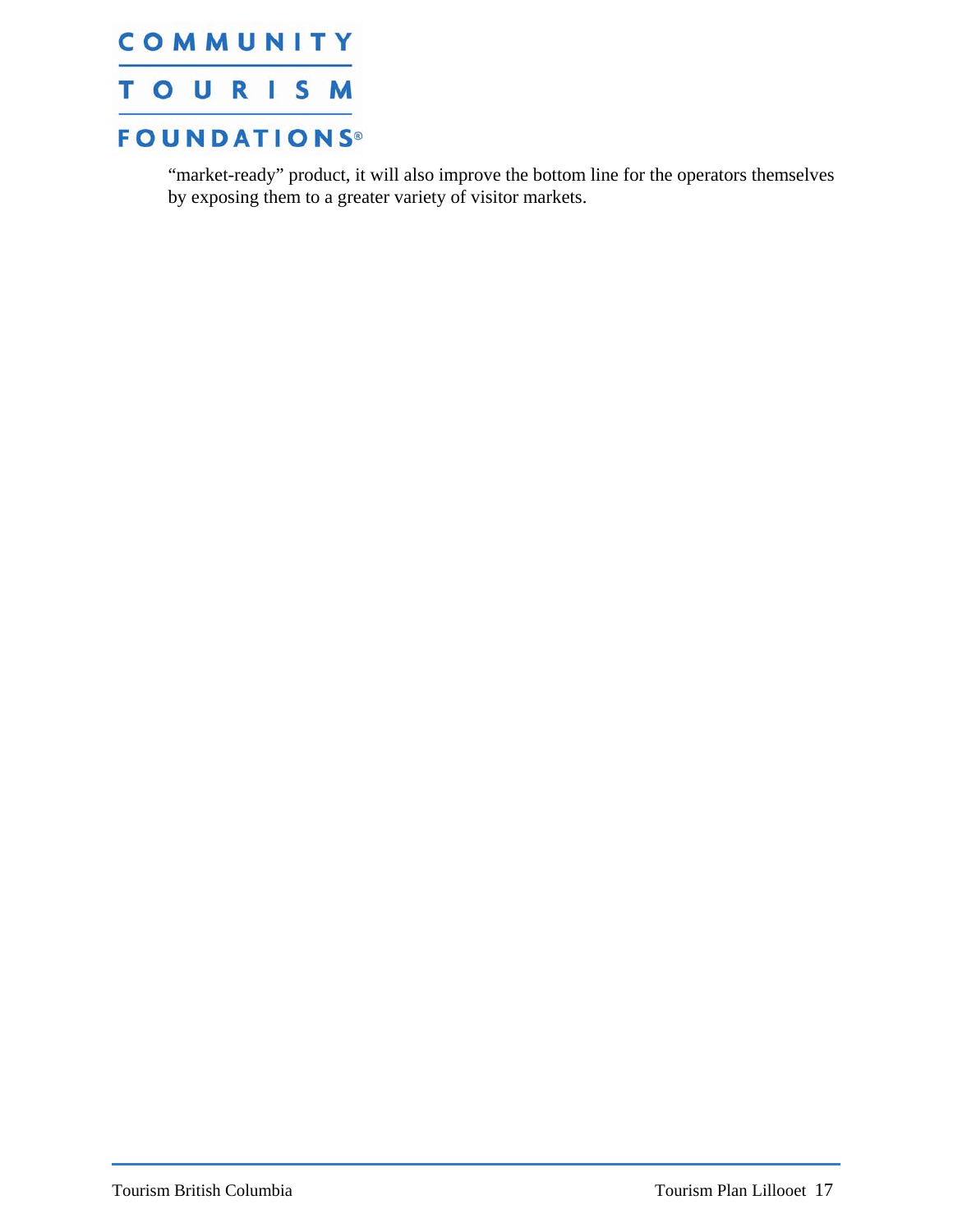## <span id="page-19-0"></span>COMMUNITY TOURISM **FOUNDATIONS®**

#### <span id="page-19-1"></span>**5 MARKETING**

This chapter outlines recommendations for marketing programs that complement product and destination efforts. This includes strategies to build capacity for marketing by assembling a set of promotional tools and to sell the uniqueness of the study area to travel markets.

#### <span id="page-19-2"></span>**5.1 Market Position and Targets**

#### *Objective*:

Target travel markets that best match the study area's capabilities and have good growth potential in the future.

#### *Rationale*:

An effective marketing program is contingent upon <sup>a</sup> good understanding of current and potential visitor markets in Lillooet. Many tourism businesses (and communities) make the mistake of attempting to be all things to all people, when in fact it is difficult, expensive and risky trying to appeal to the "average" traveller. Matching the assets, products and capabilities of the region with the known preferences of different travel markets can produce a list of "segments" that can serve as targets for the marketing program. These segments may already be represented by existing visitors, or they may be potential visitors.

#### *Strategies:*

16. Assign priority for marketing and promotional to markets for which there is, or soon will be, market-ready product.

This includes the following activities:

- **Free independent travellers (FIT)** travel unescorted and usually have no formal itinerary.
- **Touring Market** The touring market seeks multiple activities, multiple destinations (e.g. Circle Tours) and a variety of accommodation preferences. Many are considered the rubber-tire segment that is, entering and leaving the area by automobile this includes the RV market and visitors who rent vehicles to travel through the area, as well as those who travel in their own private vehicles.
- **Outdoor Recreation** This recreation segment includes all outdoor activities, whether summer or winter, land or water-based. Some activities, like hunting, fishing, heli-skiing, snowmobiling and mountaineering are destination-oriented. Others may be undertaken as a secondary activity by the Touring Market and Free Independent Travellers. Activities with existing or good potential in Lillooet include:
	- Resort/lodges
	- Heritage and culture
	- **Festivals**
	- River and lake (canoeing, kayaking, rafting, jet boating)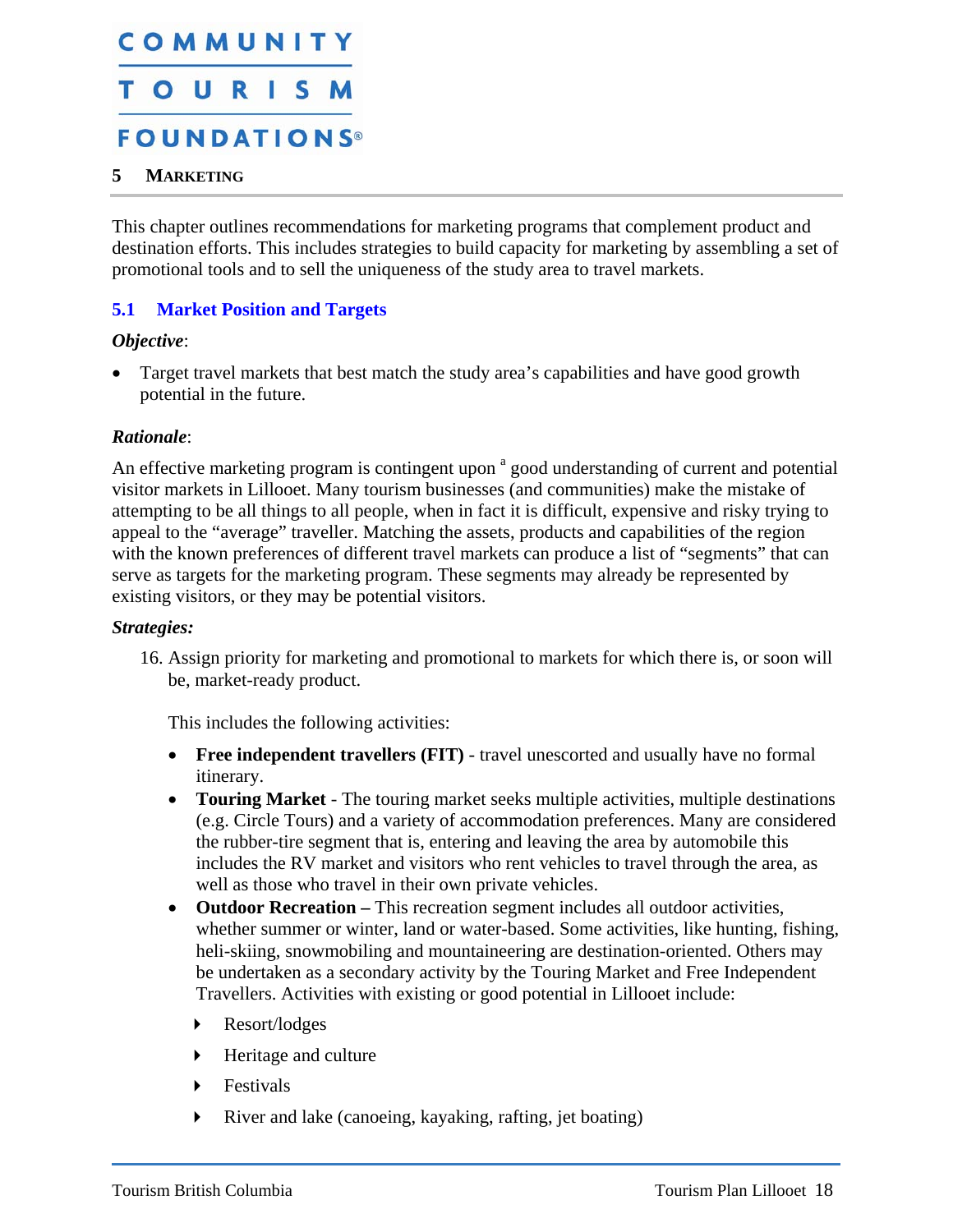### <span id="page-20-0"></span>TOURISM

### **FOUNDATIONS®**

- Hiking, backpacking, mountaineering
- Mountain biking
- $\blacktriangleright$  Heli-skiing
- Snowmobiling

#### 17. Target regional markets.

Given the small size of the local industry, it will only take incremental increases in visitor volumes to have a significant impact on tourism revenues. The best opportunities for attracting those visitors are among regional and short-haul markets, first, because they represent the bulk of existing visitors and second, because they are much easier to reach and appeal to. Although visitor studies for the area are now well out of date, we do know, based upon data for the province and neighbouring regions that BC residents, Alberta residents and Washington residents represent about three out of every four travellers.

#### <span id="page-20-1"></span>**5.2 Promotional Tools and Materials**

#### *Objectives:*

- Create a new brand identity for Lillooet
- Develop a core set of marketing tools and resources.

*Rationale:* A set of quality promotional tools and materials can act as a solid foundation for undertaking advertising and promotional activities. These tools are required to effectively market the area throughout the visitor purchase cycle. They will often save resources and time because they can be used repeatedly and in different combinations to produce any number of effects.

#### *Strategies:*

18. Commission a new brand for Lillooet.

The District of Lillooet is currently establishing a community brand to create a cohesive, contemporary and inclusive marketing and promotional position. This initiative is identified under section 6(l) of the District's Corporate Strategic Plan. The "Lillooet Brand" should capture the hearts and minds of both residents, who must champion the brand, and visitors, who must recognize the brand in their destination experience to Lillooet.

The EDO has already undertaken research on this initiative but is awaiting the outcome of the Tourism Development Plan before proceeding. Participants at the planning workshops generated the following list of ideas when asked what the unique selling proposition of Lilllooet was: Mile 0/Gold Rush, Sts'wan, culture, warmth, rivers, jade, diversity of nature and playground for Vancouver and Whistler.

19. Create and expand an image bank.

The image bank can have a combination of low-resolution images for the new website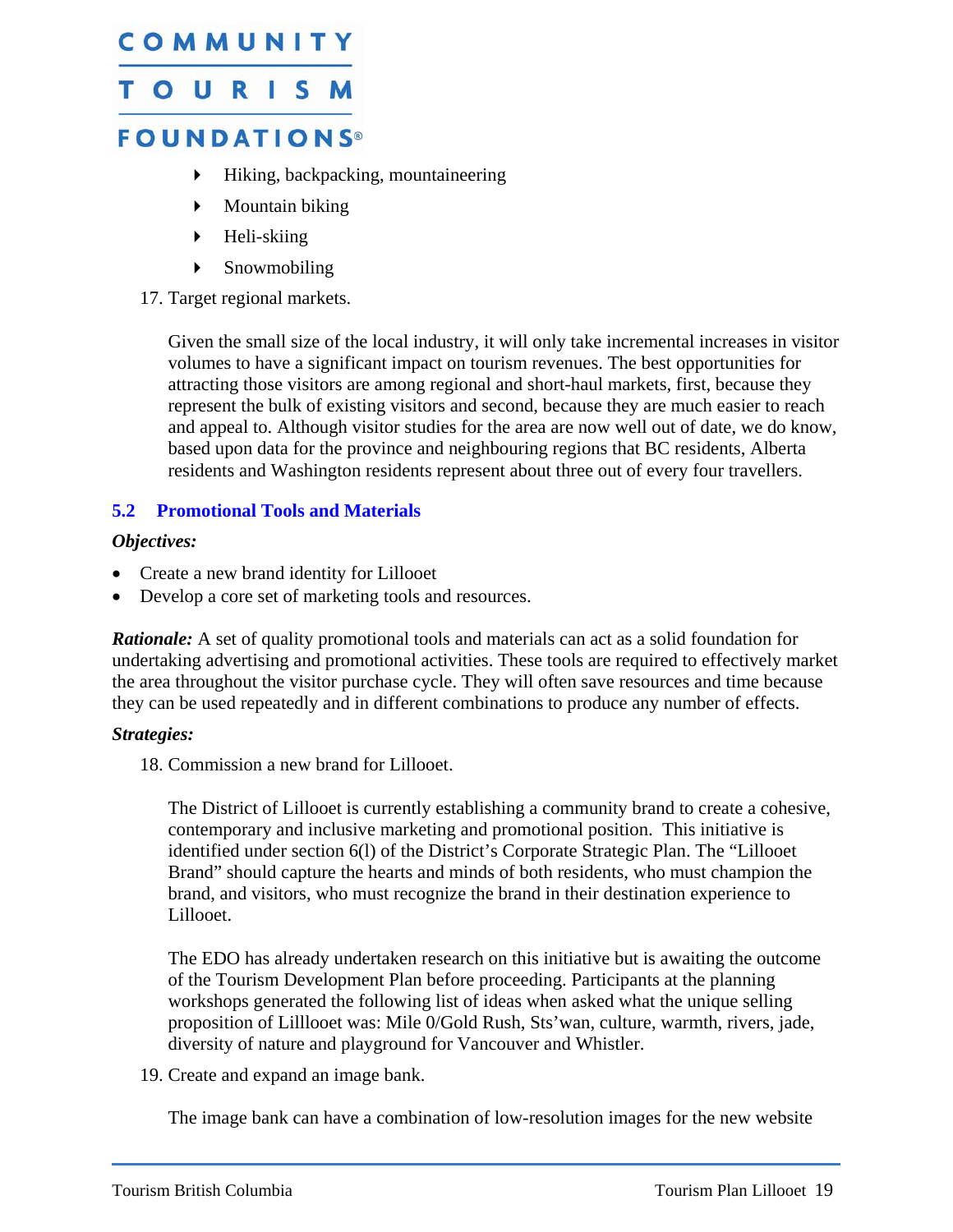#### <span id="page-21-0"></span>TOURISM

### **FOUNDATIONS®**

and E-newsletter, high-resolution images for print media and B-roll for broadcast media. Ongoing updating of images will be required. Digital cameras will allow high-resolution quality images, low-resolution standard images and video clips (suitable for website use) to be captured at relatively low cost. A combination of both professional and amateur sources will be adequate to maintain the image bank over time.

20. Produce a kit folder/press kit for professional presentation of materials.

Kit folders with double pockets will hold a variety of materials e.g. visitor guide, brochures, maps etc. as well as DVDs. The folder would be used for various purposes, for example as an orientation kit for tourism businesses and organizations in the community, press kit for media relations, FAM tour kit, marketing programs, industry development training materials and annual general meetings. Digital print technology today can accommodate small print runs through digital output providing professional quality products without the need for high volume print runs.

21. Produce a quality production local area map series that visitors will use for in-region guidance and planning.

Backcountry recreation features, parks/protected areas, mid-country destinations, lakes and rivers, and area of historical interest could benefit from a limited map series to assist visitors get around and plan for multiple activities. Both print and web version maps are important as web research is on the rise for trip planning. Large format print maps are especially helpful for a regional area and smaller version maps are ideal for a local area. Maps will vary in scale and if geographical information systems  $(GIS)^1$  $(GIS)^1$  technology is used one set of data can serve as a foundation for producing a multitude of maps that are true to scale. Map artwork from the master files can be made to any scale therefore maps can range from basic give away pad maps to large format 2x3' recreation feature maps which are likely to be sold due to their high cost to produce.

Suggested maps include:

Recreation and Activity Map – This map concept features major highway and secondary road information combined with key editorial content such as attractions, recreation features and key points of interest with icons and major access routes in and around Lillooet. Topographic in design the recreation and activity map format is 24x36" that folds to rack size 4x9". Regional inset maps would show key community features as well as proximity to Alberta and the Lower Mainland. The map can be sold through retail outlets, providing both a revenue stream for the communities (or Gold Country) and retailers. Promotional copies would be used for travel shows, FAM tours, media and marketing. Large

<u>.</u>

 $1$  GIS is analysis that combines relational databases with spatial interpretation and outputs in the form of maps. It includes computer-based methods of recording, analyzing, combining, and displaying geographic information such as roads, streams, stand or habitat types, sensitive areas, soil types, or any other feature that can be mapped on the ground.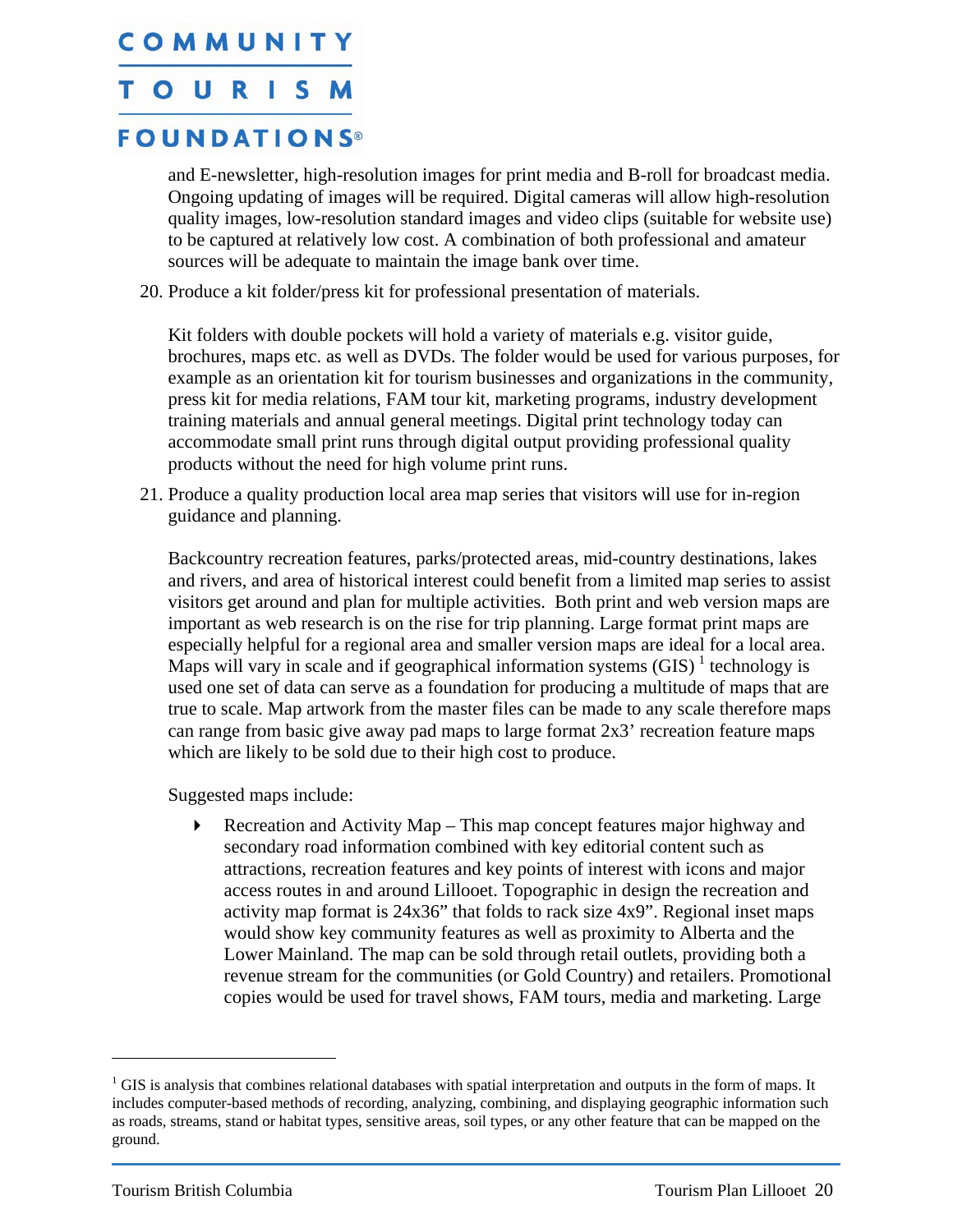#### TOURISM

### **FOUNDATIONS®**

format maps can double as posters for framing or window display at businesses and organizations throughout the communities.

- Pad Maps Pad maps are suitable for enhancing Visitor Services by giving visitors a throw-away directional guide. Key recommendations are for an 11x17" format with the addition of outlying areas and directional information.
- Web Maps Web versions of map designs can be used for both viewing and downloading. In addition, the web version of the map series can be uploaded to the businesses and organizations in the region for use on their own websites. File formats would be in both Jpeg and PDF for compatibility for all users, small format sizes 8.5x11" are recommended for printable versions. Ideally the local tourism businesses will link to the map section of the website to assist their customers.
- First Nations Maps Maps that could be used to highlight First Nations' points of interest, interpretive opportunities and guiding or tour services would also be useful.

To see examples of web maps that originated from print and billboard size original versions visit: [http://www.sunshinecoastcanada.com/sunshine](http://www.sunshinecoastcanada.com/sunshine-coast/map.php)[coast/map.php](http://www.sunshinecoastcanada.com/sunshine-coast/map.php) and <http://www.gibsonsbc.ca/maps.php>

22. Evaluate and upgrade a Lillooet Visitor Guide.

The current visitor guide, published by the Lillooet News with assistance from the District of Lillooet, provides maps, business listings, information on recreational and other tourism opportunities and has feature articles on area history, jade, hiking, the Golden Mile and some smaller articles on the outdoors. The guide banner is "BC Jade Country". As the primary promotional lure piece to attract visitors to the area and also the primary fulfillment piece for inquiries from outside the community, a visitor guide should conform to the highest possible standards. The EDO should evaluate the compatibility of the guide with the goals and objectives outlined in this plan and determine how best to support and utilize it as a core marketing tool.

23. Create a new website.

A new website for marketing and promoting Lillooet as a visitor destination, assisting visitors throughout all stages of the purchase cycle and integrating communications, administration and research capabilities, should be undertaken. The EDO could use an archival system for market intelligence, reports and communications with industry.

The new brand design should be featured, as well as many other features called for in this plan. It is very important that any and all promotional collateral and advertising use the website url in the call for action.

Internet searches of Lillooet through the major search engines lead to the District's website at [http://www.lillooetbc.com.](http://www.lillooetbc.com/) Britishcolumbia.com owns the rights to the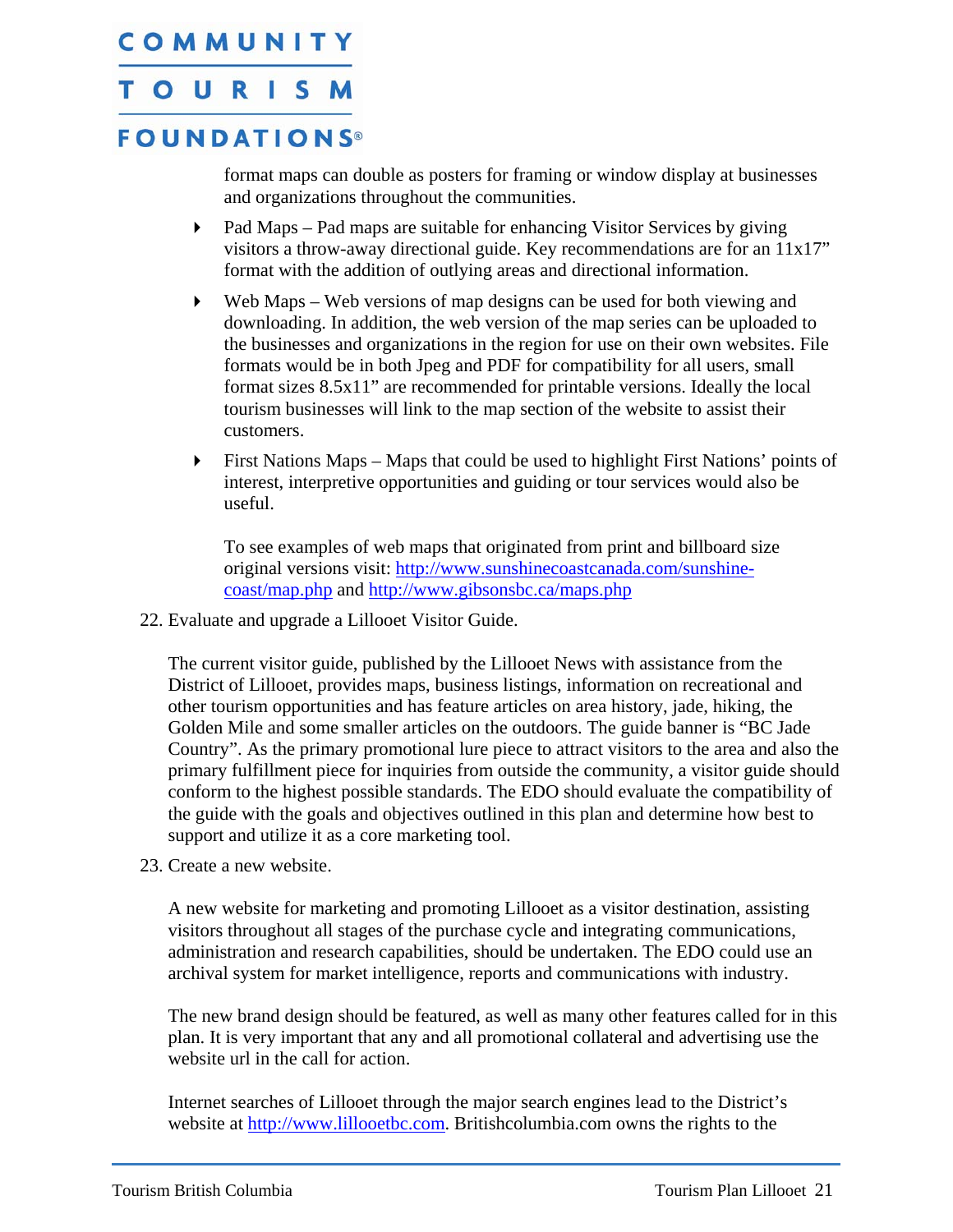### <span id="page-23-0"></span>TOURISM

### **FOUNDATIONS®**

lillooet.com url, while lillooet.ca is held by a third-party vendor and does not display Lillooet information. Fortunately lillooet.ca does not appear in the early listings of *Google* searches.

24. Integrate the database/inventory into an online web system.

This will provide an efficient and effective solution for the storing and dissemination of information. Maintaining the product inventory of local businesses will be essential in assisting with marketing, partnerships, product development, communications and packaging. The contact list of operators supports the internal communication system that distributes information, as well as allowing primary research of the local industry to be conducted. Eventually, media, suppliers and industry contacts would also form part of the database.

#### <span id="page-23-1"></span>**5.3 Marketing Programs**

#### *Objective:*

- Increase the number of marketing partnerships.
- Increase visitation by 10-15% within five years.
- Increase visitor spending by 15-20% within five years.

#### *Rationale:*

The core marketing budget will be expanded to take advantage of CTF leverage funding. In addition, the one-time grant of UBCM tourism funds from phase 2 are available for use. The EDO should also encourage industry and operators to increase their participation in industry programs offered by CCCTA and VCM. This will extend market reach for the benefit of the destination and the participating marketing partners. Any additional funds should be allocated to maintain the new level of activity to create more visibility in the marketplace, thus achieving the goals of increasing the overall performance of the tourism industry.

#### *Strategies:*

25. Establish and maintain a website optimization and web marketing program.

Internet use for information gathering, travel planning and bookings is growing so a website is the number one investment a community can make in marketing its destination. Web marketing is specialized and ever changing and can consist of press releases, paid and non-paid links, listing ads and banner ads where appropriate, by product sector.

26. Build a media relations program.

Editorial coverage is worth thousands of dollars in equivalent advertising space and readers have more confidence in editorial copy versus advertising claims, therefore media relations is a key strategy. Media relations include responding to media requests for information, hosting familiarization tours and generating the interest of media in order to have stories written and published. Hosting media requires cooperation amongst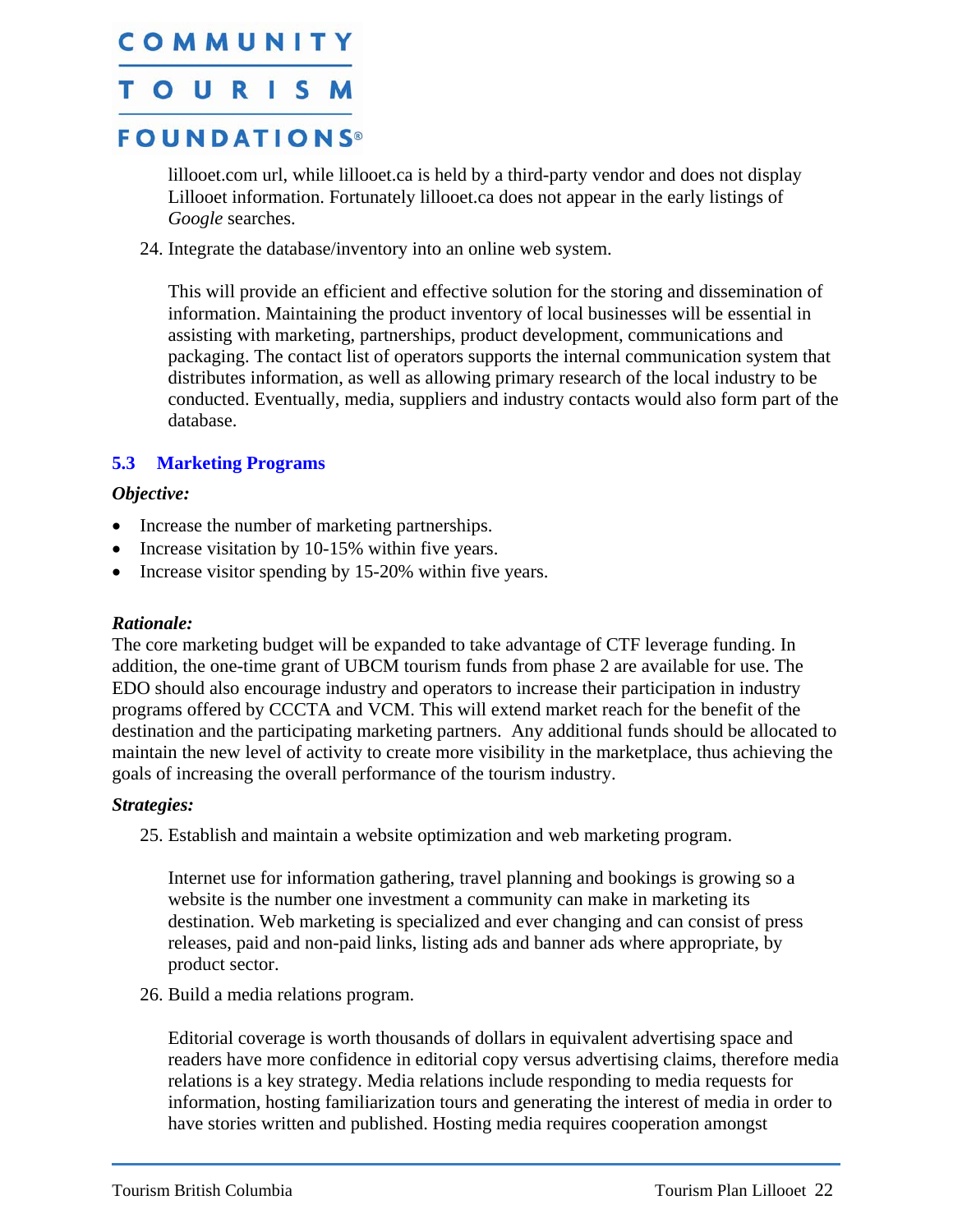### <span id="page-24-0"></span>**TOURISM**

### **FOUNDATIONS®**

transportation, accommodation, food services and tour businesses in order to be successful. Tourism BC offers a Travel Media Relations workshop as part of the *Tourism Business Essentials* series.

27. Conduct an audit of existing advertising expenditures and reconfigure according to target market needs.

Lillooet currently places advertising in the print media (magazines, newspapers) and will soon be developing billboards and more signage. Most of this is place marketing (selling the destination with no specific businesses or opportunities emphasized). These expenditures should be evaluated for their effectiveness in reaching target markets and generating enquiries and ultimately, visitation.

28. Create a FAM tour program.

Regional and provincial DMOs initiate and organize familiarization (FAM) tours for travel trade and media. Lillooet could support FAM tour requests by encouraging businesses to participate in hosting guests, making presentations, supplying information, and coordinating transportation or tours.

#### <span id="page-24-1"></span>**5.4 Visitor Services**

#### *Objectives:*

Establish a visitor services program that integrates with the destination marketing objectives and provides a seamless experience for the visitor.

#### *Rationale:*

Visitor services refer to those services that directly assist visitors as they move through the purchase cycle (awareness, interest, evaluation, purchase, experience, loyalty). Effective visitor services will extend visitor stays and create a positive experience resulting in favourable word of mouth referrals to friends, which is one of the most common ways in which visitors hear about a destination. Visitor services information is usually associated with Tourism BC's Visitor Centre network, but an effective program should consider the potential involvement of other business and community groups who make regular contact with visitors.

#### *Strategies*:

29. Evaluate the performance of the Visitor Centre (VC).

The Lillooet VC operates from April to October at the museum on Main Street It is a fullservice and Tourism BC-approved facility supported financially by Tourism BC as well as by a \$20,000 annually grant from the District of Lillooet for services delivered. The building, its maintenance and upkeep are also provided free of change. The VC is operated by the Historical Society by contract.

The VC is a critical link in the visitor services network and it is important that visitors are offered a complete holiday cycle, from making it easy to book vacations and providing visitor information to ensuring that the services, accommodations and attractions they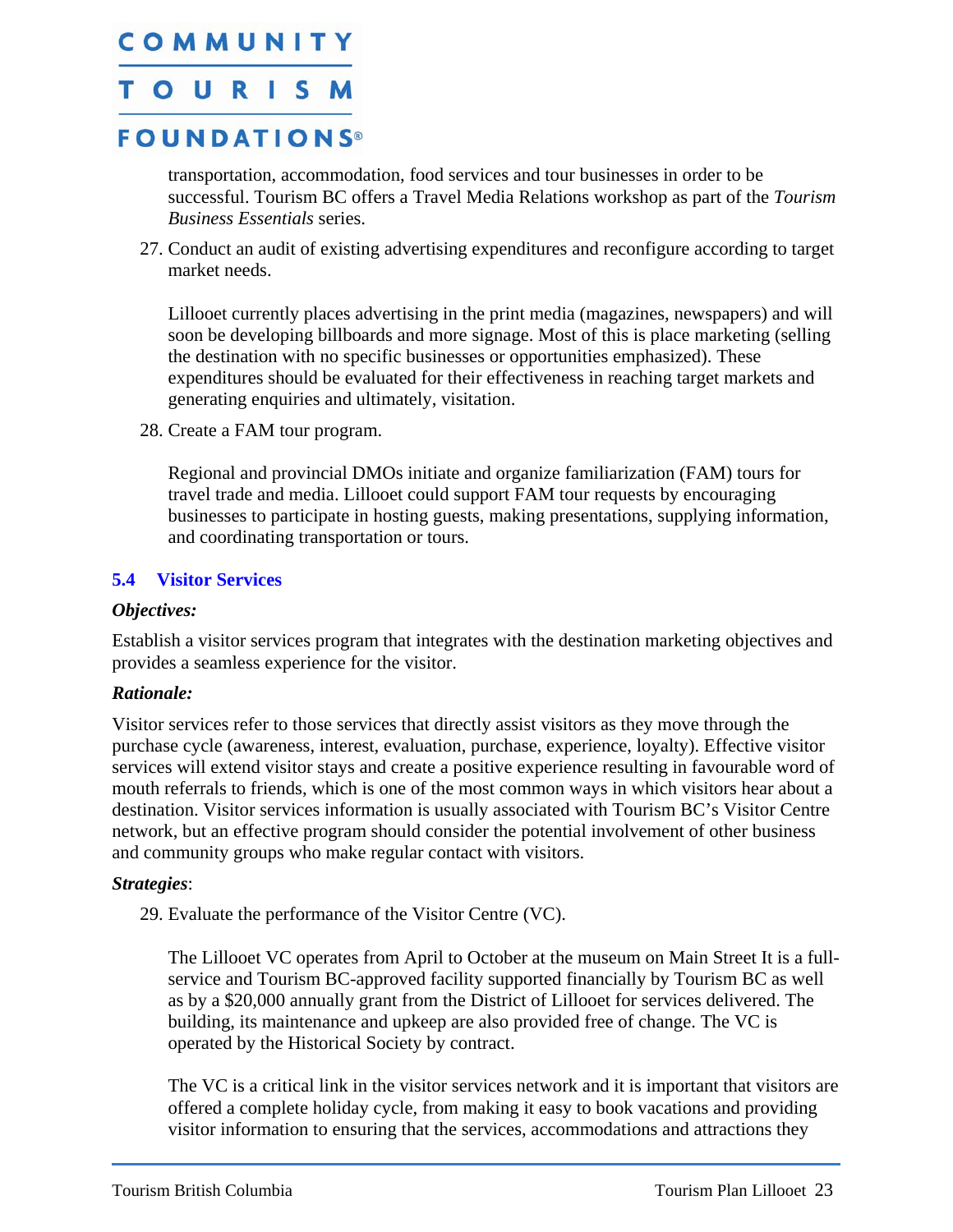#### <span id="page-25-0"></span>**TOURISM**

### **FOUNDATIONS®**

visit encourage them to return to the region and BC. In light of this important fact, the District should review and ensure that services are meeting their needs and the needs of the tourism industry in the Lillooet area.

30. Consider a Community Visitor Ambassador Program.

This involves training retailers, accommodation providers and front-line workers who have the greatest opportunity to encounter visitors throughout the community. The program standardizes key information about things to do and see and places to stay. This obviously extends the reach of the Visitor Centre and creates a more welcoming and comfortable environment for the visitor. Contact could me made with the Town of Golden and the City of Courtenay to learn more about their programs.

31. Deliver *SuperHost* to local area tourism operators, retailers and service businesses.

Tourism BC's *SuperHost* Business Program recognizes those businesses that are committed to providing excellent customer service. There are eight *SuperHost* customer service workshops to choose from: Fundamentals, Japanese Service Expectations, Service Across Cultures, Customers with Disabilities, Service in Health Care, Solving Problems Through Service, Sales Powered By Service and Frontline Management Solutions.<sup>[2](#page-25-0)</sup>

 $\overline{a}$ 

<sup>2</sup> http://www.tourismbc.com/superhost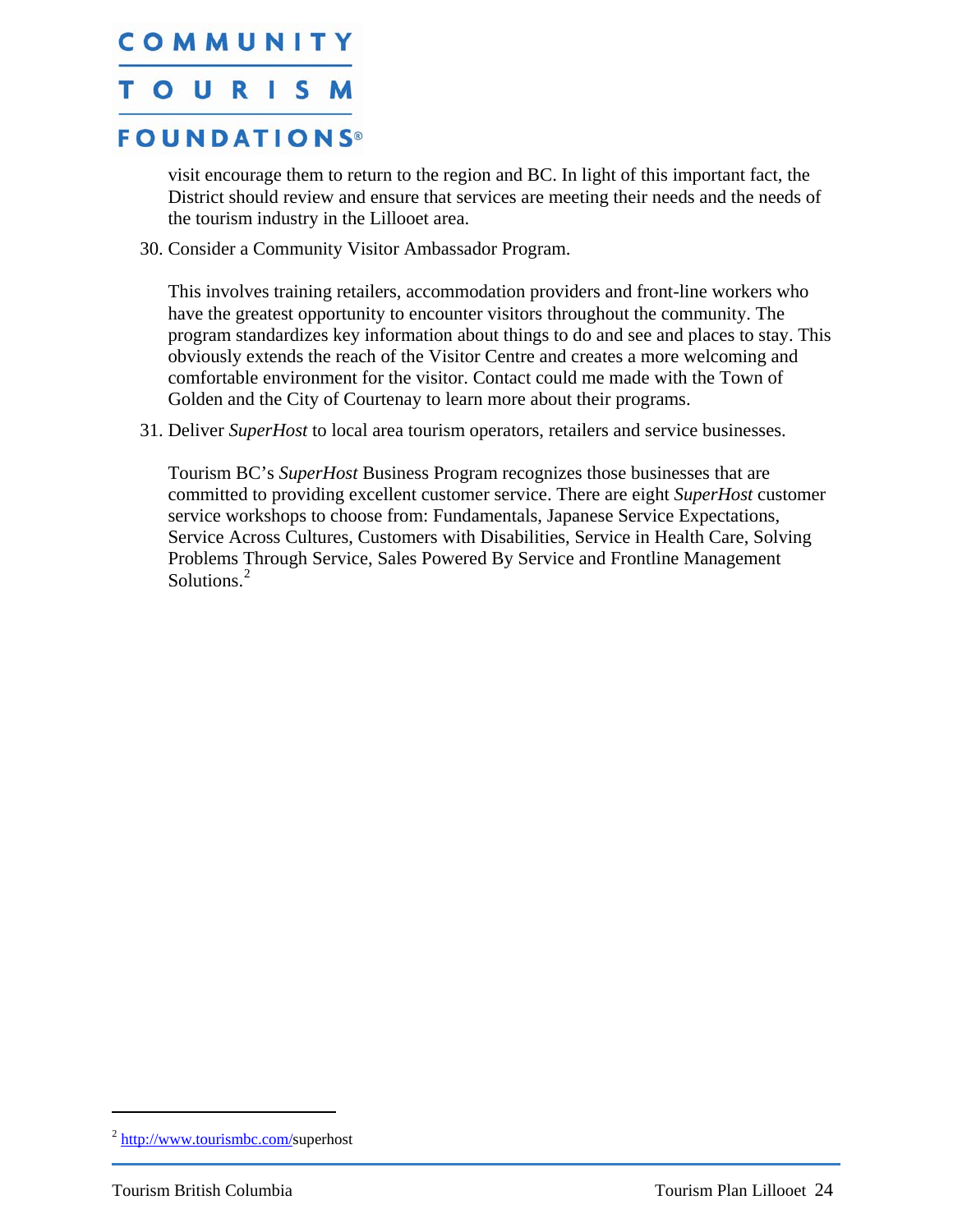## <span id="page-26-0"></span>COMMUNITY **TOURIS FOUNDATIONS®**

#### <span id="page-26-1"></span>**6 IMPLEMENTATION**

#### **6.1 Organization and Partnerships**

#### <span id="page-26-2"></span>*Objectives:*

- Utilize the experience and capacity of existing organizations to implement this plan.
- Develop key partnerships

#### *Rationale:*

A new entity for the implementation of this plan is not recommended due to a shortage of resources. Interest in establishing a Destination Marketing Organization (DMO) was expressed at the planning workshops, but unless there is a sizeable influx of funding, it is unlikely this can be achieved. Instead, we have assumed that the Economic Development Officer could lead implementation and work in cooperation with key partners, including the Chamber of Commerce and the Upper St'at'imc Language, Culture and Education Society.

Workshop participants remarked that tourism as a sector was not that well understood by residents and that the level of participation by operators in tourism programs was not what it could be. Communicating the value of tourism to residents will be important to sustaining their support for future public investment and support for this key economic sector. Communicating with local industry is critical for gaining momentum and creating a positive business climate needed to nurture product and destination development. A communications program will target both these constituencies and keep them informed about the progress of individual initiatives and overall plan progress.

#### *Strategies:*

32. Establish a Tourism Advisory Committee (TAC).

The TAC is needed to provide input, direction and oversight to the EDO. The TAC could be a sub-committee of Council or it could be a new committee.

33. Prepare a three-year marketing budget to leverage marketing funds from Tourism BC's *Community Tourism Foundations* Marketing program.

Details on the program, including funding availability, can be obtained from the Marketing Guidelines publication by Tourism BC Community Tourism Foundations program. Eligible projects include print media advertising, brochures, event promotion, fulfillment, internet market and research. Ineligible activities include equipment costs, promotional items, sales missions and trade collateral such as CDs and DVDs. There is the expectation that the CCCTA, VCM and GCCS will work with the communities on this plan and its deliverables.

A proposed budget appears in the following table.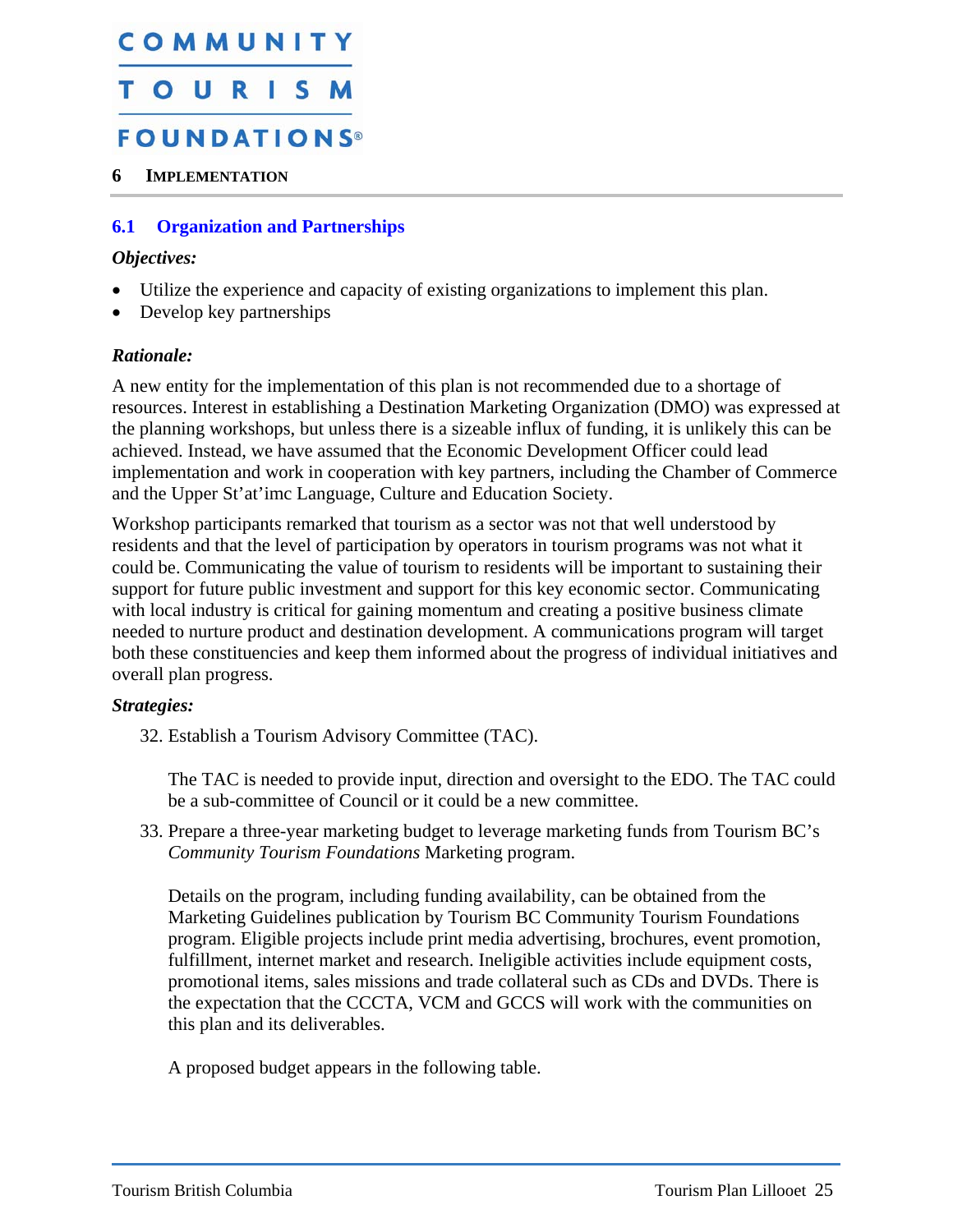## COMMUNITY **TOURISM FOUNDATIONS®**

#### **Table 4-1: Proposed Funding Sources and Plan Expenditures**

| <b>Source of Funds</b>                              | 2008 (Jan-Dec) | 2009 (Jan-Dec) | 2010 (Jan-Dec) | <b>Total</b>  |
|-----------------------------------------------------|----------------|----------------|----------------|---------------|
| District of Lillooet - Visitor Centre               | 20,000         | 20,000         | 20,000         | 60,000        |
| District of Lillooet - marketing                    | 5,000          | 5,000          | 5,000          | 15,000        |
| <b>UBCM Phase 2</b>                                 | 24.675         |                |                | 24,675        |
| District of Lillooet - new tourism dev. initiatives | 15,000         | 15,000         | 15,000         | 45,000        |
| Tourism BC Community Tourism Foundations            | 15,000         | 15,000         | 15,000         | 45,000        |
| <b>Total Funds</b>                                  | \$<br>79,675   | \$<br>55,000   | \$<br>55,000   | \$<br>189,675 |
| <b>Expenditures</b>                                 |                |                |                |               |
| <b>Visitor Centre</b>                               | 20,000         | 20,000         | 20,000         | 60,000        |
| Image bank                                          | 3.000          |                |                | 3,000         |
| Brochure (s) / Visitor Guide                        | 5,000          | 5,000          | 5,000          | 15,000        |
| Map $(s)$                                           |                | 5,000          | 5,000          | 10,000        |
| Website                                             | 15,000         |                |                | 15,000        |
| Kit folder/press kit                                | 5,000          |                | 5,000          | 10,000        |
| Workshops - Tourism BC & custom internal            | 2,000          | 2,000          | 2,000          | 6,000         |
| Tourism Conference COTA/TBC                         | 1,000          | 1,000          | 1,000          | 3,000         |
| Tracking and evaluation of programs                 | 1,000          | 1,000          | 1,000          | 3,000         |
| Signage                                             | 10,000         | 5,000          |                | 15,000        |
| Advertising                                         | 14.675         | 13,000         | 13,000         | 40,675        |
| <b>Media Relations</b>                              | 3,000          | 3,000          | 3,000          | 9,000         |
| Total Expenditures \$                               | 79,675         | 55,000<br>\$   | 55,000<br>\$   | 189,675<br>\$ |

#### 34. Clarify and Cultivate key community partnerships.

As outlined above, as a small community, Lillooet does not have the financial or industry capacity to set up and support a DMO over the long term. A network of partners with a stake in tourism and mutual interests in seeing it grow would go a long way to overcoming the lack of capacity. Partnerships with the St'at'imc, in particular, emphasized clearly in the District's strategic plan, are very important and should be pursued with flexibility, patience and commitment. This should include the commitment of core funding to support marketing plans from both the St'at'imc and the District of Lillooet.

#### 35. Host an annual open house for residents and tourism industry operators.

The open house could coincide with the AGMs of participating organizations or some other trade event. Industry workshop sessions, trade show and familiarization tours of local product could also be featured.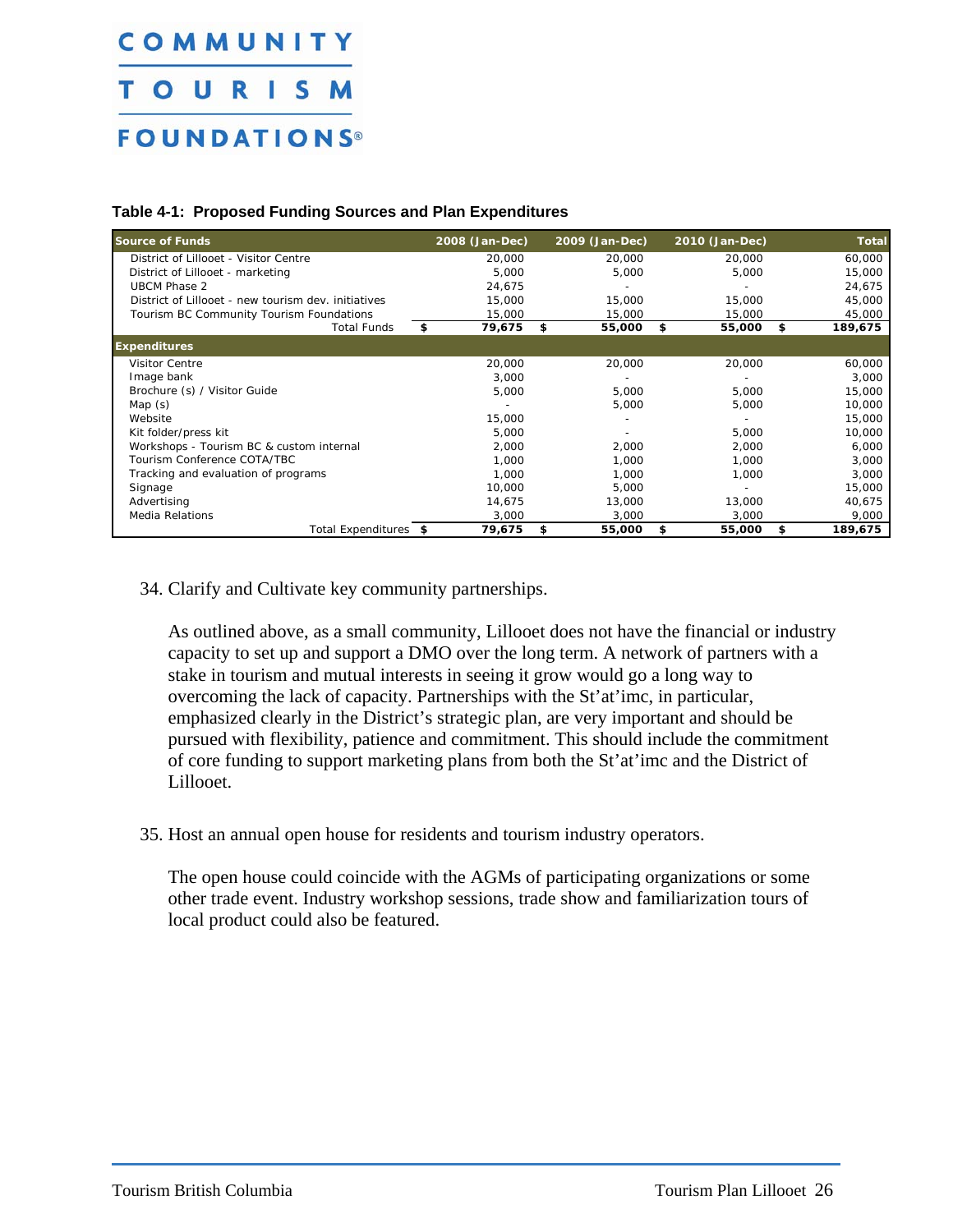## <span id="page-28-0"></span>COMMUNITY **TOURISM FOUNDATIONS®**

#### **6.2 Monitoring and Evaluation**

#### *Objective:*

Establish a tracking and evaluation process that is directly associated with the goals and objectives of the tourism plan.

#### *Rationale:*

Tourism development programming should be monitored and evaluated so the municipalities and other partners can assess plan progress. This will help with managing and allocating resources, assist with partnership development and build a better relationship with the community by communicating expectations, outcomes and benefits.

#### *Strategies:*

36. Develop an annual planning process.

This process should coincide with fiscal year-end deadlines and the tourism marketing cycle. By having an annual plan with a focus each month, the strategy can be implemented without being overwhelming. The process should also involve, where possible, the St'at'imc and incorporate their tourism and market spending activities. A year-in-review process provides valuable insight for future planning.

37. Establish a tracking and evaluation framework.

A monitoring framework is needed to spell out the relationship between objectives, indicators, measures and sources of data that will allow EDO to evaluate and inform partners about plan progress. The framework will also help with managing and allocating resources, assist with partnership development and build a better relationship with community leaders by communicating outcomes and benefits. Once the indicators are benchmarked (i.e. a quantitative value fixed in time which becomes the measuring stick against future performance), it will be relatively easy to track and report on progress, either during quarterly reporting or at a minimum in the annual report. A regular meeting schedule to check up of any portion of the plan falling within the time period is necessary. This initiative should be a joint initiative between the District and the St'at'imc.

A proposed framework is presented on the following page.

<span id="page-28-1"></span>38. Create better local sources of tourism benchmark data.

Tracking the effectiveness of marketing and development efforts will continue to be a challenge unless Lillooet develops some useful and reliable indicators that can be benchmarked and tracked over time. The two indicators recommended are more Visitor Centre attendance and feedback, as well as Tourism British Columbia's accommodation tracking survey.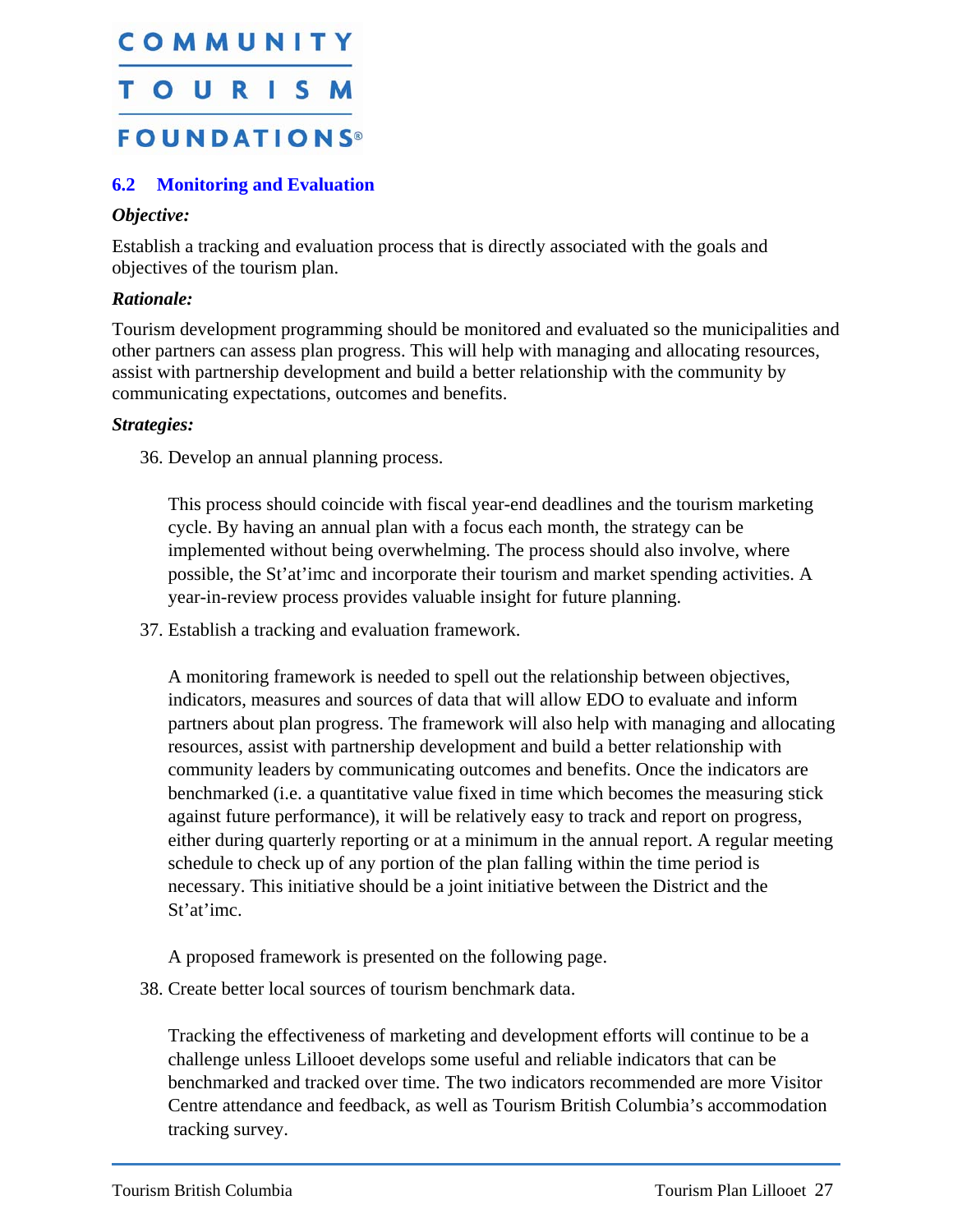**TOURISM** 

### **FOUNDATIONS®**

#### **Tourism Development Plan Monitoring and Tracking Model**

| <b>Objective</b>                                             | <b>Indicators</b>                                                                                  | <b>Data Sources</b>                                                                                                                   |
|--------------------------------------------------------------|----------------------------------------------------------------------------------------------------|---------------------------------------------------------------------------------------------------------------------------------------|
| 1. All destination and infrastructure projects (section 4.1) | Number of projects and attractions<br>Funding invested (core and leveraged)                        | Project information and tracking<br><b>Tourism Inventory</b>                                                                          |
| 2. Tourism operators and products (section 4.2)              | Number of businesses<br>Number of products<br>Number of aboriginal products                        | Business licence data<br><b>Stats Can Business Register</b><br>Tourism Inventory                                                      |
| 3. Professional development (section 4.3)                    | Number of approved accommodations                                                                  | <b>BC Approved/Canada Select</b><br>Tourism inventory (SBU)<br>Program information                                                    |
| 4. Target markets                                            |                                                                                                    | Annual program tracking & evaluation                                                                                                  |
| 5. Promotional tools and materials                           |                                                                                                    | Annual program tracking & evaluation                                                                                                  |
| 6. Marketing programs*                                       | Partnered program spending<br>Backcountry visitor days<br>Highway traffic volumes                  | <b>CCCTA</b><br><b>BC Accommodation Survey</b><br><b>TBC</b> visitor stats<br>MTSA management reporting<br>Ministry of Transportation |
| 7. Organization and partnerships                             | Organization established<br>Tasks completed<br>Tasks on time<br>Number of partnerships established | Internal tracking & Annual report<br>Internal tracking<br>Feedback from partners                                                      |

\* The indicators and data sources here are for measuring global marketing efforts. Individual marketing tasks and programs will be measured in accordance with the applicable measures, including those identified in the Community Tourism Foundations marketing program project reports.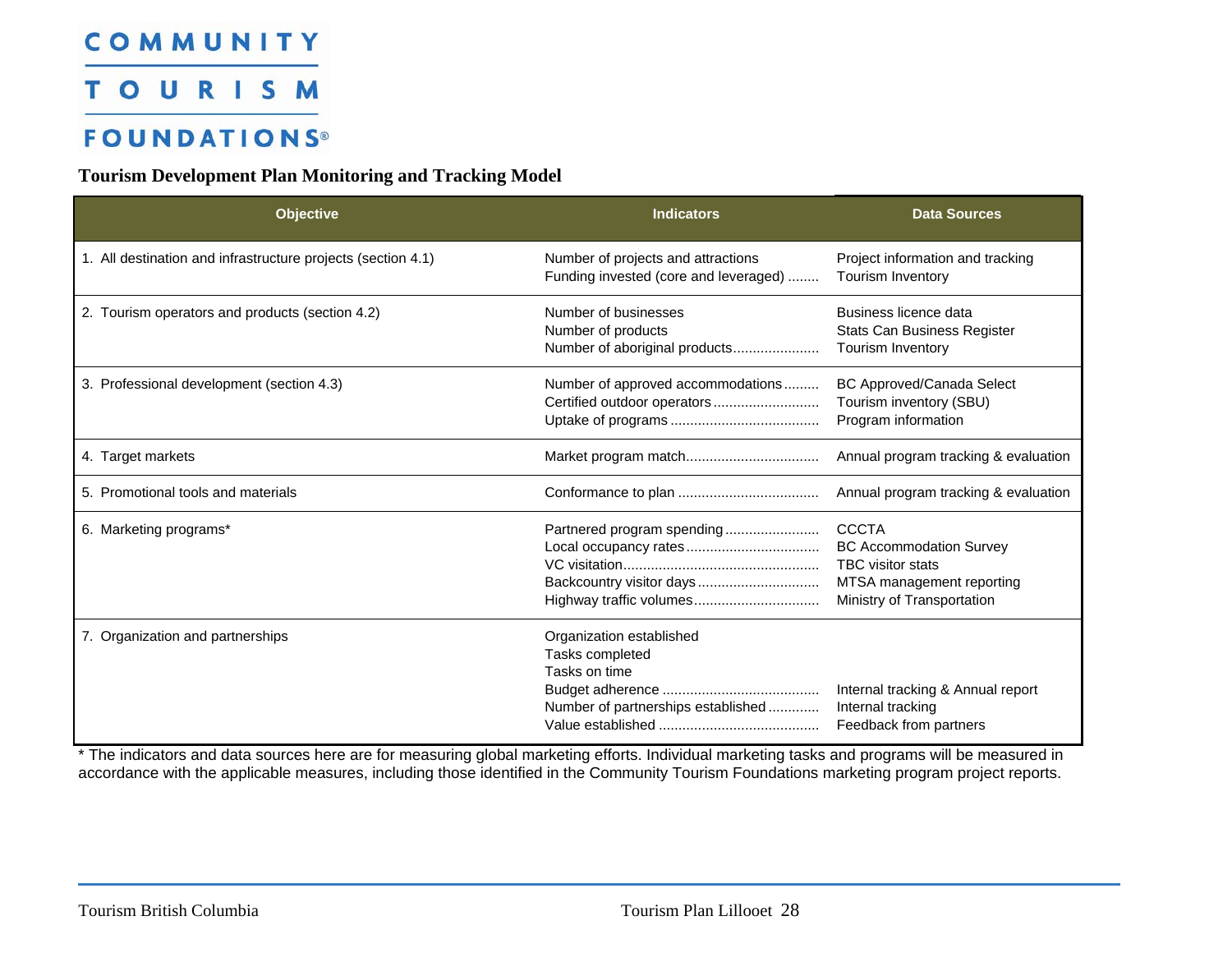## <span id="page-30-0"></span>COMMUNITY **TOURISM FOUNDATIONS®**

#### <span id="page-30-1"></span>**7 A CTION P LAN**

The implementation of the Tourism Development Plan will require financial resources and the organizational capacity for execution, as noted in Chapter 4.

| Acronyms:    |                                                                   |               |                                                                   |  |  |  |  |
|--------------|-------------------------------------------------------------------|---------------|-------------------------------------------------------------------|--|--|--|--|
|              | <b>CCCTA</b> Cariboo Chilcotin Coast Tourism Assn.                |               | <b>GCCS</b> Gold Country Community Society                        |  |  |  |  |
| DI.          | District of Lillooet                                              |               | MoFR Ministry of Forests and Range                                |  |  |  |  |
|              | <b>LCC</b> Lillooet Chamber of Commerce                           |               | <b>SCCF</b> Sun Country Community Futures                         |  |  |  |  |
| ILMB         | Integrated Land Management Bureau                                 |               | <b>TBC</b> Tourism BC                                             |  |  |  |  |
| <b>LEDC</b>  | Lillooet Economic Development<br>Commission                       | <b>USCLES</b> | Upper St'at'imc Language, Culture and<br><b>Education Society</b> |  |  |  |  |
| MoT          | Ministry of Transportation                                        | VC.           | Visitor Centre                                                    |  |  |  |  |
|              | <b>TAC</b> Tourism Advisory Committee                             | <b>VCM</b>    | Vancouver Coast & Mountains Tourism<br>Region                     |  |  |  |  |
| Symbol Keys: | $\blacklozenge$ task is completed within that year                |               |                                                                   |  |  |  |  |
|              | $\blacktriangleright$ task is ongoing throughout the plan horizon |               |                                                                   |  |  |  |  |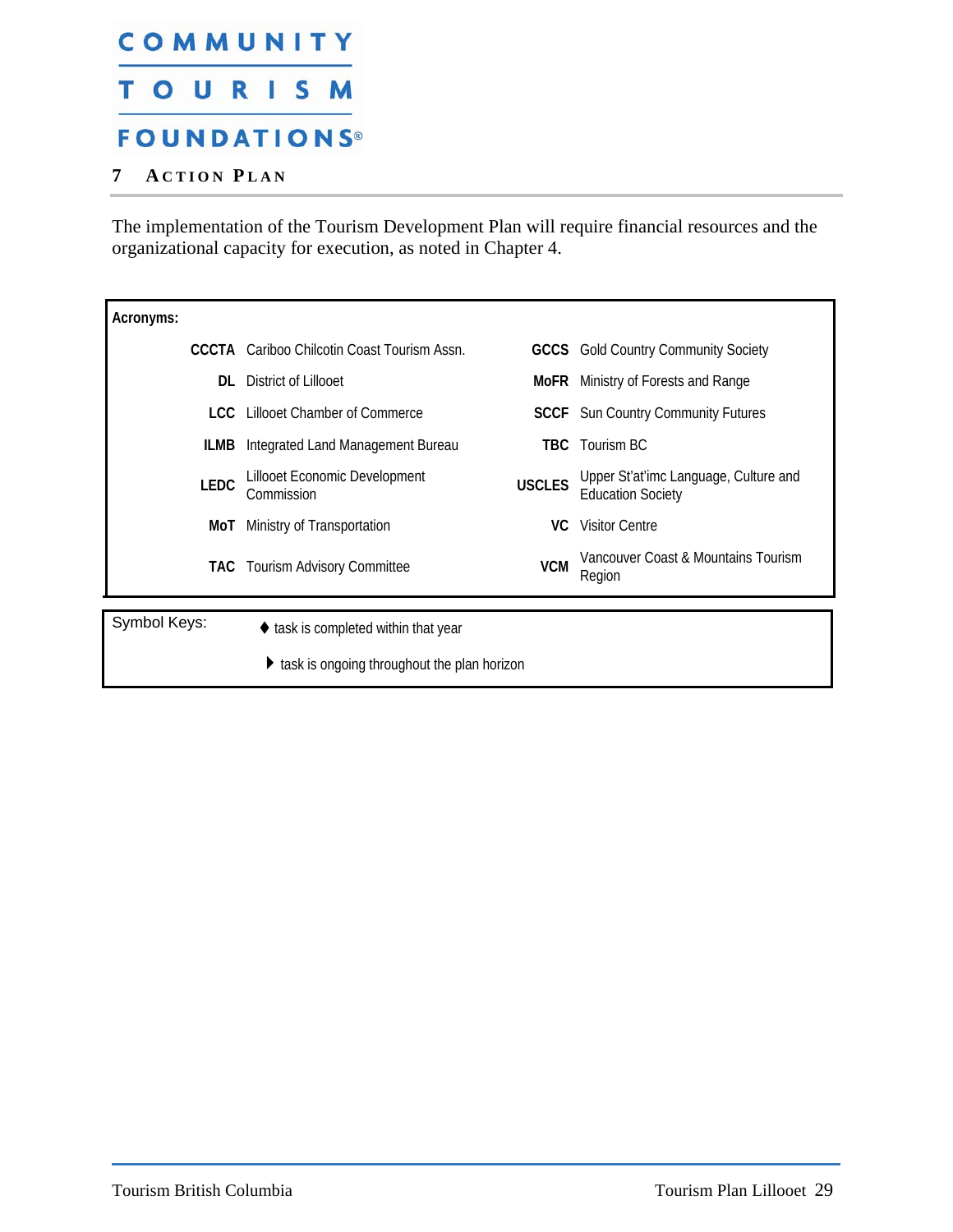TOURISM

| <b>Strategies</b> |                                                                                                                                         |                                                    |                                                                                                                                                                                                                                                                                                                                                                                                                                                                                                                                                                                                                                                                                                                                                                                                                                                                                                                                              |                                                                   | <b>Timelines</b> |      |             |
|-------------------|-----------------------------------------------------------------------------------------------------------------------------------------|----------------------------------------------------|----------------------------------------------------------------------------------------------------------------------------------------------------------------------------------------------------------------------------------------------------------------------------------------------------------------------------------------------------------------------------------------------------------------------------------------------------------------------------------------------------------------------------------------------------------------------------------------------------------------------------------------------------------------------------------------------------------------------------------------------------------------------------------------------------------------------------------------------------------------------------------------------------------------------------------------------|-------------------------------------------------------------------|------------------|------|-------------|
|                   |                                                                                                                                         |                                                    | <b>Actions/Projects</b>                                                                                                                                                                                                                                                                                                                                                                                                                                                                                                                                                                                                                                                                                                                                                                                                                                                                                                                      | <b>LEAD</b><br>Partners                                           | 2008             | 2009 | 2010-<br>12 |
| 1 <sub>1</sub>    | Collaborate and, where<br>appropriate, lend assistance<br>to other organizations in the<br>community engaged in<br>signage initiatives. | $\blacksquare$<br>$\blacksquare$                   | Assist the Chamber of Commerce with raising additional funds and<br>locations for three billboards to be located in Pemberton, Lytton and Hat<br>Creek.<br>Assist Gold Country Community Society to locate and develop one or<br>two kiosks in Lillooet promoting the Gold Trail Circle Tour.<br>Assist the District with location and developing three kiosks on strategic<br>highway locations around the community. Obtain MoT approval for sign<br>design and placement.<br>Prepare an upgrading program and budget for District signage that will<br>include incorporation of new brand identity.                                                                                                                                                                                                                                                                                                                                       | <b>DL</b><br><b>GCCS</b><br><b>LCC</b><br><b>EDO</b><br><b>VC</b> |                  |      |             |
| 2.                | Evaluate and lobby for bus<br>and or train services<br>between Lillooet and<br>neighbouring communities.                                | $\blacksquare$<br>$\blacksquare$<br>$\blacksquare$ | Coordinate with DOL's Corporate Strategic Plan sections 2m to 2q<br>which call for business case development and lobbying efforts.<br>Review the twice weekly transit service to Kamloops offered by Interior<br>Health and BC Transit.<br>Identify ongoing Provincial and Regional District partnerships for new<br>transit services.<br>Monitor and access federal and provincial transit funding and through<br>the Squamish Lillooet Regional District application of the tier 2 gas tax<br>funding.<br>Undertake a case analysis of the Bella Coola Valley (a similar-size<br>community to Lillooet) which recently secured funding for a new transit<br>service.<br>Prepare an issues and opportunities paper that outlines local demand<br>for freight and passenger travel, opportunities for potential passenger<br>rail and bus services linked to the Olympics and discusses issues with<br>one-lane bridges on Duffey Lake Road. | DL<br><b>EDO</b><br><b>LCC</b>                                    |                  |      |             |
| 3.                | Assist with development of<br>the proposed new St'at'imc                                                                                | ш                                                  | Create a new cultural centre board.<br>Recruit diverse and business-oriented board members to the board.                                                                                                                                                                                                                                                                                                                                                                                                                                                                                                                                                                                                                                                                                                                                                                                                                                     | <b>USLCES</b>                                                     |                  |      |             |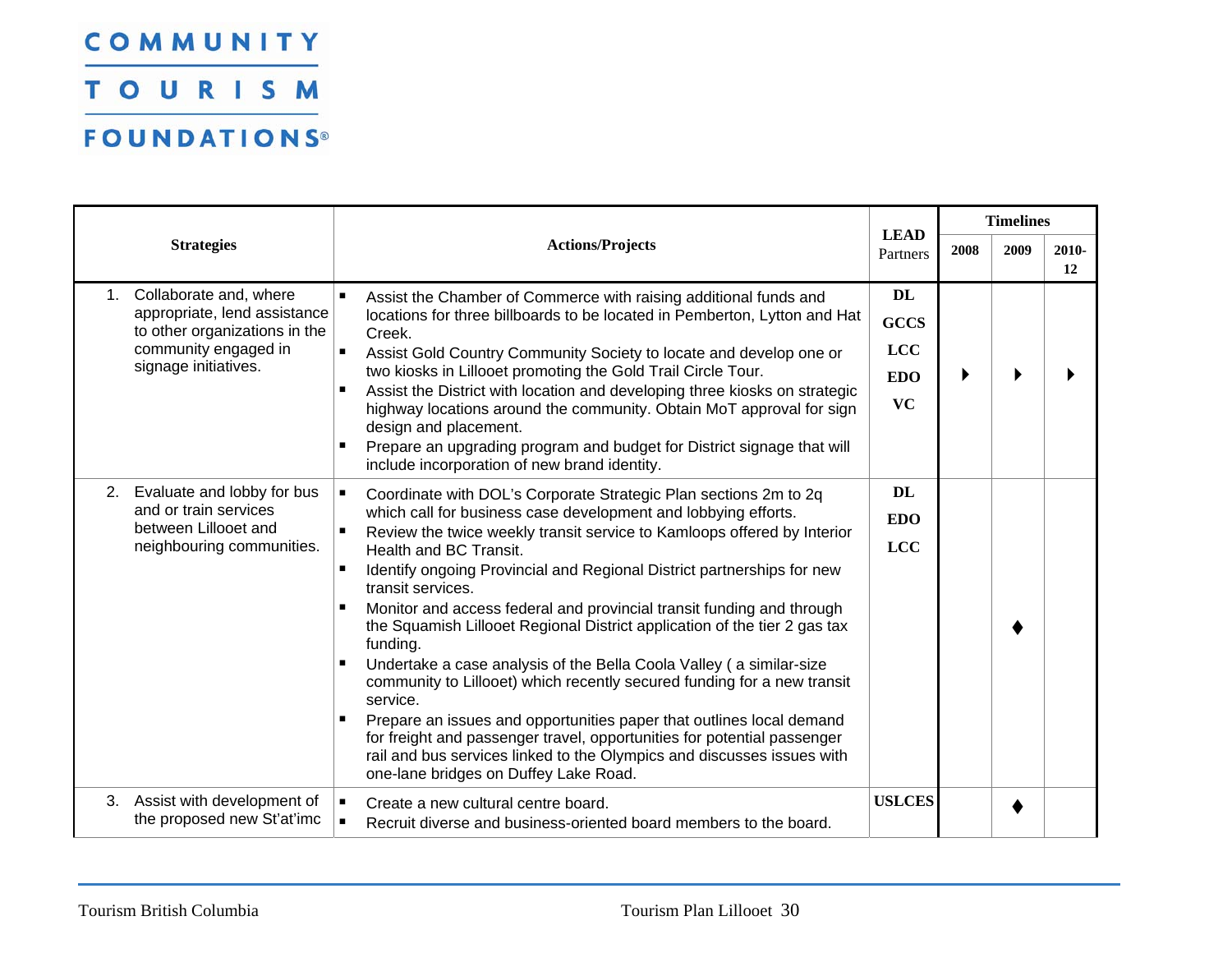TOURISM

|                                                                                                    |                                                                                                                                                                                                                                                                                                                                                                                                                                                                                                                                                                                                                                                                                                                                                               |                         |      | <b>Timelines</b> |             |
|----------------------------------------------------------------------------------------------------|---------------------------------------------------------------------------------------------------------------------------------------------------------------------------------------------------------------------------------------------------------------------------------------------------------------------------------------------------------------------------------------------------------------------------------------------------------------------------------------------------------------------------------------------------------------------------------------------------------------------------------------------------------------------------------------------------------------------------------------------------------------|-------------------------|------|------------------|-------------|
| <b>Actions/Projects</b><br><b>Strategies</b>                                                       |                                                                                                                                                                                                                                                                                                                                                                                                                                                                                                                                                                                                                                                                                                                                                               | <b>LEAD</b><br>Partners | 2008 | 2009             | 2010-<br>12 |
| <b>Cultural Centre.</b>                                                                            | $\blacksquare$<br>Update and clarify current business plan.<br>Obtain community support through partnerships.<br>$\blacksquare$<br>Identify funding options and a capital funding program.<br>$\blacksquare$                                                                                                                                                                                                                                                                                                                                                                                                                                                                                                                                                  | <b>EDO</b>              |      |                  |             |
| 4. Provide strategic assistance =<br>to District of Lillooet tourism  <br>infrastructure projects. | Lobby for continued prioritization in DOL short-term capital plans.<br>Assist with recruiting partner organizations and funding.<br>Provide coordination planning with other initiatives, including signage<br>٠<br>and other product development.                                                                                                                                                                                                                                                                                                                                                                                                                                                                                                            | <b>DL</b><br><b>EDO</b> |      |                  |             |
| Attract a new hotel.<br>5.                                                                         | Research existing occupancies and determine opportunity for additional<br>п<br>accommodation.<br>$\blacksquare$<br>Identify suitable development sites in cooperation with DOL, including<br>abandoned or under-utilized properties.<br>П<br>If demand is positive, prepare a Hotel Prospectus Package that includes<br>traffic volumes, Visitor Centre visitor volumes, current occupancy rates,<br>community information, incentive information and site information.<br>Research the potential among chain, franchise (e.g. Days Inn) and<br>п<br>referral associations (e.g. Best Western). Each represent a different<br>hotel type.<br>Identify communication and recruitment targets, including brokers<br>п<br>specializing in hotel and motel sales. | <b>DL</b><br><b>EDO</b> |      |                  |             |
| Promote new resort<br>6.<br>development.                                                           | $\blacksquare$<br>Prepare a summary market demand analysis, outlining travel, group<br>travel, escorted tours and unique groups, including incentive and<br>conference planners. The independent fly-drive market segment could<br>have good potential in Lillooet given the popularity of the Highway 99<br>route.<br>Using existing research, identify resort themes that would be a good<br>match to area assets, include Sea to Sky Country, Chilcotin<br>cowboy/ranch, Fraser Canyon Gold Rush, health and wellness spas and<br>First Nations culture.<br>Prepare a development concept and prospectus outlining pre-feasibility<br>٠                                                                                                                    | <b>EDO</b>              |      |                  |             |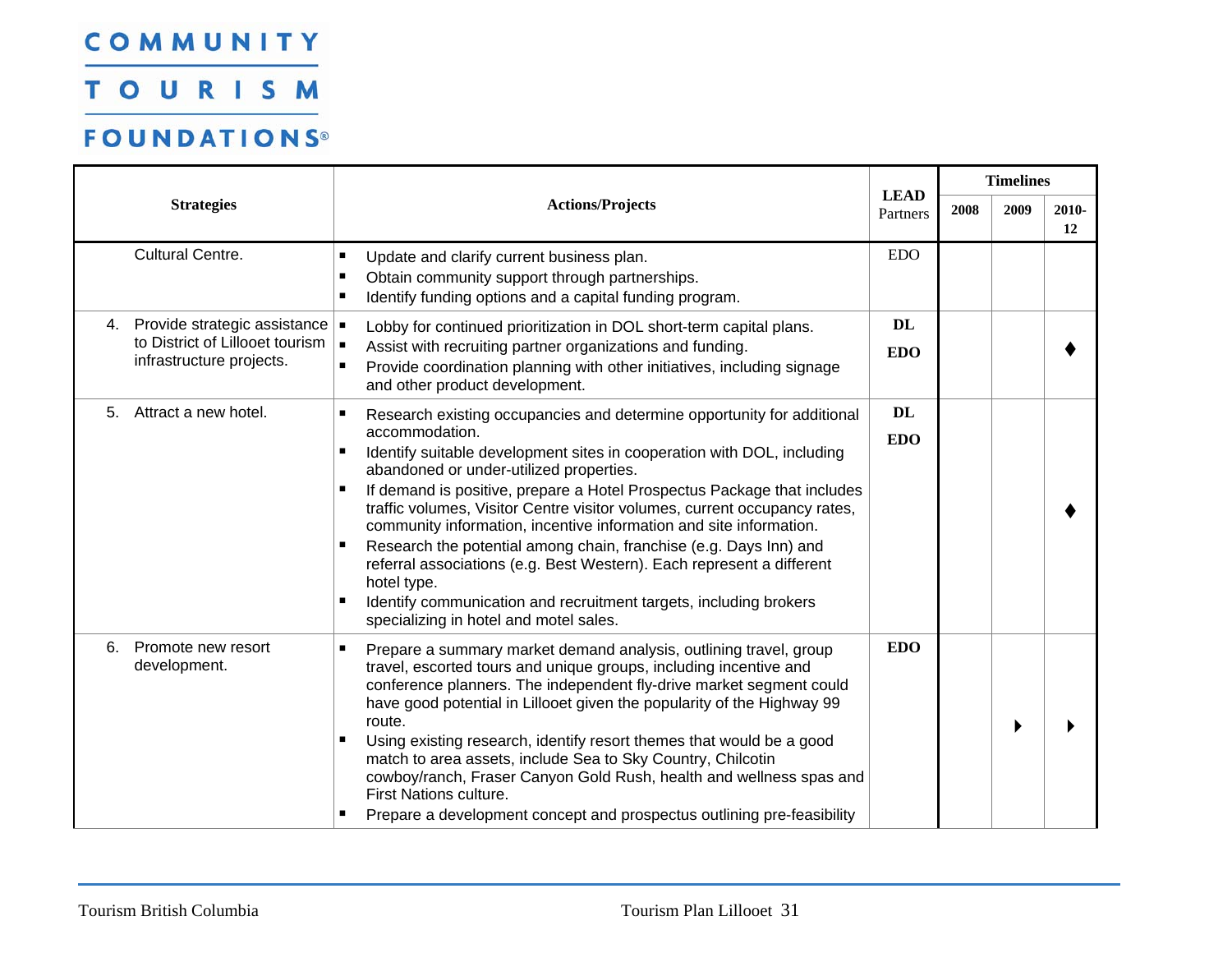TOURISM

|                                                                                                    |                                                                                                                                                                                                                                                                                                                                                                                                                                                                                                                                                                                                                                                                                                                                                                                                                                                                                               |                         | <b>Timelines</b> |      |             |  |
|----------------------------------------------------------------------------------------------------|-----------------------------------------------------------------------------------------------------------------------------------------------------------------------------------------------------------------------------------------------------------------------------------------------------------------------------------------------------------------------------------------------------------------------------------------------------------------------------------------------------------------------------------------------------------------------------------------------------------------------------------------------------------------------------------------------------------------------------------------------------------------------------------------------------------------------------------------------------------------------------------------------|-------------------------|------------------|------|-------------|--|
| <b>Strategies</b>                                                                                  | <b>Actions/Projects</b>                                                                                                                                                                                                                                                                                                                                                                                                                                                                                                                                                                                                                                                                                                                                                                                                                                                                       | <b>LEAD</b><br>Partners | 2008             | 2009 | 2010-<br>12 |  |
|                                                                                                    | information on demand potential, costs, availability of inputs such as<br>labour, and product and activity potential.<br>Prepare an "Investing in Lillooet" guide to help investors and developers<br>$\blacksquare$<br>navigate the local development process. The guide would have sections<br>on community services, infrastructure and utilities, zoning and regulatory<br>procedures and land and resource guidelines for operating on Crown<br>land.                                                                                                                                                                                                                                                                                                                                                                                                                                    |                         |                  |      |             |  |
| Support the expansion of<br>7 <sub>1</sub><br>existing festivals, and new<br>festival development. | Conduct basic research and interviews to determine causes of lapsed<br>п<br>events in Lillooet.<br>$\blacksquare$<br>Assemble research on best practices in festival planning and<br>development. For example see -<br>http://festivalsandevents.com/resources/festival-planning/index.shtml<br>Review other communities in BC that have successful festivals. For<br>$\blacksquare$<br>reference, see Hello BC's festival and event listing -<br>http://www.hellobc.com/en-<br>CA/SightsActivitiesEvents/BritishColumbia.htm<br>Using this research, prepare a work plan for resurrecting the Fall Fair<br>and Lillooet Days, or for establishing a second Pow Wow (in<br>cooperation with the St'at'imc). The potential for hockey and other<br>sports tournaments, an apricot festival and events linked to BC's 150<br>and Simon Fraser's 200 anniversary celebrations are also possible. | <b>EDO</b>              |                  |      |             |  |
| Prepare a follow-up plan to<br>8.<br>grape growing research<br>project.                            | $\blacksquare$<br>Using the pilot results, discuss follow-up actions with the Pacific Agri-<br>food Research Centre (PARC) in Summerland and the BC Wine<br>Institute.<br>Using information from the pilot and other sources, e.g. Canada Land<br>Inventory designations and expert assistance from PARC and the<br>Ministry of Agriculture and Lands (MAL), commission a grape growing<br>capability map. MAL has undertaken land use inventories and GIS work<br>in 22 communities and regions, and they could be asked to verify the<br>pilot inventory and assist with map production.                                                                                                                                                                                                                                                                                                    | <b>EDO</b>              |                  |      |             |  |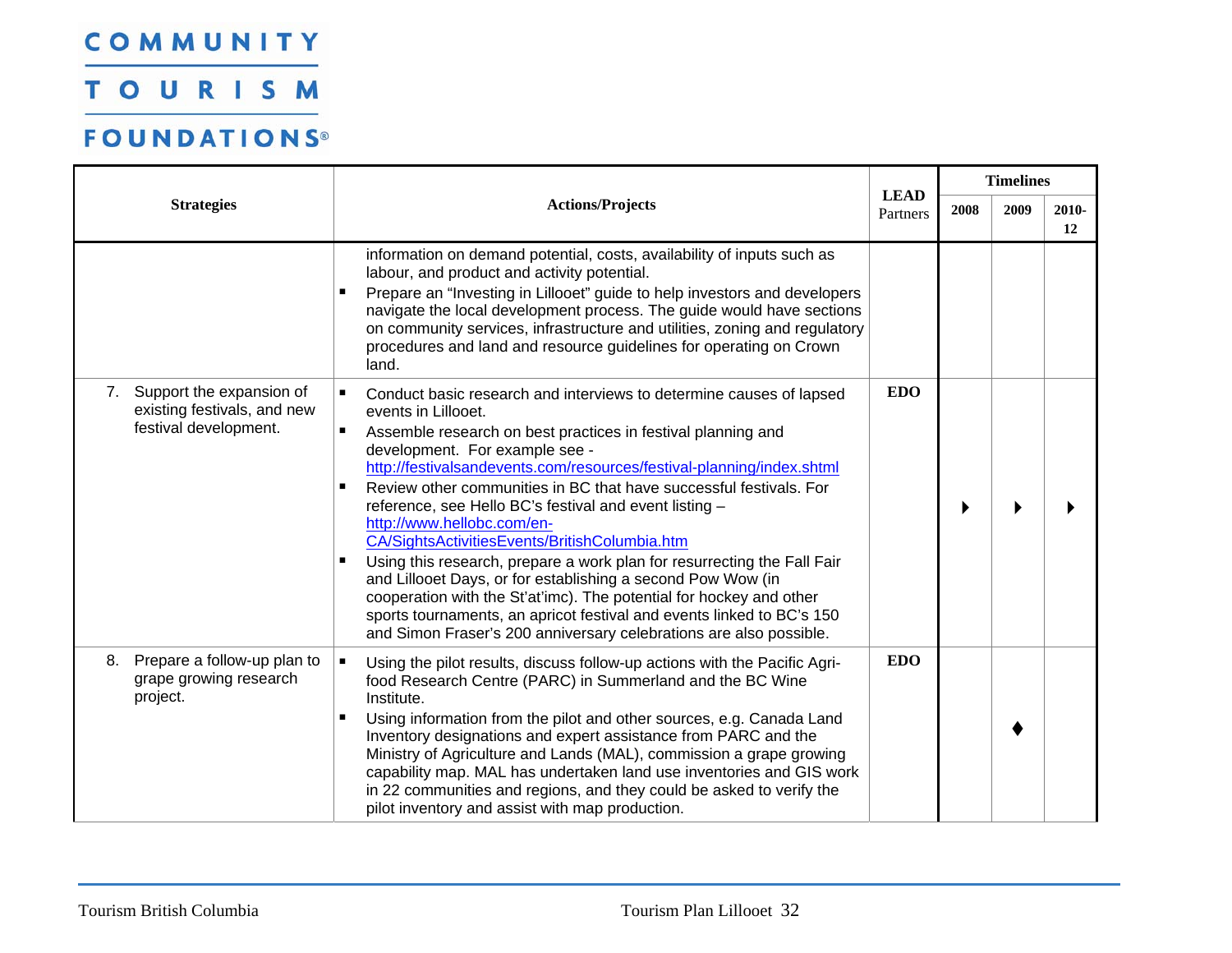TOURISM

|                                                                                                                                                                               |                                                                                                                                                                                                                                                                                                                                                                                                                                                                                                                                                                                                                                                                                                                                                                                                                                                                                                                                                                                                                                                                                                                                                                                                                                                                                                                                                          |                                          |      | <b>Timelines</b> |             |
|-------------------------------------------------------------------------------------------------------------------------------------------------------------------------------|----------------------------------------------------------------------------------------------------------------------------------------------------------------------------------------------------------------------------------------------------------------------------------------------------------------------------------------------------------------------------------------------------------------------------------------------------------------------------------------------------------------------------------------------------------------------------------------------------------------------------------------------------------------------------------------------------------------------------------------------------------------------------------------------------------------------------------------------------------------------------------------------------------------------------------------------------------------------------------------------------------------------------------------------------------------------------------------------------------------------------------------------------------------------------------------------------------------------------------------------------------------------------------------------------------------------------------------------------------|------------------------------------------|------|------------------|-------------|
| <b>Strategies</b>                                                                                                                                                             | <b>Actions/Projects</b>                                                                                                                                                                                                                                                                                                                                                                                                                                                                                                                                                                                                                                                                                                                                                                                                                                                                                                                                                                                                                                                                                                                                                                                                                                                                                                                                  | <b>LEAD</b><br>Partners                  | 2008 | 2009             | 2010-<br>12 |
|                                                                                                                                                                               | Evaluate local business potential, including SWOT analysis, availability<br>п<br>of other inputs and investor interest.<br>$\blacksquare$<br>Implement marketing plan based on local agri-tourism strengths and<br>opportunities                                                                                                                                                                                                                                                                                                                                                                                                                                                                                                                                                                                                                                                                                                                                                                                                                                                                                                                                                                                                                                                                                                                         |                                          |      |                  |             |
| Promote agri-tourism<br>9.<br>opportunities and new product<br>development.                                                                                                   | BCATA has many resources for spreading awareness and supporting<br>product development. Code of standards, regional forums, regional<br>workshops and presentations, training and education, partnerships and<br>alliances and website and Internet marketing resources are all available.<br>BCATA could be asked to make a presentation to the community on<br>$\blacksquare$<br>best practices and opportunities in the region for agri-tourism. Their<br>agri-tourism guides should be distributed to interested businesses.<br>BCATA, in association with the provincial government, has launched a<br>$\blacksquare$<br>new road sign program that will allows visitors to undertake a self-<br>guided tour of approved farms, ranches, orchards and other agri-tourism<br>related businesses. There may be enough businesses in the Lillooet<br>area to put together a viable tour program. The sign program is part of<br>BCATA's Quality Assurance Program that was established to help<br>farmers develop tourism services. One of the major advantages to<br>program participation is the liability and property insurance coverage<br>that is accessible to qualified businesses.<br>The Agricultural Land Commission (ALC) has adopted policies that<br>facilitate agri-tourism on farms, which could be examined for local<br>application. | <b>EDO</b><br><b>BCATA</b><br>$\rm{ALC}$ |      |                  |             |
| 10. Carry out pre-business<br>planning to encourage more<br>private-sector investment in $\vert \bullet \vert$<br>the development of new<br>nature-based tourism<br>products. | Continue to assist the local mountain biking group recently formed in<br>Lillooet.<br>Participate and access resources from the International Mountain<br>Bicycling Association (IMBA): http://www.imba.com/canada/index.html.<br>IMBA has numerous resources for addressing designation, protection,<br>insurance, advocacy, best practices and other issues. Using these<br>resources:                                                                                                                                                                                                                                                                                                                                                                                                                                                                                                                                                                                                                                                                                                                                                                                                                                                                                                                                                                 | <b>EDO</b><br>Local<br>Rec<br>Groups     |      |                  |             |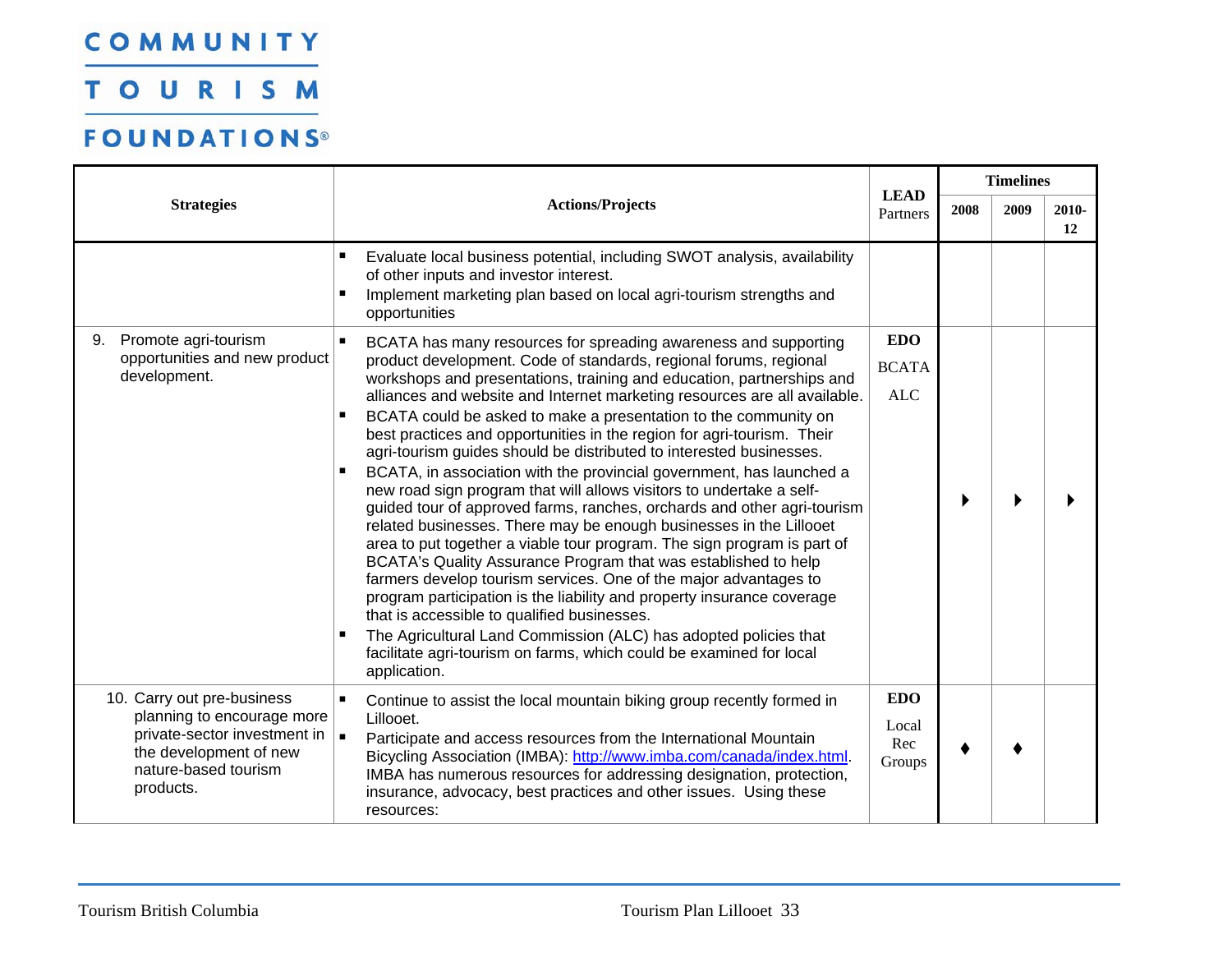TOURISM

|                                                      |                                                                                                                                                                                                                                                                                                                                                                                                                                                                                                                                                                                                                               |                                             | <b>Timelines</b> |      |             |  |
|------------------------------------------------------|-------------------------------------------------------------------------------------------------------------------------------------------------------------------------------------------------------------------------------------------------------------------------------------------------------------------------------------------------------------------------------------------------------------------------------------------------------------------------------------------------------------------------------------------------------------------------------------------------------------------------------|---------------------------------------------|------------------|------|-------------|--|
| <b>Strategies</b>                                    | <b>Actions/Projects</b>                                                                                                                                                                                                                                                                                                                                                                                                                                                                                                                                                                                                       | <b>LEAD</b><br>Partners                     | 2008             | 2009 | 2010-<br>12 |  |
|                                                      | Conduct a trail inventory.<br>▸<br>Scope out access and liability issues.<br>Determine feasibility of event promotion.<br>Prepare a business plan for development.<br>Similar research could be conducted for ice climbing. Contact and<br>discussions with existing Vancouver-based guiding services such as<br>Canada West Mountain School (CWMS) would be invaluable. CWMS<br>features ice climbing in Whistler and Lillooet:<br>http://www.themountainschool.com/                                                                                                                                                         |                                             |                  |      |             |  |
| 11. Enhance and expand<br>St'at'imc tours.           | In the short-term:<br>٠<br>Identify ways to keep the booking agency is open and operating<br>Assist discussions with Fountain and Pavilion bands for a regional agency<br>Integrate promotional and booking web pages into the proposed new Lillooet<br>web portal.<br>In the long-term:<br>п<br>Prepare a business plan to guide future operations and raise funds<br>Identify funding sources (All Nations Trust, etc.)<br>Source funding for a full-time coordinator to help with product and market<br>▶<br>development<br>Develop assistance packages and enterprise facilitation services for<br>interested individuals | <b>USCLES</b><br><b>Bands</b><br><b>EDO</b> |                  |      |             |  |
| 12. Explore opportunities for<br>aboriginal tourism. | Meet with USLCES to share planning and identify opportunities for<br>п<br>collaboration.<br>Join the Aboriginal Tourism Association of BC:<br>п<br>http://www.aboriginalbc.com/. Access to their resources and marketing<br>tools would be invaluable. For example the existing cultural tours are not<br>listed on ATAB's website.                                                                                                                                                                                                                                                                                           | <b>USCLES</b><br><b>Bands</b><br><b>EDO</b> |                  |      |             |  |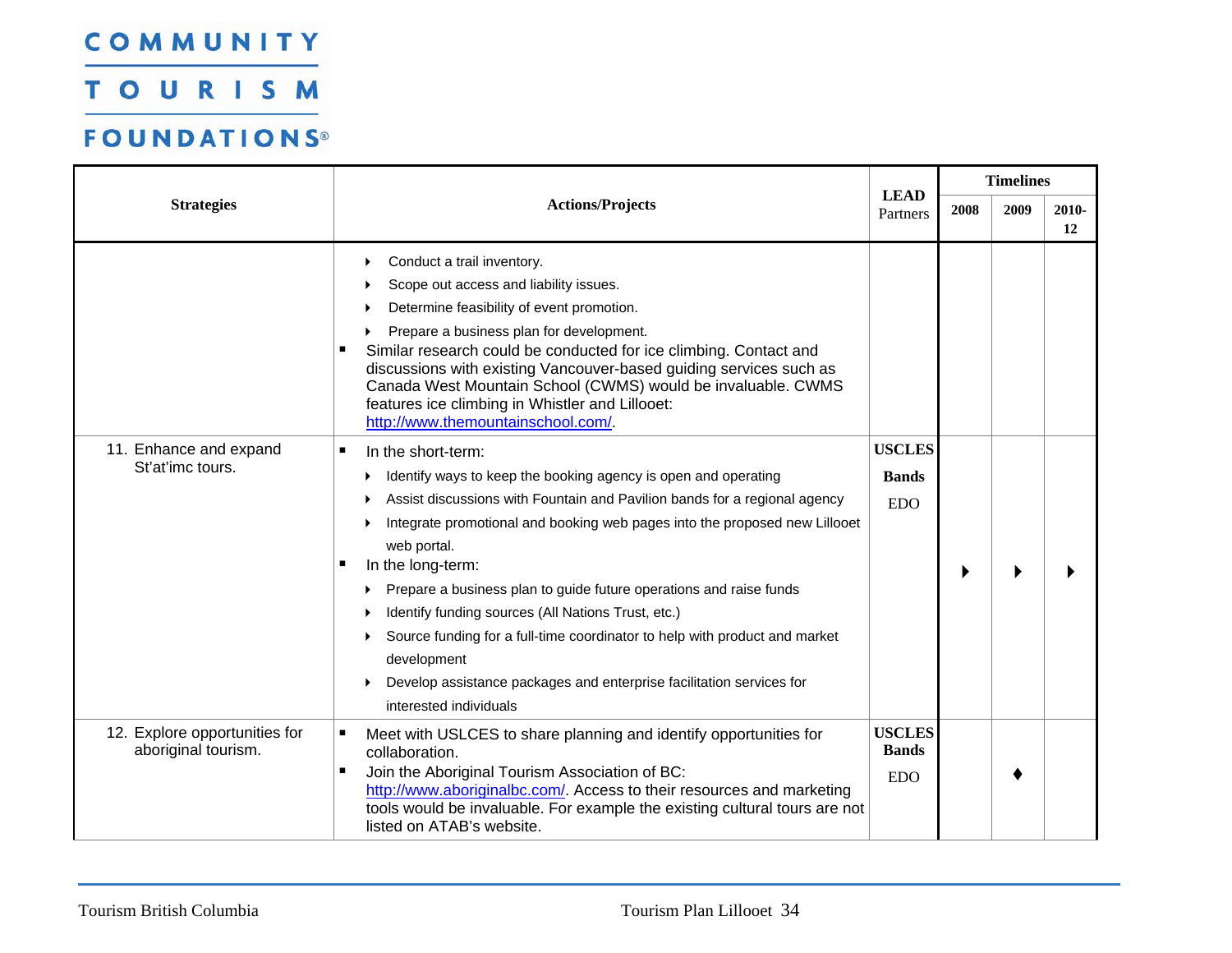TOURISM

|                                                                                                                                                                              | <b>Actions/Projects</b><br>Partners                                                                                                                                                                                                                                                                                                                                                                                                                                                                                                                                                                                                                                                                                                                                                                                                                                                                                                                                                                                                                                                                                                                                                                                                                                                                                                                                                   |            | <b>Timelines</b> |      |             |  |
|------------------------------------------------------------------------------------------------------------------------------------------------------------------------------|---------------------------------------------------------------------------------------------------------------------------------------------------------------------------------------------------------------------------------------------------------------------------------------------------------------------------------------------------------------------------------------------------------------------------------------------------------------------------------------------------------------------------------------------------------------------------------------------------------------------------------------------------------------------------------------------------------------------------------------------------------------------------------------------------------------------------------------------------------------------------------------------------------------------------------------------------------------------------------------------------------------------------------------------------------------------------------------------------------------------------------------------------------------------------------------------------------------------------------------------------------------------------------------------------------------------------------------------------------------------------------------|------------|------------------|------|-------------|--|
| <b>Strategies</b>                                                                                                                                                            |                                                                                                                                                                                                                                                                                                                                                                                                                                                                                                                                                                                                                                                                                                                                                                                                                                                                                                                                                                                                                                                                                                                                                                                                                                                                                                                                                                                       |            | 2008             | 2009 | 2010-<br>12 |  |
|                                                                                                                                                                              | Aboriginal Tourism Canada also has numerous links and resources to<br>п<br>help with planning: http://www.aboriginaltourism.ca/. Guides on<br>business planning, development of cultural tourism, and market<br>planning are all available at the site.<br>Determine opportunities related to specific First Nations' initiatives.<br>٠                                                                                                                                                                                                                                                                                                                                                                                                                                                                                                                                                                                                                                                                                                                                                                                                                                                                                                                                                                                                                                               |            |                  |      |             |  |
| 13. Promote programs,<br>extension services and best<br>practices aimed at<br>increasing and enhancing<br>more market and export-<br>ready product among local<br>operators. | Using the inventory, develop a contact list of businesses that can be<br>used for professional development.<br>Promote access to and use of industry development programs available<br>$\blacksquare$<br>through Tourism BC.<br>Obtain and promote to local industry the resource guide How to Work<br>with Travel Trade.<br>Discuss trade programs and trade show opportunities with Cariboo<br>$\blacksquare$<br>Chilcotin Coast and Vancouver, Coast & Mountains tourism regions.<br>Work with Tourism BC to host operator workshops to improve local<br>understanding of land use, regulations, product, marketing, service<br>excellence, financial and human resource development issues. <sup>3</sup><br>Promote awareness of best practices in product management,<br>marketing and packaging. All of the following resources can be<br>maintained by the tourism organization within the reference library.<br>The Canadian Tourism Commission has produced several reports in recent<br>years on best practices in commercial outdoor recreation. Local operators<br>can use these best practices and case studies to upgrade their own<br>companies.<br>Business of Adventure: Developing a Business in Adventure Tourism is a<br>guide for developing a new adventure tourism business or purchasing an<br>existing one. A sample business plan is included. <sup>4</sup> | <b>EDO</b> |                  |      |             |  |

<span id="page-36-1"></span><span id="page-36-0"></span><sup>&</sup>lt;sup>3</sup> www.tourismbc.com/communitydevelopment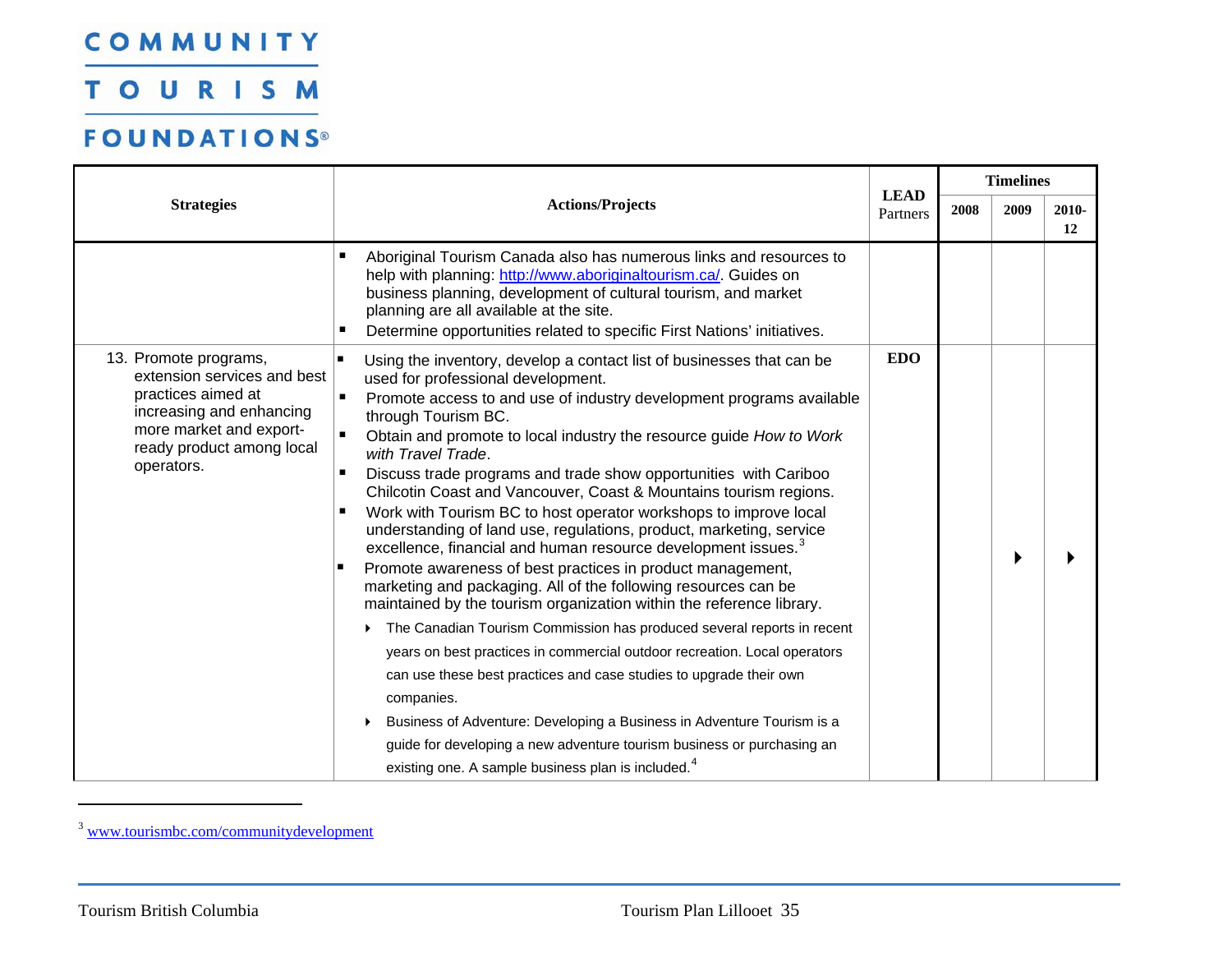**TOURISM** 

### **FOUNDATIONS®**

|                                                                                            |                                                                                                                                                                                                                                                                                                                                                                                                                                                                                                                                                                                                                                                                                                      |                         |      | <b>Timelines</b> |             |
|--------------------------------------------------------------------------------------------|------------------------------------------------------------------------------------------------------------------------------------------------------------------------------------------------------------------------------------------------------------------------------------------------------------------------------------------------------------------------------------------------------------------------------------------------------------------------------------------------------------------------------------------------------------------------------------------------------------------------------------------------------------------------------------------------------|-------------------------|------|------------------|-------------|
| <b>Strategies</b>                                                                          | <b>Actions/Projects</b>                                                                                                                                                                                                                                                                                                                                                                                                                                                                                                                                                                                                                                                                              | <b>LEAD</b><br>Partners | 2008 | 2009             | 2010-<br>12 |
|                                                                                            | A step-by-step guide for dealing with the regulatory process, and particularly<br>land use issues, in tourism development was prepared by Tourism BC. It<br>would be helpful in navigating through various licensing and permitting<br>processes.                                                                                                                                                                                                                                                                                                                                                                                                                                                    |                         |      |                  |             |
| 14. Encourage more product<br>packaging and itinerary<br>development.                      | $\blacksquare$<br>Inventory current packages to help identify both gaps and opportunities<br>for new packages and promotions.<br>Examine the potential for themed itineraries or experiences, including a<br>$\blacksquare$<br>combination of outdoor, ranching and heritage experiences.<br>Investigate Tourism BC's Sector Development Program "Experiences<br>BC" which helps identify opportunities which will provide tourism product<br>sectors access to Tourism British Columbia's industry development<br>and/or marketing resources. <sup>5</sup><br>As the industry develops and more operators become export ready,<br>future opportunities could include packaging for wholesale trade. | <b>EDO</b>              |      |                  |             |
| 15. Encourage adoption of<br>industry and government<br>standards by tourism<br>operators. | Encourage participation in Tourism BC's Approved Accommodation<br>$\blacksquare$<br>inspection and registration program for accommodation properties.<br>Benefits include inclusion in the BC Approved Accommodation Guide,<br>and "approved accommodation" signage. New opportunities include the<br>HelloBC Listings program. Tourism Product Management is also<br>responsible for designating artisans, attractions and accommodations<br>for the purpose of highway signage. <sup>6</sup><br>Encourage accommodation providers to engage in the "Canada Select"<br>industry-led, consumer-sensitive rating program developed for the                                                            | <b>EDO</b>              |      |                  |             |

4 Published by Bhudak Consultants – ISBN: 0-0682474-0-0.

<span id="page-37-1"></span><span id="page-37-0"></span><sup>5</sup> Wendy Magnes, Manager, Regional Programs and Sector Development, Tourism BC Wendy.Magnes@tourismbc.com 250-356-5839

 $6$  http://www.tourismbc.com/prod\_mgmt.asp?id=1248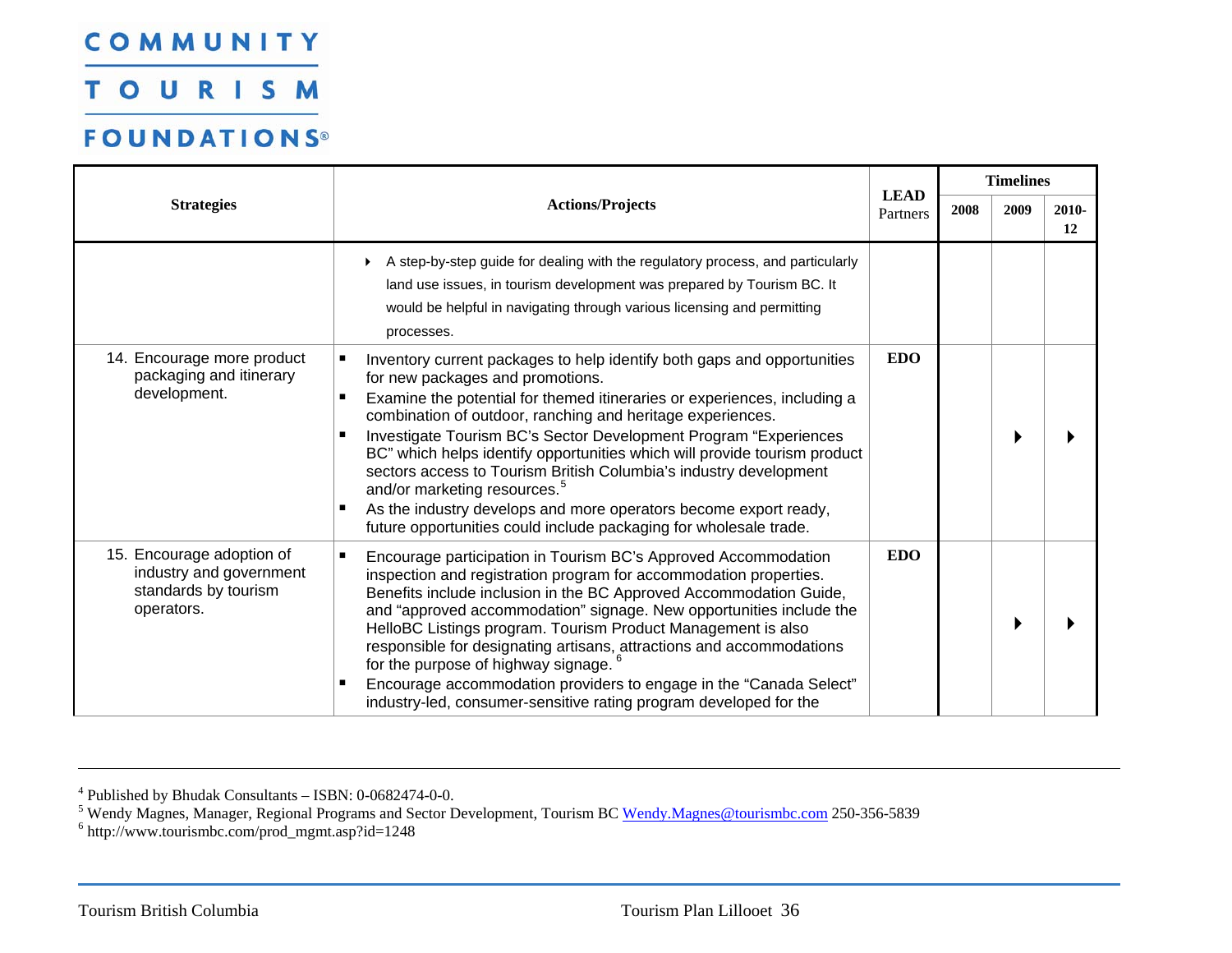**TOURISM** 

### **FOUNDATIONS®**

| <b>Strategies</b> |                                                                                                                                                                                                                                                                                                                                                                                                                                                                                                                                                                                                                                                                                                                                                                                                                                                                                                                                                                                                                                                                                                                                                                                                                                                                                                                                                                                                                                                                                                                                                                                                                                                                                                                                                                                                                                         | <b>LEAD</b> | <b>Timelines</b> |      |             |
|-------------------|-----------------------------------------------------------------------------------------------------------------------------------------------------------------------------------------------------------------------------------------------------------------------------------------------------------------------------------------------------------------------------------------------------------------------------------------------------------------------------------------------------------------------------------------------------------------------------------------------------------------------------------------------------------------------------------------------------------------------------------------------------------------------------------------------------------------------------------------------------------------------------------------------------------------------------------------------------------------------------------------------------------------------------------------------------------------------------------------------------------------------------------------------------------------------------------------------------------------------------------------------------------------------------------------------------------------------------------------------------------------------------------------------------------------------------------------------------------------------------------------------------------------------------------------------------------------------------------------------------------------------------------------------------------------------------------------------------------------------------------------------------------------------------------------------------------------------------------------|-------------|------------------|------|-------------|
|                   | <b>Actions/Projects</b>                                                                                                                                                                                                                                                                                                                                                                                                                                                                                                                                                                                                                                                                                                                                                                                                                                                                                                                                                                                                                                                                                                                                                                                                                                                                                                                                                                                                                                                                                                                                                                                                                                                                                                                                                                                                                 | Partners    | 2008             | 2009 | 2010-<br>12 |
|                   | purpose of providing the travelling public with a national consistent<br>standard of quality within categories of accommodation. <sup>7</sup><br>Increase the number of artisans, attractions and accommodations<br>в<br>designated for highway signage. <sup>8</sup><br>Promote the uptake of professional certification and training programs.<br>п<br>The tourism industry is dominated by small businesses that must juggle<br>seasonal business fluctuations, with restricted cash flow, limited labour<br>force availability and thin operating margins. In this environment, it is<br>difficult to promote the idea of certification and training programs that<br>may be perceived more as costs than investments.<br>Promote the Canadian Tourism Human Resource Council (CTHRC)<br>certifications for the tourism industry and works with provincial agencies<br>for delivery of training tools and professional certification services. The<br>Council's programs have been brought under the umbrella of its emerit<br>brand. <sup>9</sup> The designated agency in BC is go2 <sup>10</sup> .<br>Promote awareness of best practices in business planning, product<br>п<br>management, packaging and marketing. The Canadian Tourism<br>Commission has produced several reports in recent years on product<br>development and enhancement in areas such as spa and wellness,<br>adventure recreation, cuisine, cultural/heritage and winter products. <sup>11</sup><br>Local operators can use these best practices and case studies to<br>upgrade their own companies and resolve critical business issues such<br>as financing and insurance. Guides for tourism funding, risk<br>management and insurance for outdoor operators, database of<br>insurance providers and insurance tutorials are available on the website |             |                  |      |             |

<span id="page-38-2"></span><span id="page-38-1"></span>

<span id="page-38-0"></span><sup>7</sup> http://www.canadaselect.com/<br><sup>8</sup> http://www.tourismbc.com/prod\_mgmt.asp?id=124<u>8</u><br>9 http://www.emerit.ca/eng/page.aspx?\_id=about\_us.htm

<span id="page-38-4"></span><span id="page-38-3"></span><sup>&</sup>lt;sup>10</sup> http://www.go2hr.ca<br><sup>11</sup> http://www.canadatourism.com/ctx/app/en/ca/publication.do?catId=home.catalog.publications.productDevelopment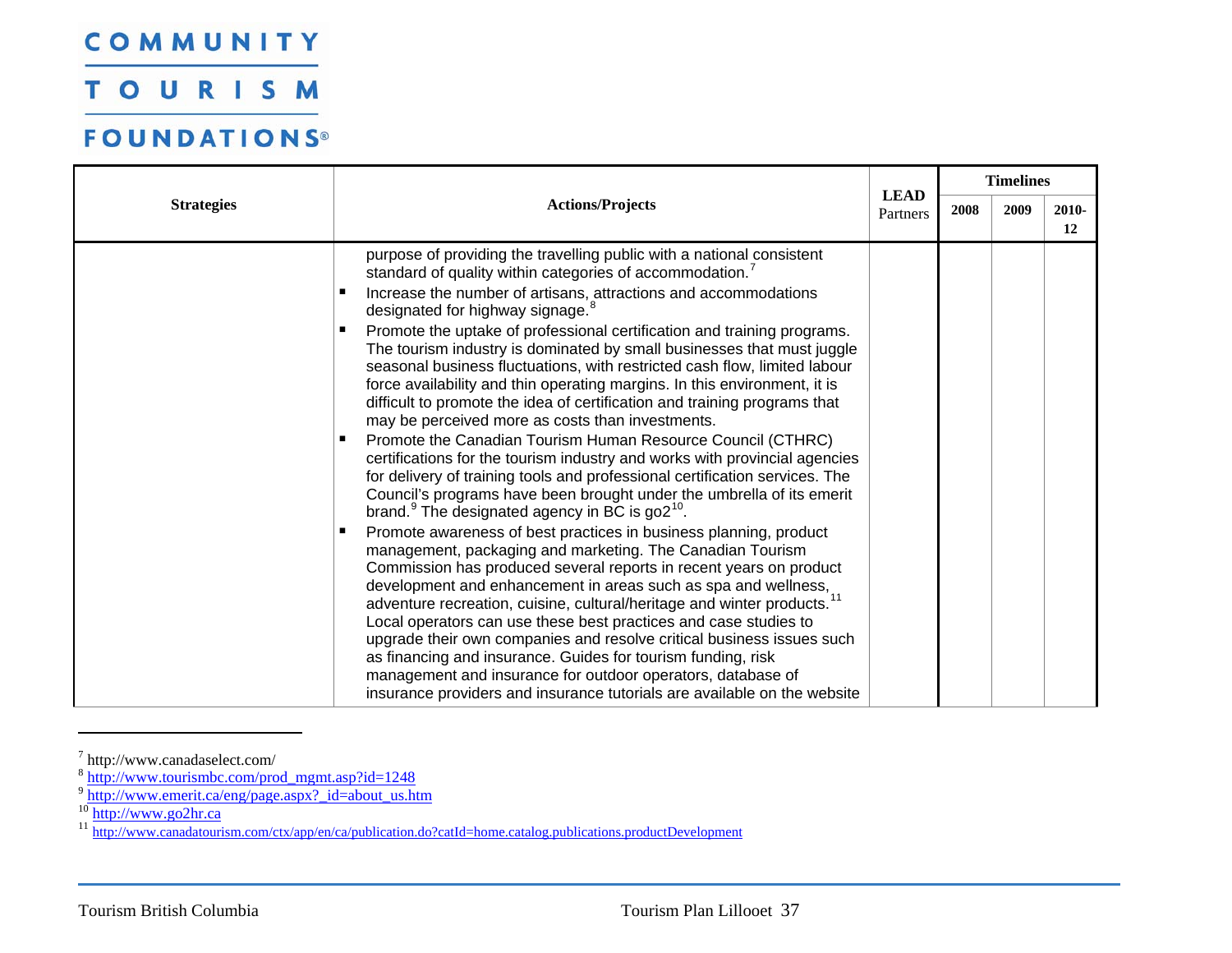TOURISM

|                                                                                                                                                              |                                                                                                                                                                                                                                                                                                                                                                                                                                                                                                                                                                                                                                                                                                                                                                                                                                                            |                                                                             |      | <b>Timelines</b> |             |  |
|--------------------------------------------------------------------------------------------------------------------------------------------------------------|------------------------------------------------------------------------------------------------------------------------------------------------------------------------------------------------------------------------------------------------------------------------------------------------------------------------------------------------------------------------------------------------------------------------------------------------------------------------------------------------------------------------------------------------------------------------------------------------------------------------------------------------------------------------------------------------------------------------------------------------------------------------------------------------------------------------------------------------------------|-----------------------------------------------------------------------------|------|------------------|-------------|--|
| <b>Strategies</b>                                                                                                                                            | <b>Actions/Projects</b>                                                                                                                                                                                                                                                                                                                                                                                                                                                                                                                                                                                                                                                                                                                                                                                                                                    | <b>LEAD</b><br>Partners                                                     | 2008 | 2009             | 2010-<br>12 |  |
|                                                                                                                                                              | of the Canadian Tourism Commission (CTC).                                                                                                                                                                                                                                                                                                                                                                                                                                                                                                                                                                                                                                                                                                                                                                                                                  |                                                                             |      |                  |             |  |
| 16. Assign priority for marketing  <br>and promotional to markets<br>for which there is, or soon<br>will be, market-ready<br>product.<br>$\blacksquare$<br>٠ | Review operator inventory and market-ready status for short-list of<br>products. Market-ready capabilities generally refer to operating<br>understanding of and willingness to work with the travel trade. Criteria<br>can be found on the CCCTA website:<br>http://www.landwithoutlimits.com/Travel_Industry/Travel_Trade.<br>Insert a market-ready opinion field in the tourism inventory to determine<br>a list of market-ready products and services.<br>Monitor marketing programs, expenditures and copy to ensure it<br>conforms to the list.                                                                                                                                                                                                                                                                                                       | <b>EDO</b>                                                                  |      |                  |             |  |
| 17. Target regional markets.<br>п<br>$\blacksquare$                                                                                                          | Focus marketing on the Lower Mainland, Okanagan and Cariboo<br>markets.<br>Niche marketing programs for other jurisdictions can be undertaken on a<br>periodic basis providing they generate a suitable return on investment.<br>Monitor marketing programs, expenditures and copy to ensure it<br>conforms to target regions.                                                                                                                                                                                                                                                                                                                                                                                                                                                                                                                             | <b>EDO</b>                                                                  |      |                  |             |  |
| 18. Commission a new brand<br>$\blacksquare$<br>for Lillooet.                                                                                                | Consider the brand equity, or conflicts, that might exist within the<br>community and particularly with other partner organizations such as<br>GCCS, CCCTA and VCM.<br>Budget for an adequate review of the perceptions of Lillooet in key<br>markets (e.g. Vancouver, Kamloops) and compare to the recent<br>Tourism BC perceptions report.<br>Ensure a "brand promise" statement is written with supporting rationale<br>for the visual identity, use of colour, style, fonts and tag lines.<br>Involve the community in the research process and obtain buy-in for the<br>final outcome, recognizing that it is the visitor and the investor who are<br>the target audiences for the messaging.<br>Implement the objectives through this tourism plan to ensure the<br>industry and community are delivering the brand promise (when it is<br>defined). | <b>EDO</b><br><b>CCCTA</b><br><b>VCM</b><br><b>GCCS</b><br><b>LCC</b><br>DL |      |                  |             |  |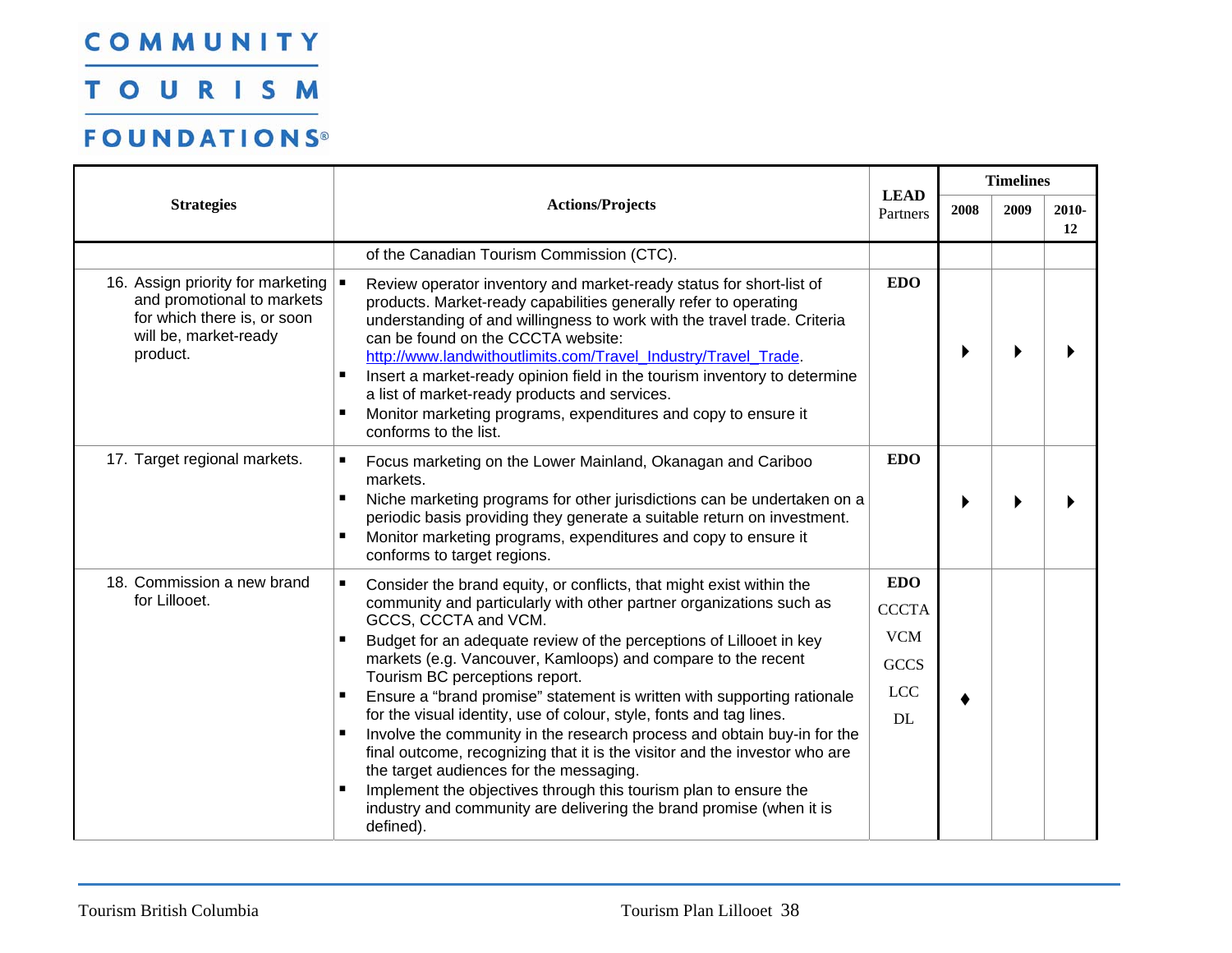TOURISM

| <b>Strategies</b>                                                                    |                                                                                                                                                                                                                                                                                                                                                                                                                                                                                                                                                                                                                                                                                                                                                                                   | <b>LEAD</b>                          |      | <b>Timelines</b> |             |  |
|--------------------------------------------------------------------------------------|-----------------------------------------------------------------------------------------------------------------------------------------------------------------------------------------------------------------------------------------------------------------------------------------------------------------------------------------------------------------------------------------------------------------------------------------------------------------------------------------------------------------------------------------------------------------------------------------------------------------------------------------------------------------------------------------------------------------------------------------------------------------------------------|--------------------------------------|------|------------------|-------------|--|
|                                                                                      | <b>Actions/Projects</b>                                                                                                                                                                                                                                                                                                                                                                                                                                                                                                                                                                                                                                                                                                                                                           | Partners                             | 2008 | 2009             | 2010-<br>12 |  |
| 19. Create and expand an                                                             | п<br>Review existing destination inventory as a starting point to develop an                                                                                                                                                                                                                                                                                                                                                                                                                                                                                                                                                                                                                                                                                                      | <b>EDO</b>                           |      |                  |             |  |
| image bank.                                                                          | image list by categories.<br>Source existing images to reduce costs and duplication of effort. Start<br>٠                                                                                                                                                                                                                                                                                                                                                                                                                                                                                                                                                                                                                                                                         | <b>CCCTA</b>                         |      |                  |             |  |
|                                                                                      | with GCCS and the RDMOs. Where appropriate purchase usage rights                                                                                                                                                                                                                                                                                                                                                                                                                                                                                                                                                                                                                                                                                                                  | <b>GCCS</b>                          |      |                  |             |  |
|                                                                                      | of existing images from professional sources (for high-resolution needs<br>and the signature series), partner with local operators for use of their<br>images and obtain archival images can be purchased through BC<br>Museum and Archives. When collecting images from secondary<br>sources, determine copyright and usage guidelines, and ensure any<br>people images are properly released.<br>New images can be contracted out to professional photographers to<br>complete the image bank. Ensure all copyrights remain with the tourism<br>organization whenever possible.<br>Establish an online image inventory and retrieval system. This can be<br>п<br>accomplished through the tourism website with third-party software that<br>can house, sort and display images. | <b>VCM</b>                           |      |                  |             |  |
| 20. Produce a kit folder/press<br>kit for professional<br>presentation of materials. | Prepare quick facts about the area, story ideas, CD/DVD sample<br>п<br>images, maps, visitor guide, key contact list and FAM itineraries that can<br>be packaged using the kit folder.<br>Tips for press kits and working with media can be found as part of the<br>Tourism BC Travel Media Relations workshop and Tourism Business<br>Essentials guide.<br>The kit folder would be used for various purposes; e.g. welcome kit for a<br>п<br>new business in the community, attraction kit for new businesses, press<br>kit for media relations, FAM tour kit, folder for BCVT marketing<br>programs, industry development training materials etc.                                                                                                                               | <b>EDO</b>                           |      |                  |             |  |
| 21. Produce a quality<br>production local area map<br>series.                        | Engage a team who understands tourism and the objectives behind the<br>п<br>map concept; to include GIS specialist, graphic designer and copywriter.<br>Determine project objectives (map type, study area, size, circulation,<br>٠<br>print/web/business versions, target market, budget, etc.)                                                                                                                                                                                                                                                                                                                                                                                                                                                                                  | <b>LEDC</b><br>VA VCC<br><b>SCCF</b> |      |                  |             |  |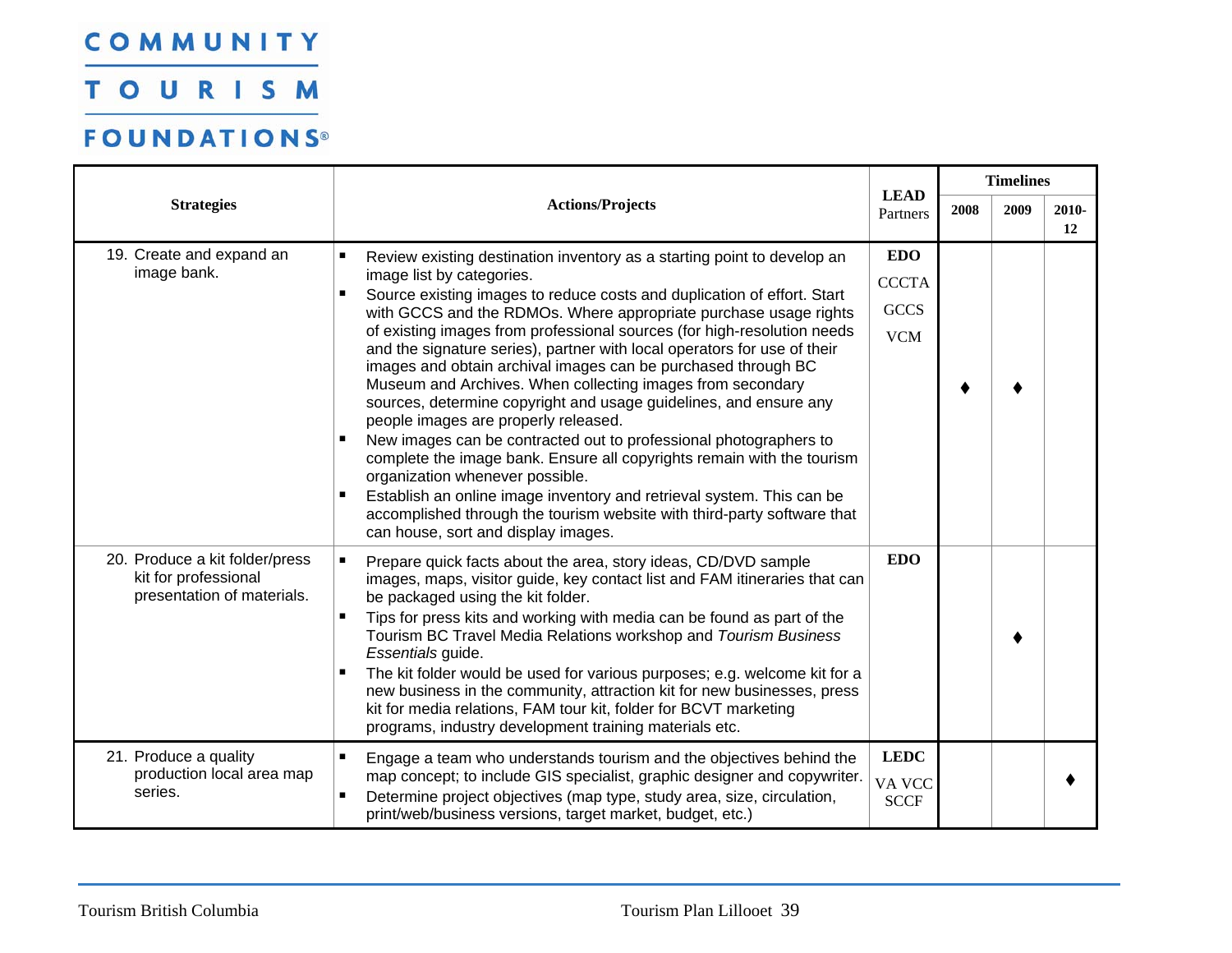TOURISM

|                                            |                                                                                                                                                                                                                                                                                                                                                                                                                                                                                                                                                                                                                                                                                                                                                                                                                                                                                                                                                                                                                                                                                                                                                                                                                                                                                                                                                                             |                         | <b>Timelines</b> |      |             |
|--------------------------------------------|-----------------------------------------------------------------------------------------------------------------------------------------------------------------------------------------------------------------------------------------------------------------------------------------------------------------------------------------------------------------------------------------------------------------------------------------------------------------------------------------------------------------------------------------------------------------------------------------------------------------------------------------------------------------------------------------------------------------------------------------------------------------------------------------------------------------------------------------------------------------------------------------------------------------------------------------------------------------------------------------------------------------------------------------------------------------------------------------------------------------------------------------------------------------------------------------------------------------------------------------------------------------------------------------------------------------------------------------------------------------------------|-------------------------|------------------|------|-------------|
| <b>Strategies</b>                          | <b>Actions/Projects</b>                                                                                                                                                                                                                                                                                                                                                                                                                                                                                                                                                                                                                                                                                                                                                                                                                                                                                                                                                                                                                                                                                                                                                                                                                                                                                                                                                     | <b>LEAD</b><br>Partners | 2008             | 2009 | 2010-<br>12 |
|                                            | ٠<br>Collect maps from various sources to identify strengths and<br>weaknesses.<br>Identify all groups and organizations in the study area that are experts.<br>п<br>Inventory existing secondary information from local, provincial, federal<br>п<br>sources for existing map data and file type.<br>Identify source of photography.<br>п<br>Assemble GIS base layers into master file.<br>п<br>Review accuracy of GIS base map with experts.<br>п<br>Development content outline, gather existing information, research and<br>gather additional information to fill gaps - write and verify copy.<br>Design layout and colour scheme for base map in full map size and new<br>scale for inset maps, transfer e-file of base art to graphic designer.<br>Assemble layers with graphic designer and all required editorial,<br>٠<br>photography, symbols, icons, etc.<br>Output full colour drafts for review by experts.<br>٠<br>Edit changes to GIS base map and graphics layers and re-assemble<br>master.<br>Prepare files for print media production to printers specifications.<br>п<br>Prepare e-file series of maps as required for web use or customization<br>for businesses.<br>Archive all files into a master and burn DVD.<br>٠<br>Distribute, monitor and evaluate results.<br>п<br>Consider poster series when running on the press for fold up maps.<br>п |                         |                  |      |             |
| 22. Upgrade the Lillooet Visitor<br>Guide. | An audit of current distribution and effectiveness should be undertaken.<br>п<br>Suggested design changes include:<br>A call to action for the website and toll-free number should be placed on the<br>footer of every page.<br>Photographic image quality should be improved. Opening with a double page                                                                                                                                                                                                                                                                                                                                                                                                                                                                                                                                                                                                                                                                                                                                                                                                                                                                                                                                                                                                                                                                   | <b>EDO</b>              |                  |      |             |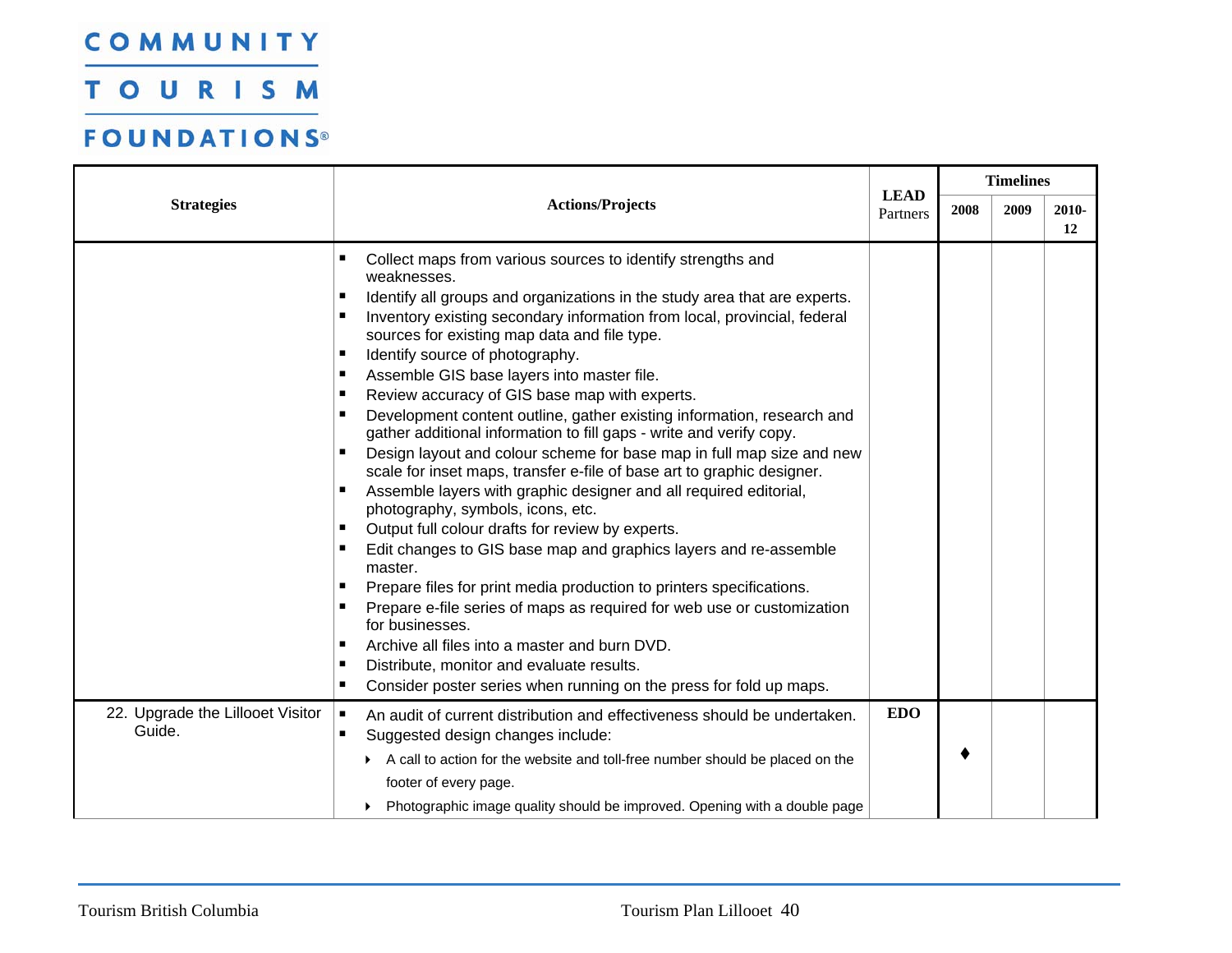**TOURISM** 

|                   |                                                                                                                                                                                                                                                                                                                                                                                                                                                                                                                                                                                                                                                                                                                                                                                                                                                                                                                                                                                                                                                                                                                                                                                                                                                                                                                                                                                                                                                                                |                         |      | <b>Timelines</b> |             |  |
|-------------------|--------------------------------------------------------------------------------------------------------------------------------------------------------------------------------------------------------------------------------------------------------------------------------------------------------------------------------------------------------------------------------------------------------------------------------------------------------------------------------------------------------------------------------------------------------------------------------------------------------------------------------------------------------------------------------------------------------------------------------------------------------------------------------------------------------------------------------------------------------------------------------------------------------------------------------------------------------------------------------------------------------------------------------------------------------------------------------------------------------------------------------------------------------------------------------------------------------------------------------------------------------------------------------------------------------------------------------------------------------------------------------------------------------------------------------------------------------------------------------|-------------------------|------|------------------|-------------|--|
| <b>Strategies</b> | <b>Actions/Projects</b>                                                                                                                                                                                                                                                                                                                                                                                                                                                                                                                                                                                                                                                                                                                                                                                                                                                                                                                                                                                                                                                                                                                                                                                                                                                                                                                                                                                                                                                        | <b>LEAD</b><br>Partners | 2008 | 2009             | 2010-<br>12 |  |
|                   | spread of images and a welcome message that captures the essence of<br>Lillooet.<br>The introduction should be followed by a series of double page spreads<br>featuring high-quality photographic images that showcase the unique<br>features and product of the region. This would mean expanding and<br>editorializing products and activities.<br>Add in or raise the profile of sections on access/transportation,<br>accommodation, resorts, circle tours and major products, including heritage,<br>agri-tourism and outdoor recreation.<br>The publication does meet Tourism BC racking policies with a rough<br>▶<br>advertising ratio of 50%, but the inclusion of more add-free pages and a<br>simpler page/design layout more create a more impressionable effect for the<br>high-quality photographs in the featured sections.<br>Ensure design allows placement within the Certified Folder Display Service<br>Canada, Inc.12 racking system. This system provides racking services for<br>over 19,000 locations throughout western Canada and the US.<br>In future, ensure that distribution of the guide for evaluation purposes is<br>п<br>tracked.<br>Key distribution points include:<br>Fulfillment from all inquiries generated by the District, to include a<br>customized cover letter and additional business brochures as it relates to the<br>nature of the inquiry.<br>Travel shows, press kits and racking at select visitor centers in BC, Alberta |                         |      |                  |             |  |

<span id="page-42-0"></span><sup>&</sup>lt;sup>12</sup> For more information and pricing contact Kira Howard (604) 572-9203 or visit the website.  $\frac{http://www.certified folder.ca/}$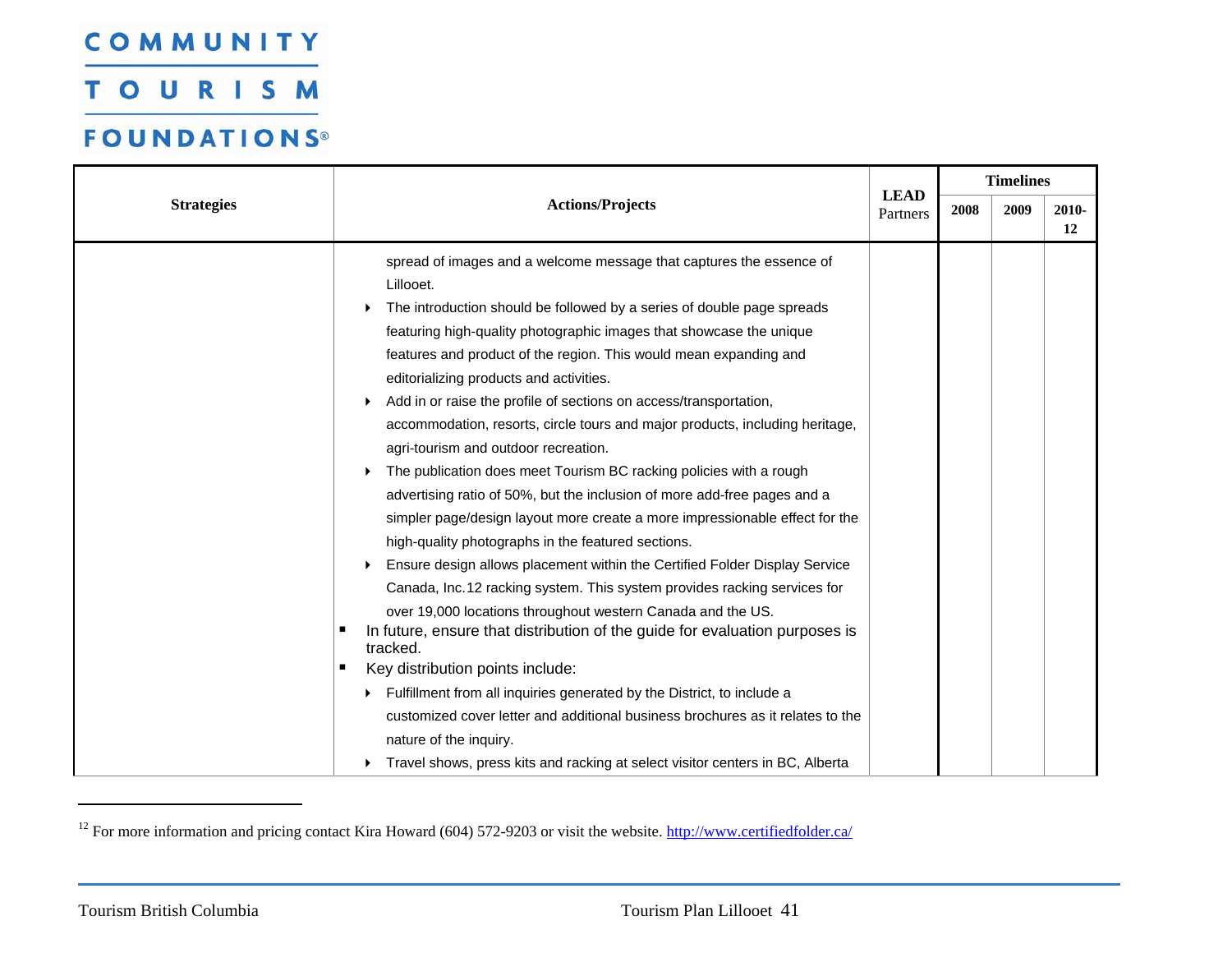TOURISM

|                                                                       |                                                                                                                                                                                                                                                                                                                                                                                                                                                                                                                                                                                                                                                                                                                                                                                                                                                                                                                                                                     |                         |      | <b>Timelines</b> |             |
|-----------------------------------------------------------------------|---------------------------------------------------------------------------------------------------------------------------------------------------------------------------------------------------------------------------------------------------------------------------------------------------------------------------------------------------------------------------------------------------------------------------------------------------------------------------------------------------------------------------------------------------------------------------------------------------------------------------------------------------------------------------------------------------------------------------------------------------------------------------------------------------------------------------------------------------------------------------------------------------------------------------------------------------------------------|-------------------------|------|------------------|-------------|
| <b>Strategies</b>                                                     | <b>Actions/Projects</b>                                                                                                                                                                                                                                                                                                                                                                                                                                                                                                                                                                                                                                                                                                                                                                                                                                                                                                                                             | <b>LEAD</b><br>Partners | 2008 | 2009             | 2010-<br>12 |
|                                                                       | and Washington state, as available from CCCTA and VCM.                                                                                                                                                                                                                                                                                                                                                                                                                                                                                                                                                                                                                                                                                                                                                                                                                                                                                                              |                         |      |                  |             |
| 23. Create a new website                                              | Identify key functions required by the system to serve both visitor needs<br>п<br>and administrative support for the District/LEDC.<br>$\blacksquare$<br>Review existing websites for best practices.<br>Develop the existing database.<br>п<br>Incorporate the community brand in the design or a consistent design<br>п<br>theme in the short term.<br>List the various target markets and create sections for each (market<br>п<br>segments, industry, media).<br>Hire professionals to develop the concept, copy, graphic design and<br>п<br>provide the commercial-grade software capabilities and production<br>ability to achieve the objectives for the end product.<br>Develop links strategy<br>п<br>Incorporate e-communications plan<br>п<br>Design ad strategy to cover operating costs<br>п<br>Work with lead DMO and RDMO partners for information requirements<br>٠<br>and ongoing data maintenance<br>Incorporate multi-language capabilities<br>п | <b>EDO</b>              |      |                  |             |
| 24. Integrate the<br>database/inventory into an<br>online web system. | $\blacksquare$<br>Coordinate database development within the web strategy using<br>Tourism BC industry standards.<br>Utilize existing inventory and the situation analysis resources.<br>$\blacksquare$<br>Design and produce annual reports that summarize the composition of<br>$\blacksquare$<br>the tourism industry, providing a baseline for trend analysis over time.<br>With technology, the inventory project can be merged with the website<br>system, which integrates the database with communications and<br>marketing, allowing future options for an accommodation or tour<br>availability matrix and/or central reservation system. As part of the web<br>strategy, this integrated solution provides the most efficient and effective<br>solution for the collection, storing and dissemination of information.                                                                                                                                    | <b>EDO</b>              |      |                  |             |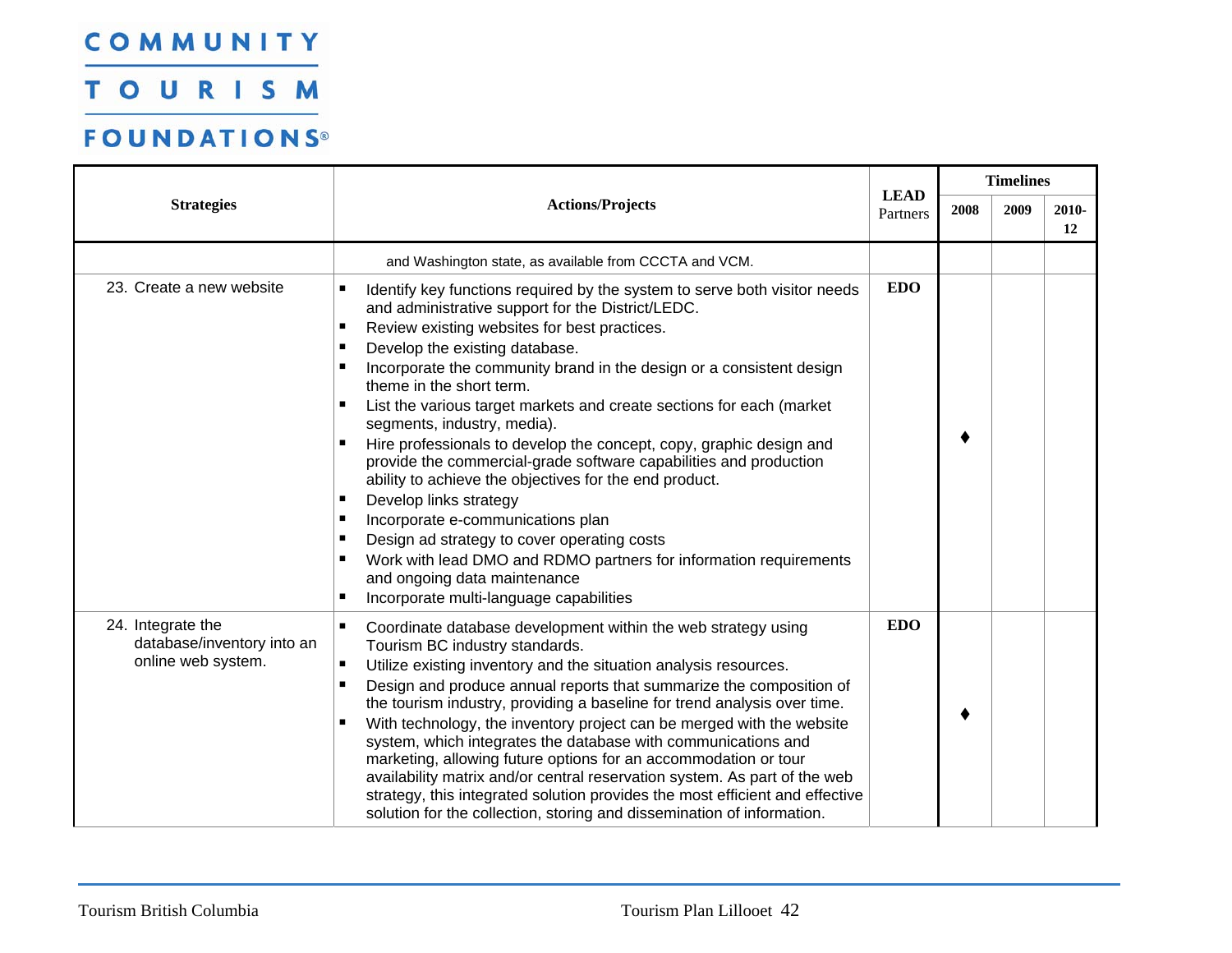TOURISM

### **FOUNDATIONS®**

|                                                                                    |                                                                                                                                                                                                                                                                                                                                                                                                                                                                                                                                                                                                                                                                                                                                                                                                                                                                                                                                                                                                                                                                                                                                                          |                         | 2008 | <b>Timelines</b> |             |  |
|------------------------------------------------------------------------------------|----------------------------------------------------------------------------------------------------------------------------------------------------------------------------------------------------------------------------------------------------------------------------------------------------------------------------------------------------------------------------------------------------------------------------------------------------------------------------------------------------------------------------------------------------------------------------------------------------------------------------------------------------------------------------------------------------------------------------------------------------------------------------------------------------------------------------------------------------------------------------------------------------------------------------------------------------------------------------------------------------------------------------------------------------------------------------------------------------------------------------------------------------------|-------------------------|------|------------------|-------------|--|
| <b>Strategies</b>                                                                  | <b>Actions/Projects</b>                                                                                                                                                                                                                                                                                                                                                                                                                                                                                                                                                                                                                                                                                                                                                                                                                                                                                                                                                                                                                                                                                                                                  | <b>LEAD</b><br>Partners |      | 2009             | 2010-<br>12 |  |
|                                                                                    | In partnership with other agencies, including the Chamber of Commerce<br>п<br>and the visitor centre, establish the database infrastructure as part of<br>the new, ensuring one master set of data. Web access through security<br>codes allows various users to access the system remotely.<br>Develop a regular online broadcast email communication system. The<br>contact list of operators supports the opportunity to communicate with<br>the tourism industry directly by sector or as a group.<br>Conduct primary research of the local industry through online surveys<br>٠<br>from the website, targeted by groups from the database.<br>Establish an E-marketing and direct mail system for visitor follow-up,<br>п<br>encouraging repeat visitation. This requires collection and management<br>of information. The database would be able to sort prospective visitors<br>by their interests, thus providing the opportunity to send permission-<br>based customized information via email or by mail. Retaining personal<br>information in a database must be in compliance with the Personal<br>Information Protection Act. <sup>13</sup> |                         |      |                  |             |  |
| 25. Establish and maintain a<br>website optimization and<br>web marketing program. | ٠<br>Develop an Internet marketing plan.<br>Commission the website design team or a specialized web marketing<br>٠<br>firm that understands tourism for this task.                                                                                                                                                                                                                                                                                                                                                                                                                                                                                                                                                                                                                                                                                                                                                                                                                                                                                                                                                                                       | <b>EDO</b>              |      |                  |             |  |
| 26. Build a media relations<br>program.                                            | Refer to the promotional tools section for the creation of a press kit and<br>п<br>the website strategy for creation of a media page.<br>Host the Travel Media Relations workshop with Tourism BC. As noted in<br>п<br>the industry development section a series of workshops with workbooks<br>is available.<br>http://www.tourismbc.com/business_development.asp?id=1252<br>Develop a media web page on the website. This is critical to support the<br>media relations campaign and would include pre-written stories, story                                                                                                                                                                                                                                                                                                                                                                                                                                                                                                                                                                                                                          | <b>EDO</b>              |      |                  |             |  |

<span id="page-44-0"></span>13 http://www.qp.gov.bc.ca/statreg/stat/P/03063\_01.htm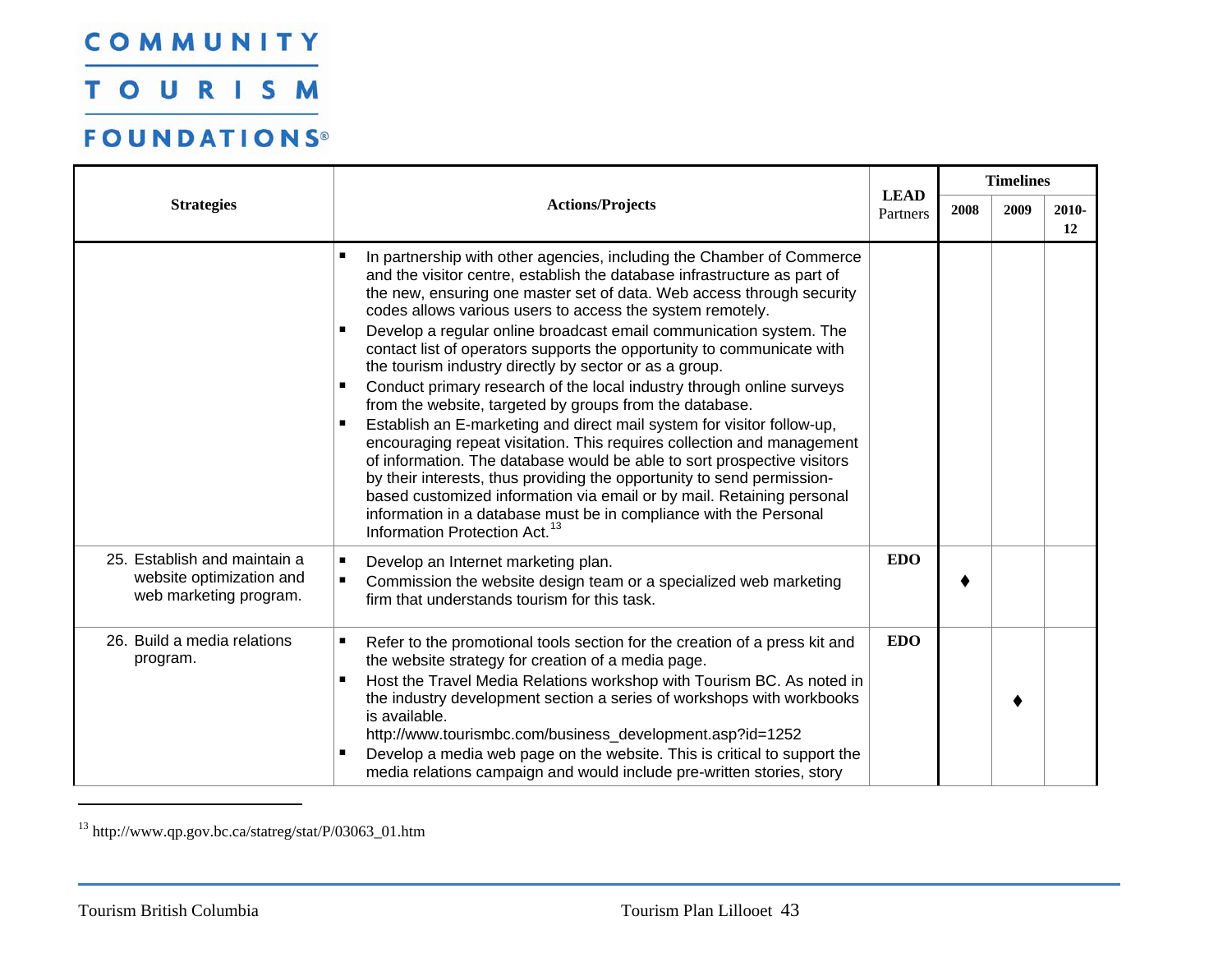TOURISM

### **FOUNDATIONS®**

|                                                                                                                      |                                                                                                                                                                                                                                                                                                                                                                                                                                                                                                                                                                                                                                                                                                                                                                                                                                                                                                                                                                                                                                                                                                                                                                                                                                                                                                                                                                                                                                                                                                                                                                                             | <b>LEAD</b> |      | <b>Timelines</b> |                |  |  |
|----------------------------------------------------------------------------------------------------------------------|---------------------------------------------------------------------------------------------------------------------------------------------------------------------------------------------------------------------------------------------------------------------------------------------------------------------------------------------------------------------------------------------------------------------------------------------------------------------------------------------------------------------------------------------------------------------------------------------------------------------------------------------------------------------------------------------------------------------------------------------------------------------------------------------------------------------------------------------------------------------------------------------------------------------------------------------------------------------------------------------------------------------------------------------------------------------------------------------------------------------------------------------------------------------------------------------------------------------------------------------------------------------------------------------------------------------------------------------------------------------------------------------------------------------------------------------------------------------------------------------------------------------------------------------------------------------------------------------|-------------|------|------------------|----------------|--|--|
| <b>Strategies</b>                                                                                                    | <b>Actions/Projects</b>                                                                                                                                                                                                                                                                                                                                                                                                                                                                                                                                                                                                                                                                                                                                                                                                                                                                                                                                                                                                                                                                                                                                                                                                                                                                                                                                                                                                                                                                                                                                                                     | Partners    | 2008 | 2009             | $2010 -$<br>12 |  |  |
|                                                                                                                      | ideas, suggested itineraries, press releases, contacts, web links and<br>availability of high-resolution scans of photography for print use and B-<br>roll for broadcast.<br>Where the budget allows, consider contracting services to a public<br>٠<br>relations firm with a proven track record in tourism can be beneficial to<br>supplement media activities. Established firms have a database of key<br>contacts and can provide targeted contacts.<br>The Tourism BC Travel Media Relations program includes activities<br>٠<br>such as attending key media events, initiating and organizing trips for<br>qualified media, building relationships with key media, and positioning<br>unique story ideas with media. In addition, this division develops press<br>kits and image bank materials for distribution to appropriate travel<br>media. <sup>14</sup> http://www2.hellobc.com/travelmedia/<br>The Tourism BC Visiting Journalist Program <sup>15</sup> provides support of<br>٠<br>eligible costs to bring media to communities, primarily air or ground<br>transportation. Industry is expected to provide media with<br>accommodations, meals and activities.<br>Tourism BC distributes a monthly email communication to their media<br>٠<br>database. Story ideas and press releases can be sent to the media<br>department. New product information should always be forwarded for<br>story ideas.<br>Media FAM tours are coordinated by CCCTA and VCM with Tourism<br>٠<br>BC, but Lillooet can expand its own media program, working with<br>operators to host media. |             |      |                  |                |  |  |
| 27. Conduct an audit of existing<br>advertising expenditures<br>and reconfigure according<br>to target market needs. | $\blacksquare$<br>Undertake a formal evaluation of all advertising (see the monitoring<br>section of this plan for suggested methodologies).<br>$\blacksquare$<br>Re-allocated budgets as required to better target important market                                                                                                                                                                                                                                                                                                                                                                                                                                                                                                                                                                                                                                                                                                                                                                                                                                                                                                                                                                                                                                                                                                                                                                                                                                                                                                                                                        | <b>EDO</b>  |      |                  |                |  |  |

<span id="page-45-1"></span><span id="page-45-0"></span><sup>14</sup> http://www2.hellobc.com/travelmedia/contactUs.aspx

<sup>15</sup> http://www2.hellobc.com/travelmedia/vjprogram.aspx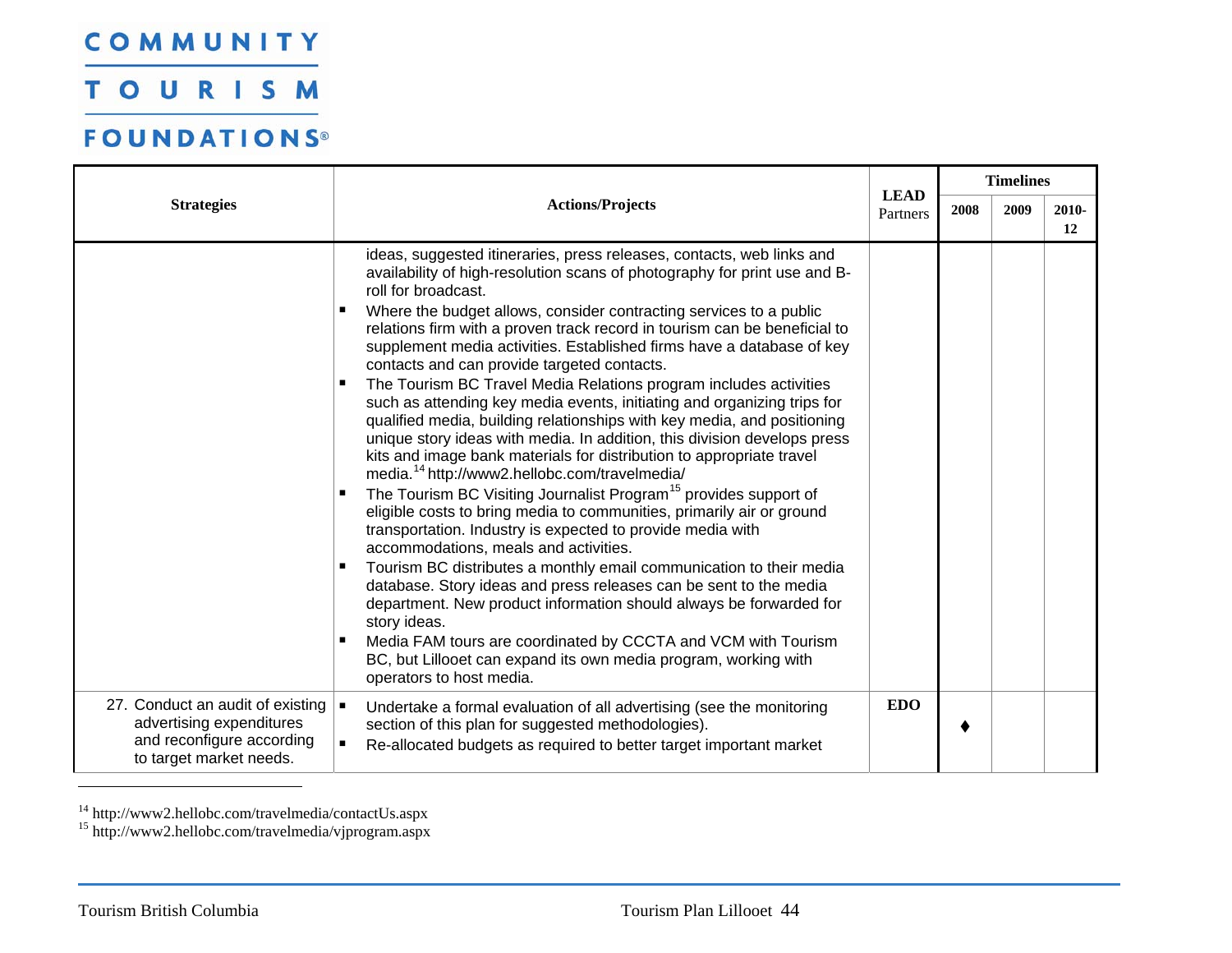TOURISM

|                                                                   | <b>Actions/Projects</b>                                                                                                                                                                                                                                                                                                                                                                                                                                                                                                                                                                                                                                                                                                                                                                                                                                                                                                                                                                                                                                                 | <b>LEAD</b> |      | <b>Timelines</b> |             |
|-------------------------------------------------------------------|-------------------------------------------------------------------------------------------------------------------------------------------------------------------------------------------------------------------------------------------------------------------------------------------------------------------------------------------------------------------------------------------------------------------------------------------------------------------------------------------------------------------------------------------------------------------------------------------------------------------------------------------------------------------------------------------------------------------------------------------------------------------------------------------------------------------------------------------------------------------------------------------------------------------------------------------------------------------------------------------------------------------------------------------------------------------------|-------------|------|------------------|-------------|
| <b>Strategies</b>                                                 |                                                                                                                                                                                                                                                                                                                                                                                                                                                                                                                                                                                                                                                                                                                                                                                                                                                                                                                                                                                                                                                                         | Partners    | 2008 | 2009             | 2010-<br>12 |
|                                                                   | segments.<br>If necessary, re-allocate budgets to more cooperative advertising with<br>tourism businesses, neighbouring communities (e.g. Bridge River<br>Valley) or regional identities.                                                                                                                                                                                                                                                                                                                                                                                                                                                                                                                                                                                                                                                                                                                                                                                                                                                                               |             |      |                  |             |
| 28. Create a FAM tour program. $\vert \bullet \vert$              | Press kits should be developed according to the specific interests of the<br>participants of the FAM.<br>Annually rotate internal FAM tours showcasing the region's product to<br>$\blacksquare$<br>businesses, organizations, Visitor Centre staff, RDMO staff and Tourism<br>BC call centre staff.                                                                                                                                                                                                                                                                                                                                                                                                                                                                                                                                                                                                                                                                                                                                                                    | <b>EDO</b>  |      |                  |             |
| 29. Evaluate the performance<br>of the Visitor Centre             | Tourism BC regularly conducts field evaluations of all VCs in the<br>п<br>province to identify strengths and weaknesses in the VC network. The<br>Tourism BC Quality Service Evaluation Program tracks indicators such<br>as counsellor professionalism. For further information, the District could<br>obtain and review from the VC/Lillooet & District Historical Society these<br>reports for the last five years of operation.<br>The District of Lillooet should ensure:<br>that a request for proposal (RFP) be issued for bids to operate the VC. This<br>would ensure that the best possible combination of price and professional<br>service is obtained by the District.<br>future contracts for VC services clearly document racking fees, merchandise<br>sales, reporting requirements and specific deliverables.<br>that net revenues from merchandise sales at the VC be used to directly<br>support future market programming in conjunction with the District of Lillooet.<br>that operating hours are maximized according to the budget support.<br>▶ |             |      |                  |             |
| 30. Consider a Community<br><b>Visitor Ambassador</b><br>Program. | $\blacksquare$<br>Conduct research on other ambassador programs in Golden and the<br>Comox Valley.                                                                                                                                                                                                                                                                                                                                                                                                                                                                                                                                                                                                                                                                                                                                                                                                                                                                                                                                                                      | <b>EDO</b>  |      |                  |             |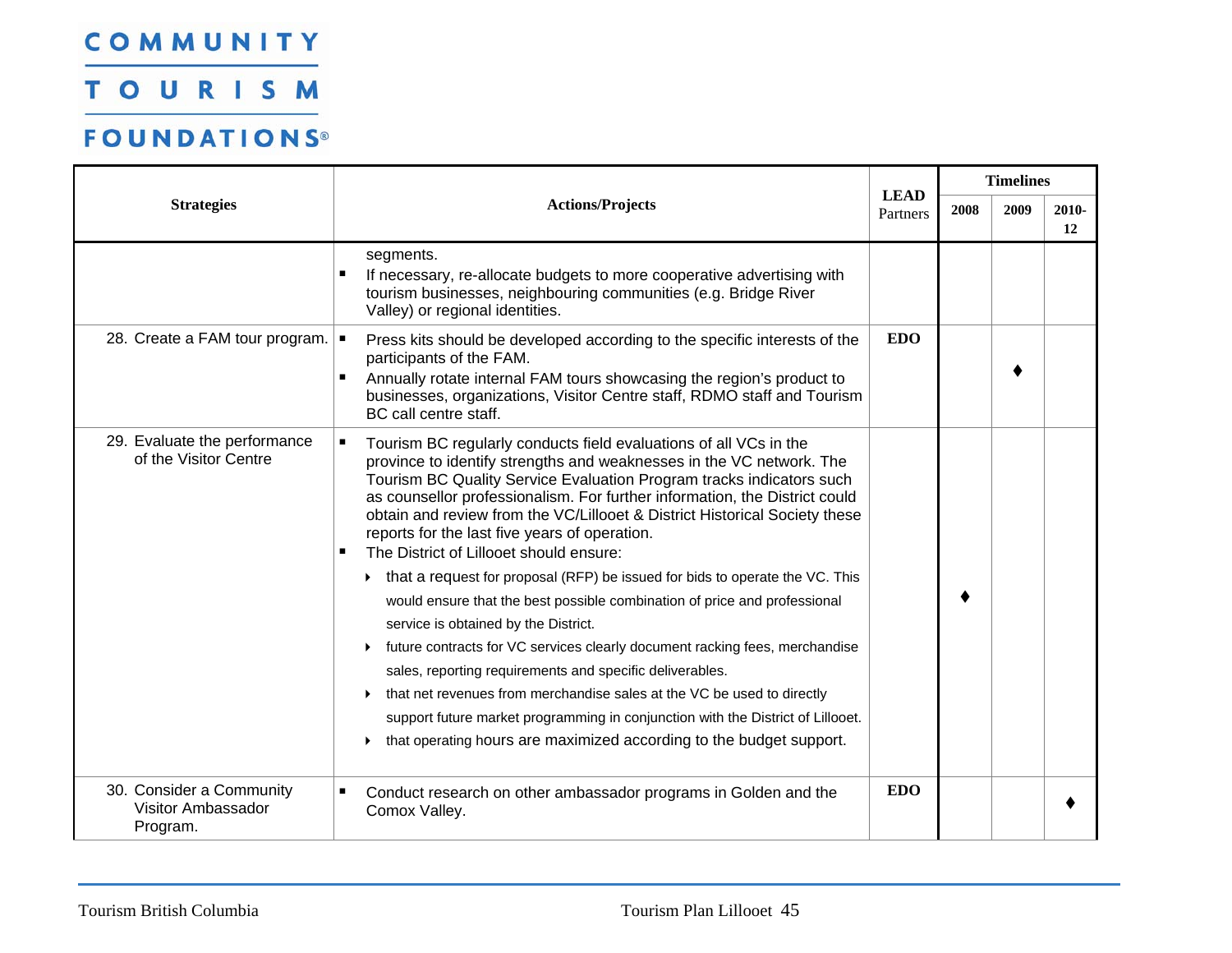TOURISM

|                                                                                                   |                                                                                                                                                                                                                                                                                                                                                     | <b>LEAD</b>              |      | <b>Timelines</b> |             |  |
|---------------------------------------------------------------------------------------------------|-----------------------------------------------------------------------------------------------------------------------------------------------------------------------------------------------------------------------------------------------------------------------------------------------------------------------------------------------------|--------------------------|------|------------------|-------------|--|
| <b>Strategies</b>                                                                                 | <b>Actions/Projects</b>                                                                                                                                                                                                                                                                                                                             | Partners                 | 2008 | 2009             | 2010-<br>12 |  |
|                                                                                                   | Determine interest among Chamber of Commerce members for<br>п<br>participation in such a program.<br>Produce a handbook of visitor service practices that can be distributed<br>п<br>to participants.                                                                                                                                               |                          |      |                  |             |  |
| 31. Deliver SuperHost to local<br>area tourism operators,<br>retailers and service<br>businesses. | Determine availability of trainers and courses in the area:<br>П<br>http://www.tourismbc.com/superhost<br>Determine level of interest among operators for participation in the<br>п<br>program.<br>п<br>Help recruit a quorum of businesses and staff (60%) to register for a<br>workshop and obtain accreditation.                                 | <b>LCC</b><br><b>EDO</b> |      |                  |             |  |
| 32. Establish a Tourism<br>Advisory Committee.                                                    | Prepare governance guidelines.<br>п<br>Board members to be composed of operators, and industry reps, but<br>п<br>exclude elected officials.<br>Board to be appointed by the District of Lillooet and the LEDC. Appoint<br>п<br>a six member board and an additional two ex-officio co-chairs, one from<br>each municipality.                        | <b>DL</b><br><b>EDO</b>  |      |                  |             |  |
| 33. Prepare a three-year<br>marketing budget                                                      | Review marketing priorities in this plan.<br>ш<br>Review Tourism BC' Marketing Guidelines for eligible and ineligible<br>projects.<br>Consult with CCCTA, VCM and GCCS on plan and budget and<br>determine their availability for implementation.<br>Identify operators for partnership opportunities.<br>п                                         | <b>EDO</b><br><b>TAC</b> |      |                  |             |  |
| 34. Cultivate key partnerships                                                                    | Identify key partners and partnership opportunities by charting existing<br>п<br>organizations and relationships (i.e. prepare a "Spaghetti Chart").<br>Define projects to pursue and partner.<br>Review Tourism BC Community Tourism Foundation's Communication<br>п<br>Guide for ideas on regular tourism news and local media<br>communications. | <b>EDO</b>               |      |                  |             |  |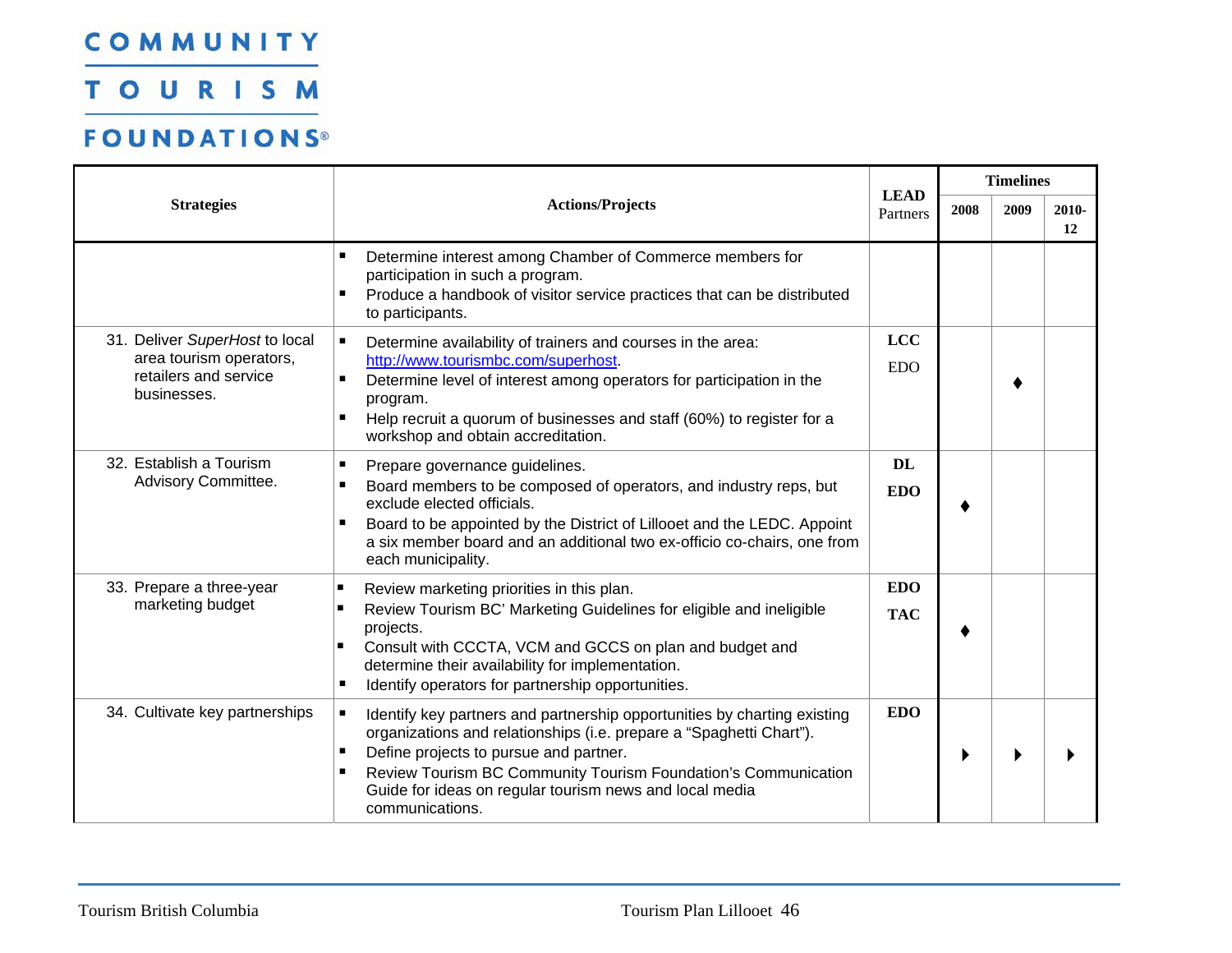TOURISM

|                                                               |                                                                                                                                                                                                                                                                                                                                                                                                                                                                                                                                                                                                                                                                                                                                                     |                         |      | <b>Timelines</b> |             |  |
|---------------------------------------------------------------|-----------------------------------------------------------------------------------------------------------------------------------------------------------------------------------------------------------------------------------------------------------------------------------------------------------------------------------------------------------------------------------------------------------------------------------------------------------------------------------------------------------------------------------------------------------------------------------------------------------------------------------------------------------------------------------------------------------------------------------------------------|-------------------------|------|------------------|-------------|--|
| <b>Strategies</b>                                             | <b>Actions/Projects</b>                                                                                                                                                                                                                                                                                                                                                                                                                                                                                                                                                                                                                                                                                                                             | <b>LEAD</b><br>Partners | 2008 | 2009             | 2010-<br>12 |  |
|                                                               | Investigate the signing of a Memorandum of Understanding (MOU)<br>п<br>between the District and First Nations' representatives on tourism<br>cooperation, high level principles. This could be done with the St'at'imc<br>or with individual bands.<br>Seek opportunities for appointing partner representatives to boards and<br>٠<br>committees.<br>Consider the feasibility of native/non-native tourism forums.<br>п<br>Expand relationships with developers, including Intrawest and Rocky<br>п<br>Mountain Vacations.<br>Establishing strategic partnerships with key organizations, including the<br>п<br>Fraser Basin Council, Tourism BC, the BC Real Estate Foundation, the<br>Squamish-Lillooet Regional District and private operators. |                         |      |                  |             |  |
| 35. Host an annual open house. $\blacksquare$                 | Coordinate an open house with the TAC annual general meeting.<br>Prepare an open house concept brief and recruit other organizations<br>and operators to participate.<br>Study the potential of having the open house in conjunction with other<br>AGMs or events.                                                                                                                                                                                                                                                                                                                                                                                                                                                                                  | <b>EDO</b>              |      |                  |             |  |
| 36. Develop an annual planning =<br>process.                  | The Tourism Advisory Committee should include an annual planning<br>process in its governance (see first strategy).                                                                                                                                                                                                                                                                                                                                                                                                                                                                                                                                                                                                                                 | <b>TAC</b>              |      |                  |             |  |
| 37. Produce a tracking and<br>evaluation framework            | Approve a list of indicators, measures and sources of information that<br>П<br>can be used to track destination, product, industry and marketing<br>strategies as outlined in this plan. The objectives in each section<br>represent the targets to be measured. See                                                                                                                                                                                                                                                                                                                                                                                                                                                                                | <b>EDO</b>              |      |                  |             |  |
| 38. Create better local sources<br>of tourism benchmark data. | Encourage accommodation facilities to participate in Tourism BC's<br>accommodation occupancy tracking program. This program tracks<br>occupancies by the month and produces aggregated reports for<br>participating operators. In addition to occupancy rates the survey tracks<br>average daily room rates by season. Normally, at least five to six<br>properties are required to enter the program, and represent at least 50%                                                                                                                                                                                                                                                                                                                   | <b>EDO</b><br><b>VC</b> |      |                  |             |  |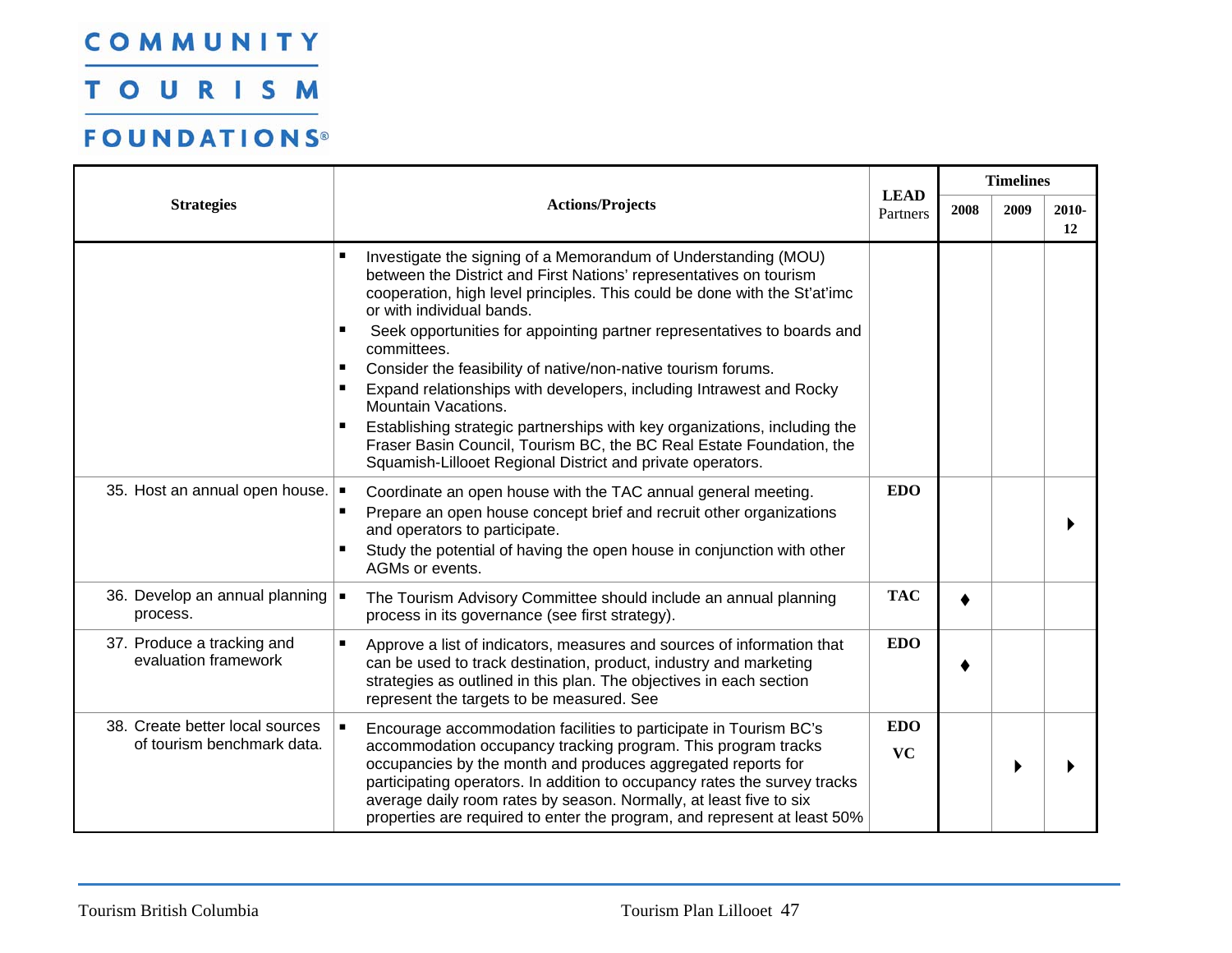TOURISM

| <b>Strategies</b> | <b>Actions/Projects</b>                                                                                                                                                                                                                                                                                                                                                                                                                                                                                                                                                                                                                                                                                                                                                                                  |                         | <b>Timelines</b> |      |             |  |
|-------------------|----------------------------------------------------------------------------------------------------------------------------------------------------------------------------------------------------------------------------------------------------------------------------------------------------------------------------------------------------------------------------------------------------------------------------------------------------------------------------------------------------------------------------------------------------------------------------------------------------------------------------------------------------------------------------------------------------------------------------------------------------------------------------------------------------------|-------------------------|------------------|------|-------------|--|
|                   |                                                                                                                                                                                                                                                                                                                                                                                                                                                                                                                                                                                                                                                                                                                                                                                                          | <b>LEAD</b><br>Partners | 2008             | 2009 | 2010-<br>12 |  |
|                   | of all accommodation in the study area. However, preliminary feedback<br>from Tourism British Columbia's research services indicates that they<br>would still track and report back on Lillooet accommodations as long as<br>operators are willing to participate. The report would provide invaluable<br>benchmarking data for evaluating plan progress.<br>Contact Research Services via email at research@tourismbc.com or<br>review their website at www.tourismbc.com/research<br>Conduct primary research through the Tourism BC Visitor InfoNetwork<br>and intercept surveys. Tourism BC Research Services can assist with<br>survey design refinement and methodology. Contact Research Services<br>via email at research@tourismbc.com or review their website at<br>www.tourismbc.com/research |                         |                  |      |             |  |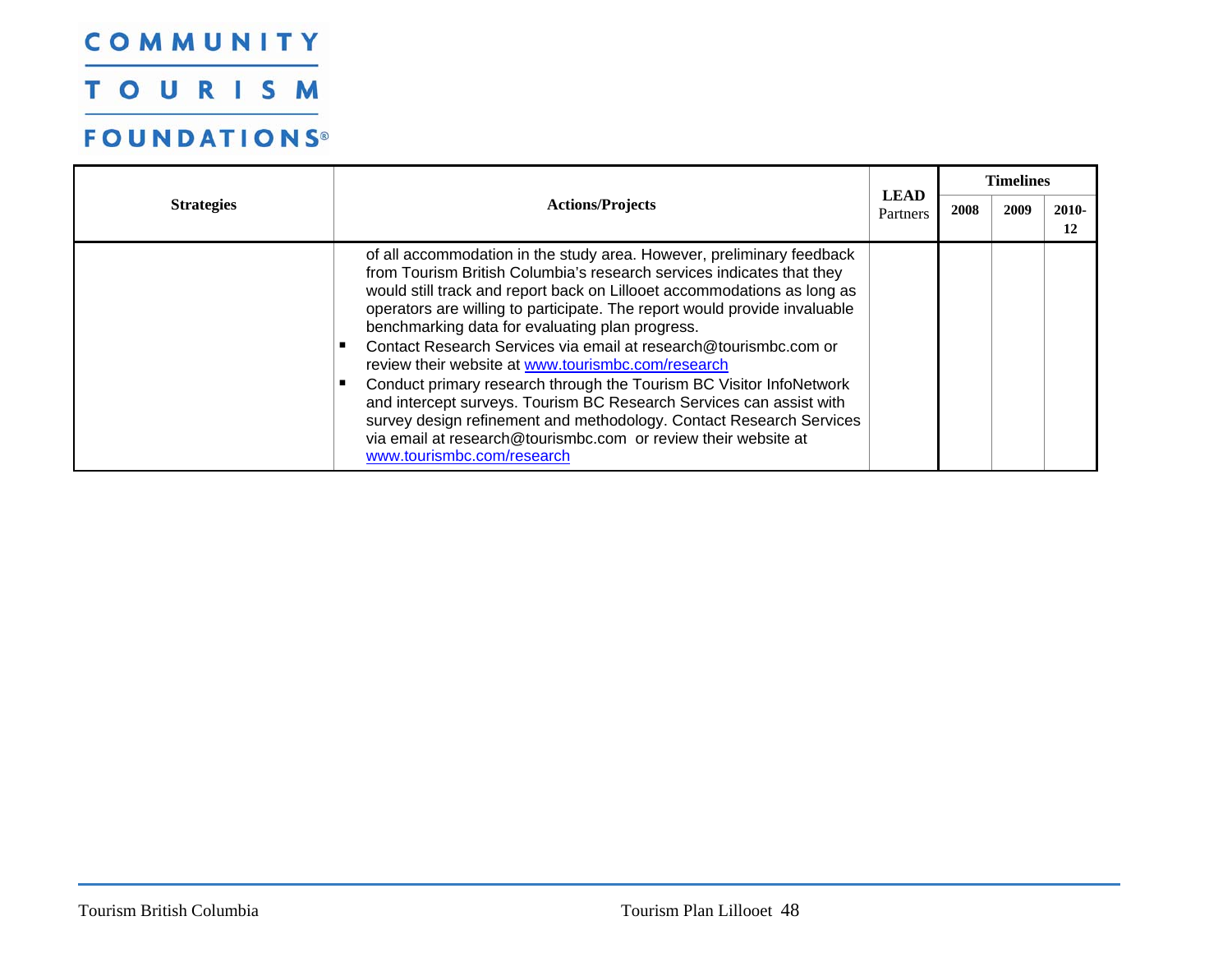### <span id="page-50-0"></span>TOURISM

### **FOUNDATIONS®**

#### <span id="page-50-1"></span>**8 A PPENDIX A - S TUDY C ONTACTS**

| Debbie Arnott        | <b>Sun Country Community Futures</b>                                                |
|----------------------|-------------------------------------------------------------------------------------|
| Kim Borgoyne         | Cariboo Chilcotin Coast Tourism Association                                         |
| Ann Brooks           | <b>Lillooet Historical Society</b>                                                  |
| Michelle Edwards     | Cayoose Creek Indian Band & Redland Resources                                       |
| Kathy Grosler        | <b>Lightfoot Gas</b>                                                                |
| Jae Han              | Goldpanner Hotel                                                                    |
| Michelle Harder      | Reynolds Hotel                                                                      |
| Steve Harkies        | Cariboo Chilcotin Coast Tourism Association                                         |
| Katharine Hockney    | <b>Bumble Root B&amp;B</b>                                                          |
| Brenda Ireland       | T'it'q'et First Nation                                                              |
| Florence Jack        | Bridge River Indian Band                                                            |
| Susan James          | Lillooet Tribal Council, Upper St'at'imc Language, Culture and Education<br>Society |
| <b>Bruce Jaffary</b> | Miner's Rest B&B, Lillooet Chamber of Commerce                                      |
| Norm Leech           | T'it'q'et First Nation, Upper St'at'imc Language, Culture and Education<br>Society  |
| Shawna Ludwig        | Cariboo Chilcotin Coast Tourism Association                                         |
| Dolores McDonald     | Pavilion Band, St'at'imc Cultural Experiences                                       |
| Nicole Palfy         | <b>Bridge River Lillooet News</b>                                                   |
| Kevan Ridgway        | Vancouver Coast and Mountains Tourism Region                                        |
| <b>Bob Sheridan</b>  | Buy Low Foods and Lillooet Chamber of Commerce                                      |
| Pat St. Dennis       | Councillor, District of Lillooet                                                    |
| Jerry Sucharyna      | Economic Development Officer, District of Lillooet                                  |
| Kama Stelige         | <b>Lillooet Friendship Centre</b>                                                   |
| <b>Bailey Stone</b>  | <b>Lillooet Chamber of Commerce</b>                                                 |
| Deanna Tarrao        | Lillooet Chamber of Commerce, Economic Development Commission                       |
| Ron Taylor           | Fraser Cove Campground, Lillooet Chamber of Commerce                                |
| Amy Thacker          | <b>Gold Country Community Society</b>                                               |
| lan Wiebe            | <b>Community Futures of Sun Country</b>                                             |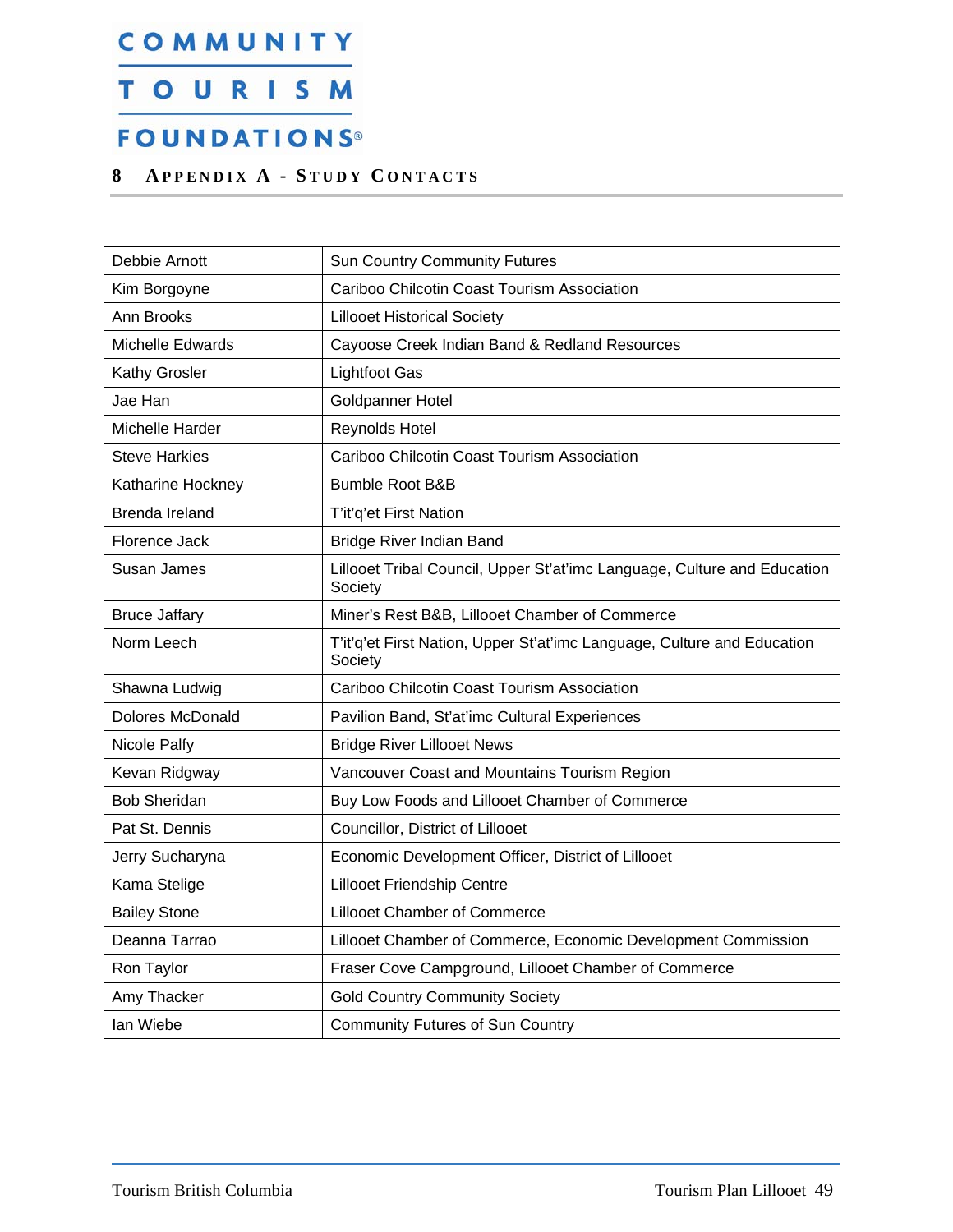<span id="page-51-0"></span>COMMUNITY **TOURISM** 

### **FOUNDATIONS®**

<span id="page-51-1"></span>**9 A PPENDIX B - C OMMUNITY T OURISM F OUNDATIONS M ARKETING G UIDELINES**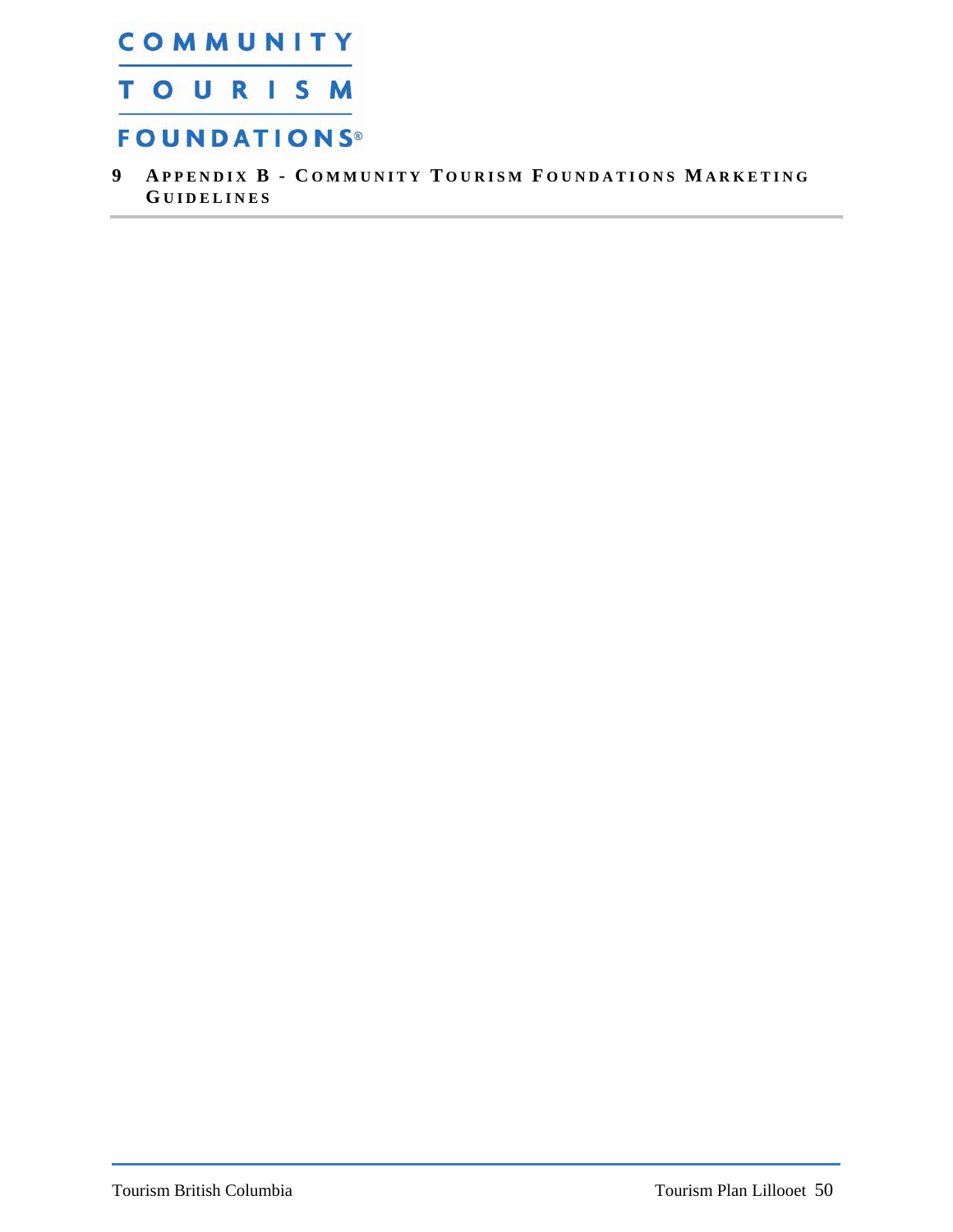



# MARKETING **GUIDELINES**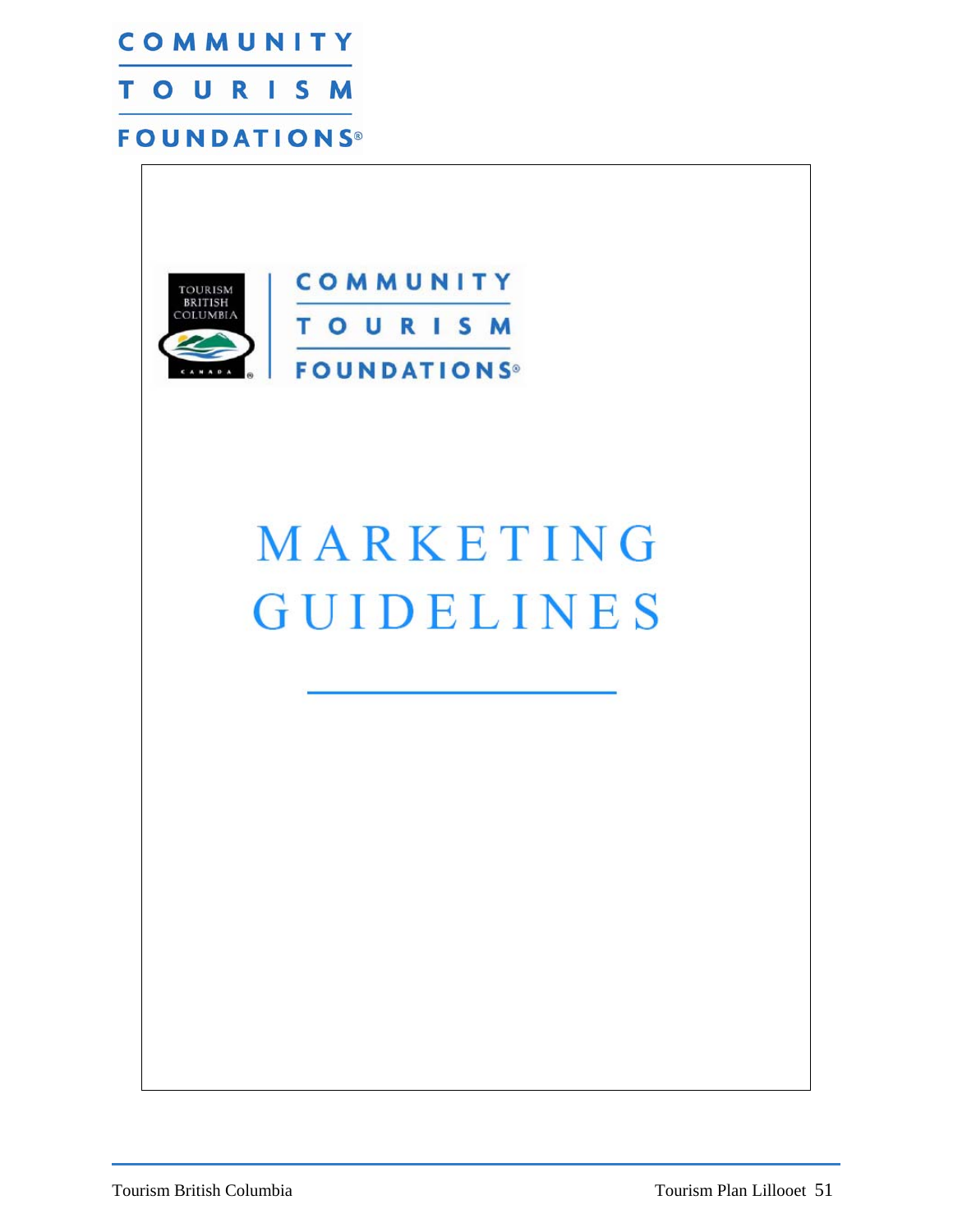#### $\mathbf{o}$  U R

### **FOUNDATIONS**

Page 2 of 7

#### Community Tourism Foundations® Marketing Program Guidelines July 11th, 2006

- The intent of the Community Tourism Foundations® Marketing program is to build overnight visitation to individual communities, or clusters of communities, that are marketready and have long-term destination marketing plans supported by research. It is targeted especially towards communities that need initial financial support to achieve their potential in terms of active private sector participation.
- The program is primarily intended for communities in need of initial development assistance to create a strategic marketing plan supplemented with marketing funds to engage in promotional efforts. Many of the large, well-developed destination marketing organizations in BC would find the scale of this program unsuitable relative to their other core program funding levels, and as such are encouraged to instead participate in the Tourism Partners Program, Partners Plus, Meetings BC programs and / or engage in Regional Flex Fund marketing initiatives.
- As of April 1, 2007, Marketing funds are to be distributed regionally, only to those communities that have completed the formal Community Tourism Foundations® Development process. Community Tourism Foundations marketing funding allocations must be done in consultation between the provincial tourism regions and with Tourism BC.
- \$20,000 is the maximum Community Tourism Foundations® funding that a community may apply for in any one year. However, the actual financial contribution provided by the RDMO to a community may be substantially less, based upon Community Tourism Foundations® priorities in the region at any given time, the community's previous levels of access to the funding and input provided by Tourism BC. Each community may only access Community Tourism Foundations® Marketing funds for a maximum total of three years (does not have to be consecutively), including if they have received marketing dollars prior to completing the Community Tourism Foundations® Development process prior to April 1, 2007. Should a community participate in a "community cluster" or group of communities that work together after utilizing its maximum three year funding allotment, that community would not be eligible to receive additional marketing dollars from the Community Tourism Foundations® program. The three year marketing funding threshold is reached after a three year time frame of accessing marketing funds, regardless if a community has utilized its' full funding potential of \$20,000 each year.
- Eligible community projects should be **incremental** to existing marketing activities. Simply applying Community Tourism Foundations® funds to an existing program to reduce partner investment levels would not typically be an acceptable program application.
- Communities are expected to develop their Community Tourism Foundations® project plans independently but in consultation with their RDMO. The RDMO should provide advice on graphic elements, and identify complementary and competing activities that may affect the success of the community program. If the community chooses, it may hire the RDMO to implement the full project or a portion of it.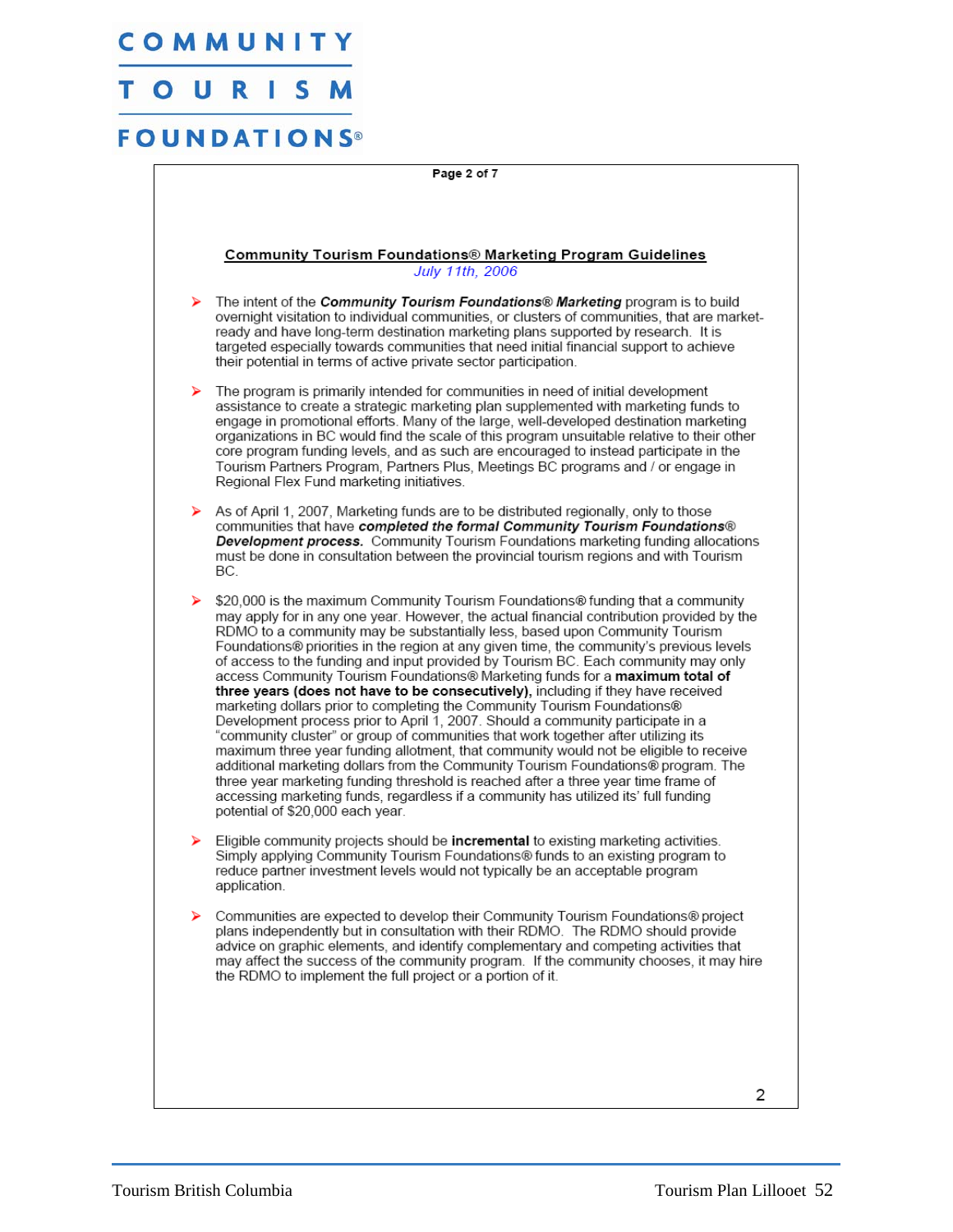#### S  $\mathbf O$ . U R

### **FOUNDATIONS**

Page 3 of 7 The target market for Community Tourism Foundations® Marketing should be consumers within roughly a 3-5 hour driving catchment area (BC, AB, ID, WA) and would be substantiated with a sound business rationale arising from the development process to market in these areas. This audience is likely to already be aware of the region and possibly even the community, and would have a tendency to stay overnight. The community brand and community-level content should be the dominant message in a ১ marketing activity. If there are any operator ads included in the creative, there must be more than one business represented, and the combined operators' ad "sell" must be limited to a maximum of 50% of the marketing piece. Communities should make reasonable efforts to ensure that participating tourism business operators are properly certified and licensed to municipal and provincial standards. Eligible activities: Print media advertising (newspapers, magazines) ⋗ Consumer-focused brochures (4x9 format), posters, rack cards ⋗ Radio advertising ⋗ Distribution (direct mail, racking) ⋗ Fulfillment (incremental, linked to a new program) ⋗ ⋗ Event promotion (only components directed at an overnight visitor market) ⋗ Advertising creative and production charges, limited to a maximum of 20% of a media project claim. ⋗ Consumer shows in close-in markets (normally within 400 km), including expenses to develop booth materials; and travel expenses for up to 2 community-directed attendants. Internet marketing (promotion specific activities, search engine marketing, creating ⋗ custom call-to-action landing pages, etc.) ⋗ Research Image Bank assets including purchasing stock photos or expenses to develop and or purchase images from a locally/regionally organized photo shoot. Limited to a maximum of 20% of a photo asset project claim. ⋗ Contracted Project coordination service expenses, limited to a maximum of 20% of total project costs Other activities that may be included in a marketing plan prepared for the community ⋗ within the Community Tourism Foundations® Development program approved by the Region and Tourism BC.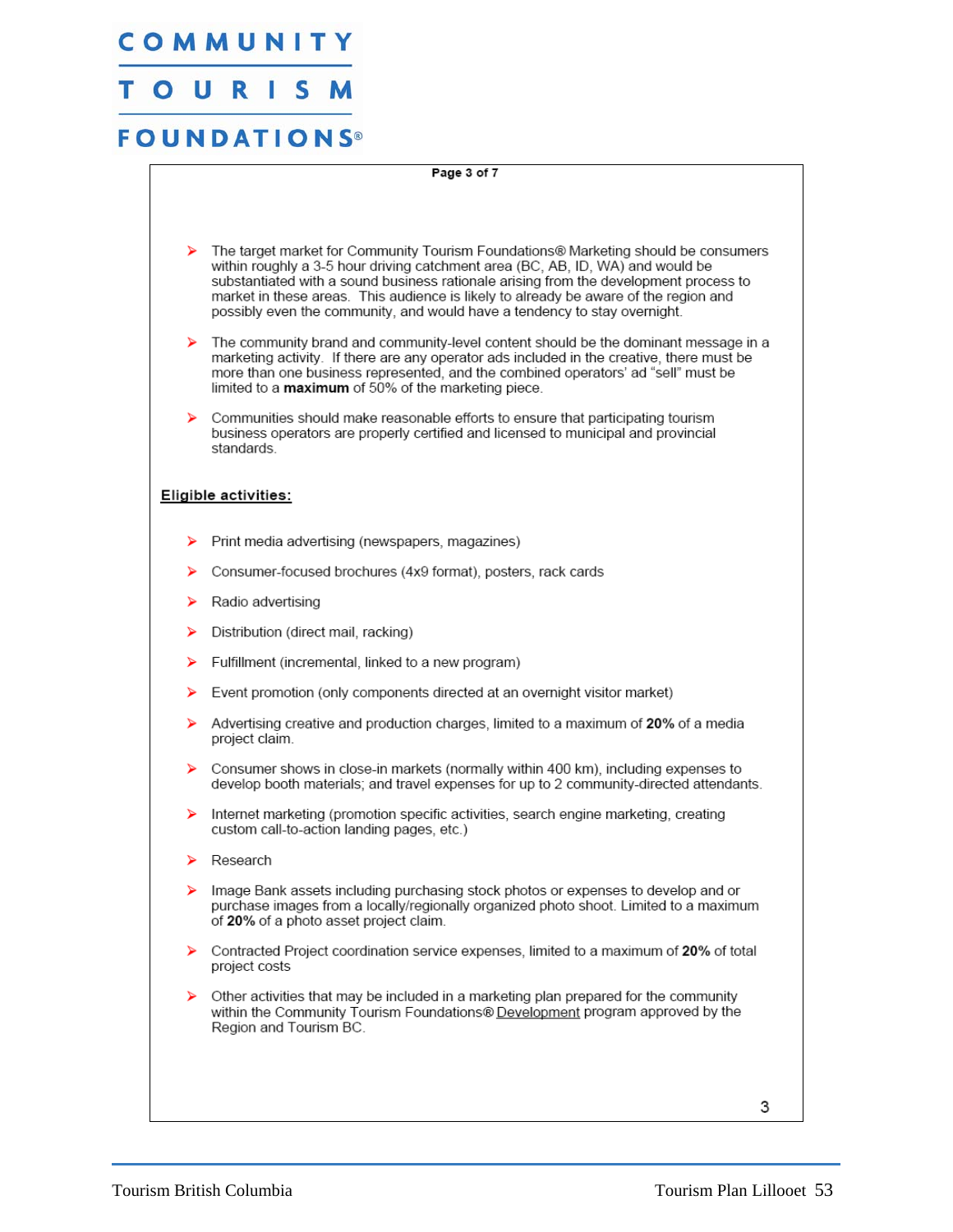#### S  $\mathbf O$ U R

### **FOUNDATIONS**

Page 4 of 7

#### Ineligible activities:

- $\triangleright$  Cost of activities that were previously funded entirely by the proponent (and associated partners), or by the proponent together with another government agency, and are not for incremental activities.
	- An exception may be made for a project for which the proponent no longer has  $\circ$ access to other government agency funding due to discontinuation of the alternate funding program, if the project meets all other requirements and criteria for the Community Tourism Foundations® Marketing Program
- Expenditures incurred prior to the project approval date. ⋗
- General administrative costs such as salaries, office expenses and rent and other normal costs of business incurred by the proponent or firms represented by the proponent
- Activities that promote only one tourism operator. ⋗
- Capital costs for equipment purchases. ⋗
- Promotional items for gifts (eg. T-shirts, ball caps) or sale. ⋗
- Rental or lease of equipment or facilities, except as it relates to pre-approved consumer ⋗ show presence
- $\blacktriangleright$ Contra or in-kind contributions, including but not limited to: accommodation, transportation, meeting space, admissions and passes, etc.
- ⋗ Website development (as opposed to internet marketing programs)
- Travel media relations (eg. hosting fams, attending travel writer shows) communities ⋗ are encouraged to liaise with their regional tourism associations in this regard.
- У Trade shows (eg. travel agents, tour operators, etc.)
- ⋗ Trade collateral (eg. Tour Planner, CD/DVD)
- ⋗ Sales missions and sales calls.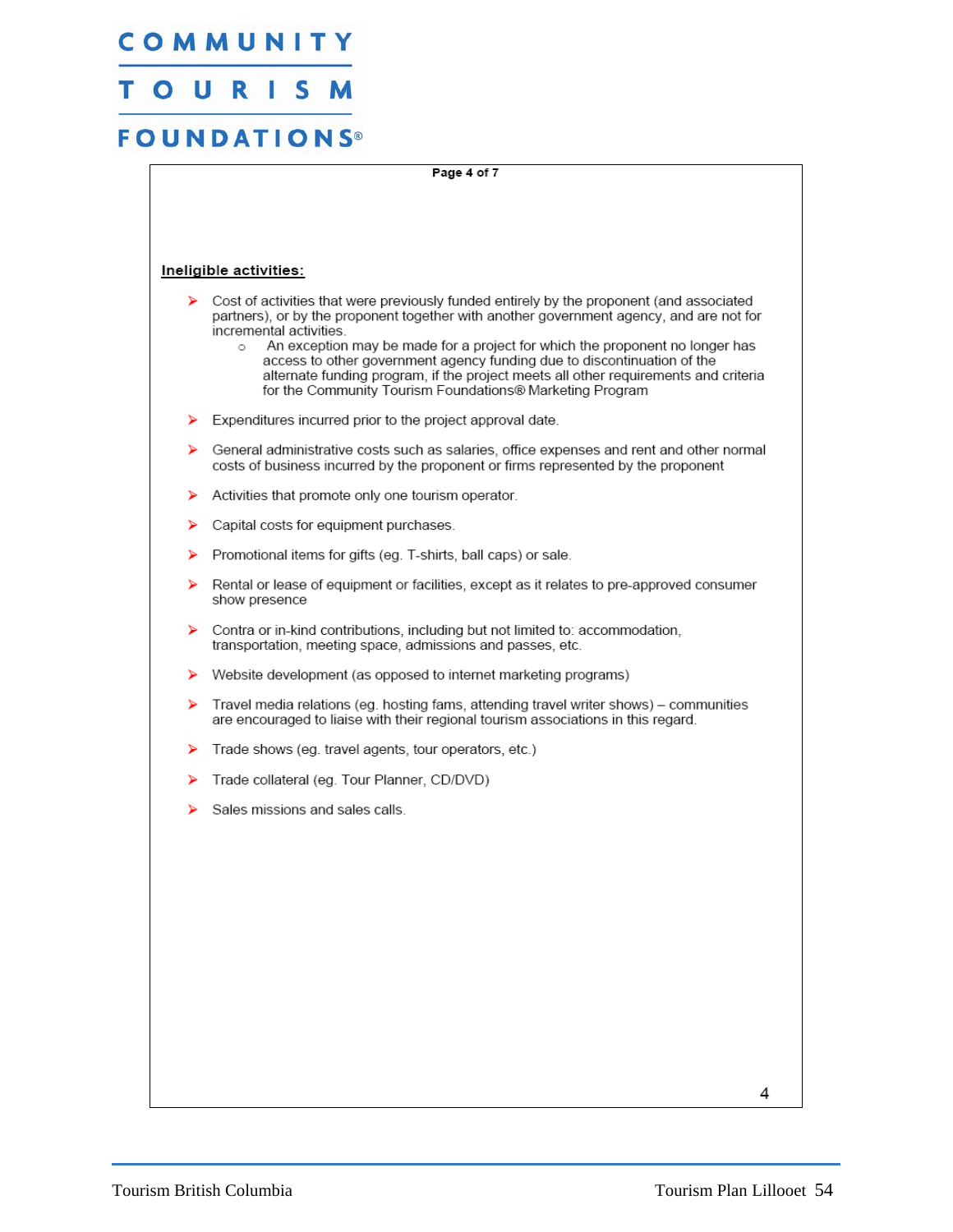### TOURISM

| Page 5 of 7                                                    |                                                                                                                                                                                                                                                                                                                                                                                                                                                                                                                                                                                                                                                                                    |  |
|----------------------------------------------------------------|------------------------------------------------------------------------------------------------------------------------------------------------------------------------------------------------------------------------------------------------------------------------------------------------------------------------------------------------------------------------------------------------------------------------------------------------------------------------------------------------------------------------------------------------------------------------------------------------------------------------------------------------------------------------------------|--|
| Administration Fees & Connection to other "Partners" programs: |                                                                                                                                                                                                                                                                                                                                                                                                                                                                                                                                                                                                                                                                                    |  |
| ➤                                                              | RDMO's receive a fee for service from Tourism BC relative to the base amount of<br>Notional Community Tourism Foundations® marketing funds provided by Tourism BC to<br>the regional association. Any additional marketing funds disbursed by Tourism BC<br>beyond this base will not include a fee for service component.                                                                                                                                                                                                                                                                                                                                                         |  |
| ⋗                                                              | The primary role of the RDMO is to liaise with a community and Tourism BC during the<br>Community Tourism Foundations® Expression of Interest phase and if desired<br>subsequently through the business planning phase, and to determine availability of<br>Community Tourism Foundations® funds relative to region-wide commitments.<br>Reconciling and processing of the community's invoice and summary documents,<br>combined with a review of their marketing outputs, is the final phase of the regions'<br>involvement. These are the responsibilities for which the region receives the Community<br>Tourism Foundations® program fee for service support from TOURISM BC. |  |
| ⋗                                                              | Regions will not charge an administration fee on Community Tourism Foundations®<br>projects. However, a community may choose to hire the RDMO to execute portions of a<br>project at a mutually agreed upon fee.                                                                                                                                                                                                                                                                                                                                                                                                                                                                   |  |
| ⋗                                                              | Single community-focused marketing projects are eligible activities within the<br>Tourism Partners program. If a community-focused project is initiated, developed and<br>offered by a RDMO, it should normally be funded through the Tourism Partners<br>Program, not Community Tourism Foundations®, and will be subject to the RDMO's<br>administration fee structure.                                                                                                                                                                                                                                                                                                          |  |
| ⋗                                                              | Larger communities with convention centres may opt to use the Meetings BC program<br>funding for their business travel marketing activities as this is likely to be more substantial<br>in the long term than the broadly dispersed Community Tourism Foundations® marketing<br>funds.                                                                                                                                                                                                                                                                                                                                                                                             |  |
|                                                                | <b>Project Review and Invoicing process:</b>                                                                                                                                                                                                                                                                                                                                                                                                                                                                                                                                                                                                                                       |  |
|                                                                | $\triangleright$ Project results should be trackable, and an evaluation report may be required.                                                                                                                                                                                                                                                                                                                                                                                                                                                                                                                                                                                    |  |
| ⋗                                                              | The RDMO will review the community's project submission with Tourism BC (Tourism BC<br>will also receive a copy at the same time) for preliminary compliance with creative and<br>program guidelines, and determine funding to be provided. The RDMO will then submit a<br>condensed "New Project" sheet to Tourism BC (this may take a few days). When the<br>approval control # is received from Tourism BC, the region will advise the community that<br>their project is authorized for Community Tourism Foundations® support.                                                                                                                                                |  |
|                                                                | Normally, no Community Tourism Foundations® money is advanced to the community<br>before supplier invoices have been paid, so the project organizers should ensure that<br>they have sufficient cash flow to pay the project supplier invoices in their entirety before<br>submitting a claim to the RDMO for reimbursement.                                                                                                                                                                                                                                                                                                                                                       |  |
| ⋗                                                              | Once approved, the community manages the purchases and payments on the project<br>directly. When a significant phase of the project is completed, the community sends the<br>region a claim/invoice backed up by copies of their eligible paid invoices (showing the<br>cheque # and date paid), and the region will promptly pay the community a single<br>amount, and put a single entry on the related Tourism BC project report sheet. If the<br>project has several major stages, and cash flow is critical, it is possible to process several<br>sub-claims from the community.                                                                                              |  |
|                                                                | 5                                                                                                                                                                                                                                                                                                                                                                                                                                                                                                                                                                                                                                                                                  |  |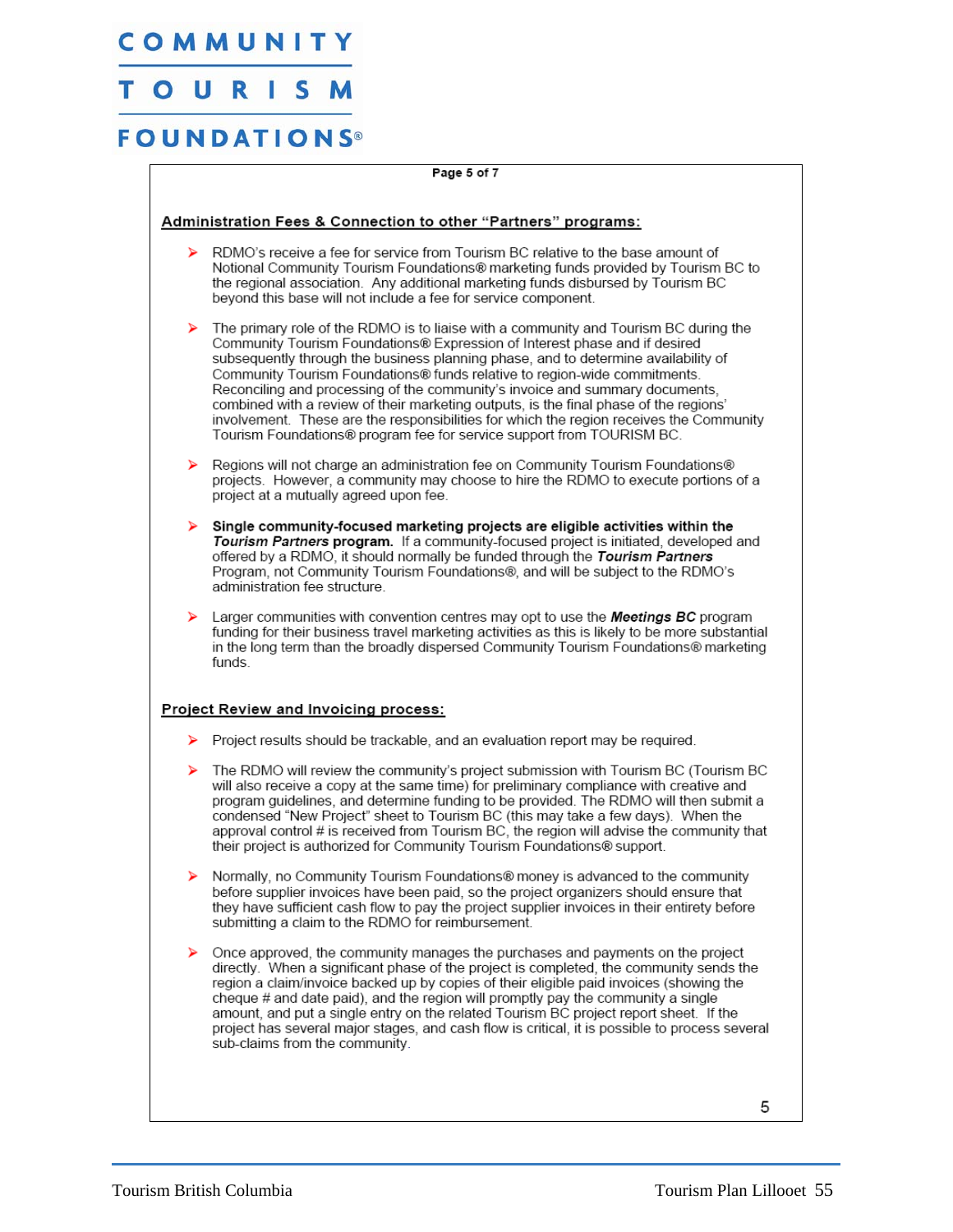#### $\mathbf O$ U R